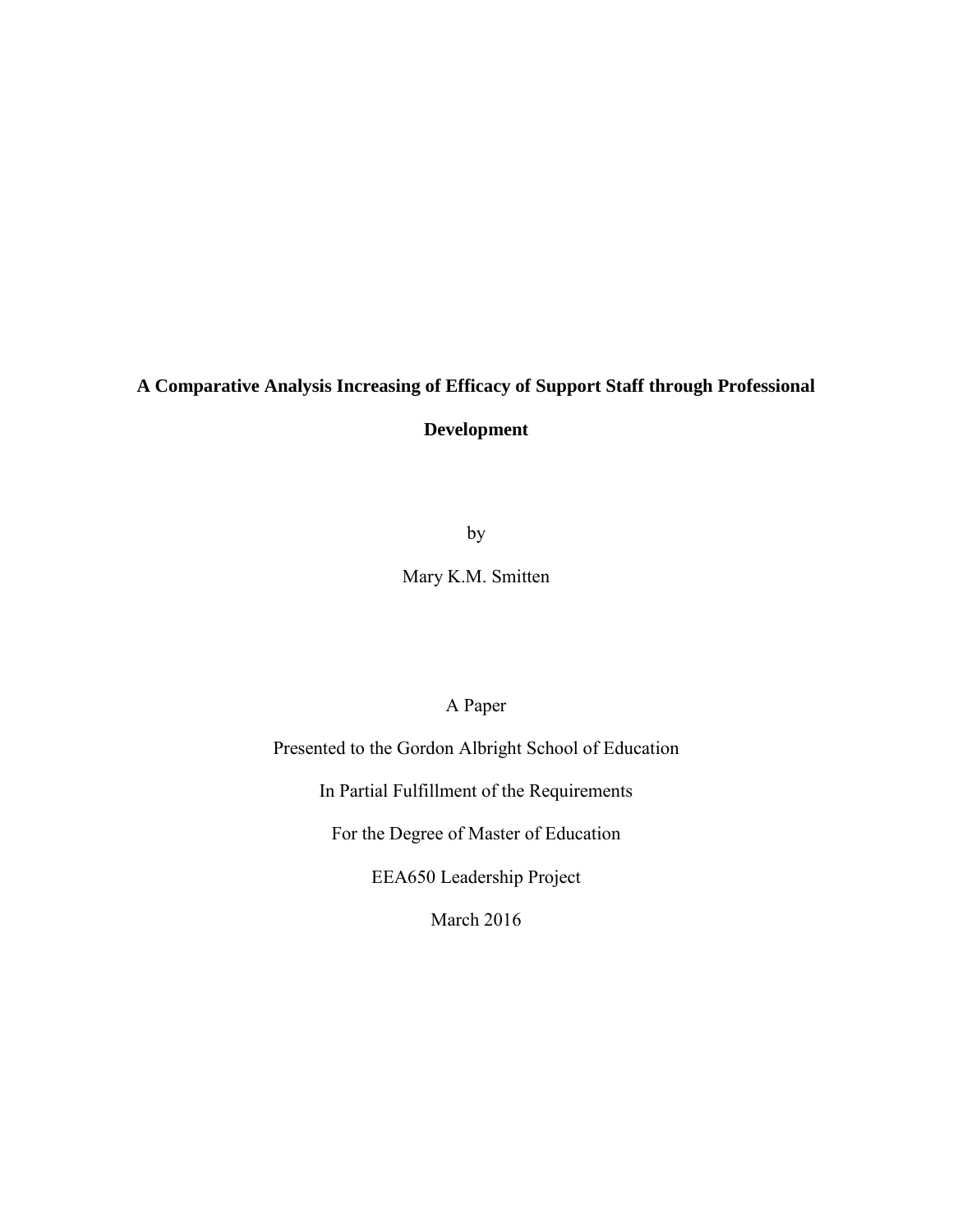# A Comparative Analysis Increasing of Efficacy of Support Staff through Professional

Development

APPROVED: (Faculty Advisor) (Program Director)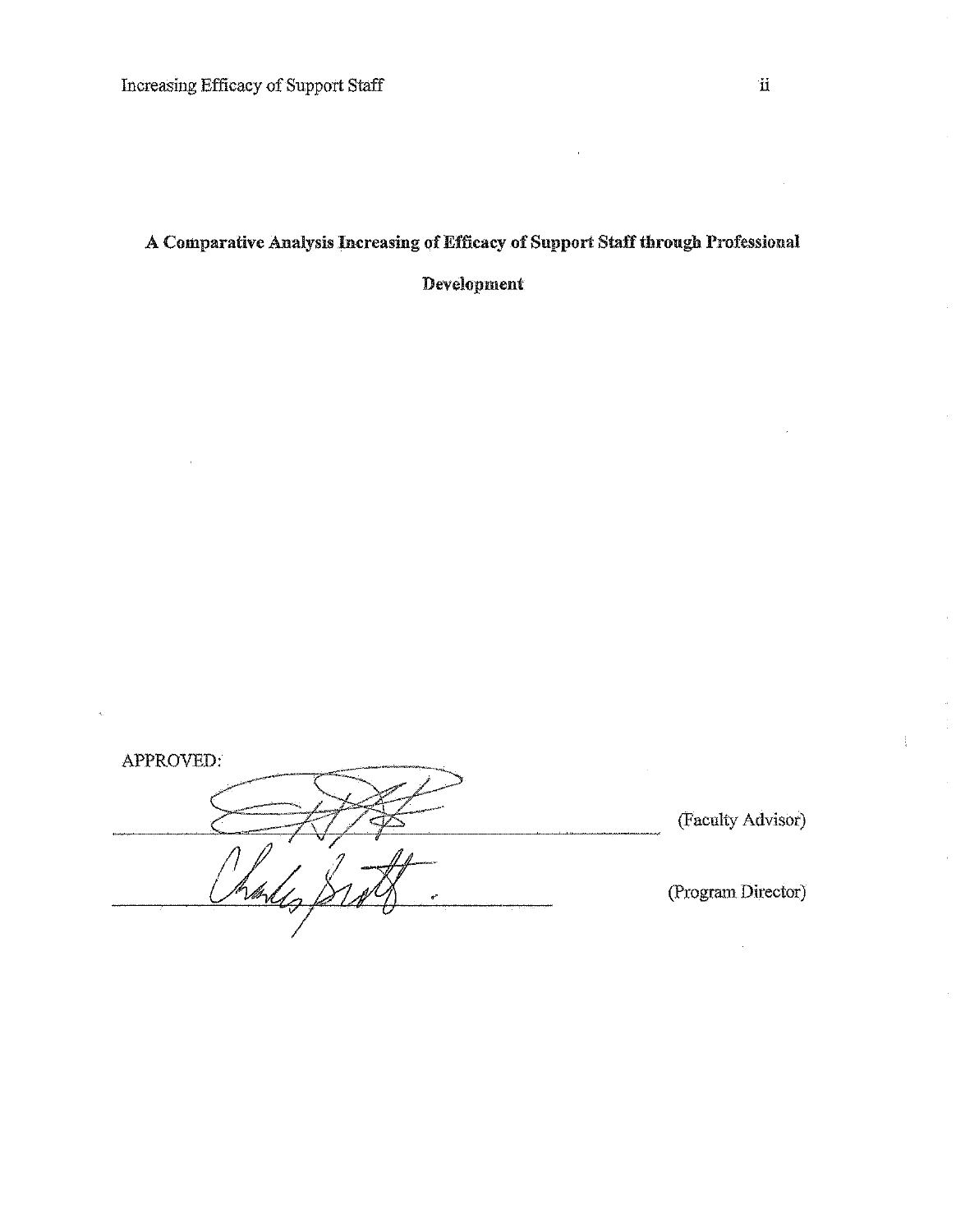# **Dedication or Acknowledgement**

<span id="page-2-0"></span>To my amazing husband, who made me write and rewrite until he understood what I was trying to say, and my incredible girls who, each in their own way, remind me on a daily basis what is true strength. I must also thank the incredibly supportive teachers and staff with whom I was blessed to work in Central Alberta. Last, and definitely not least, I owe a huge debt of gratitude to my students. I was brought in to help them find their voices, and, in kind, they empowered me to find mine.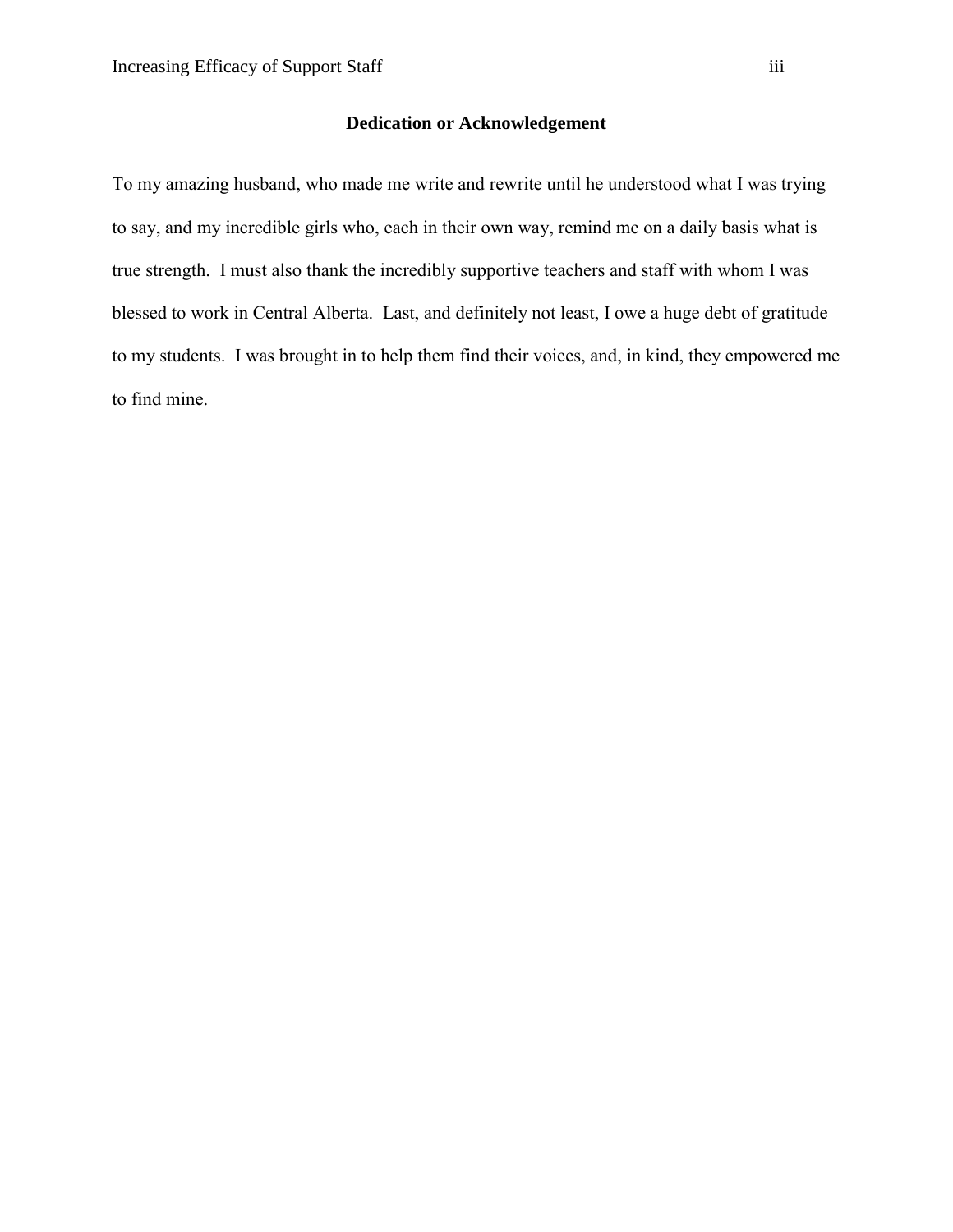# **Abstract**

<span id="page-3-0"></span>There has been an increase in the utilization of educational assistants in Central Alberta schools. The author questions how best to maximize the use of the educational assistants in the classroom setting. This paper summarizes a selection of the current research which highlights the absence of a cohesive definition of the role of the educational assistant which, in turn, impacts access to relevant professional development opportunities. The research suggests that increasing an individual's self-efficacy through relevant and engaging professional development has measurable positive effects in the education system. Review of the data presented in this paper may potentially guide school districts towards providing professional development opportunities that increase self-efficacy for educational assistants.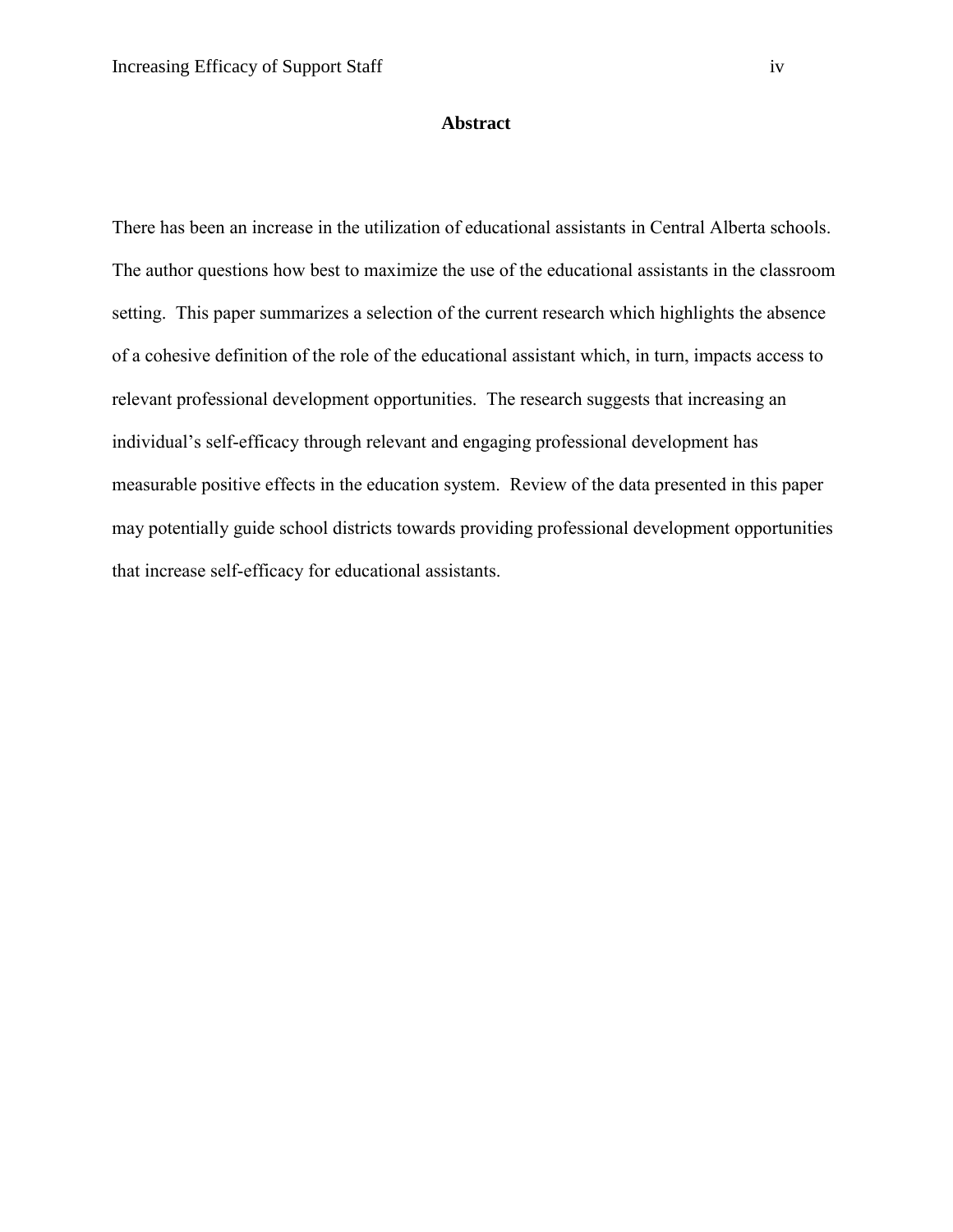# **Table of Contents**

| Introduction | 9 |
|--------------|---|
|              |   |
|              |   |
|              |   |
|              |   |
|              |   |
|              |   |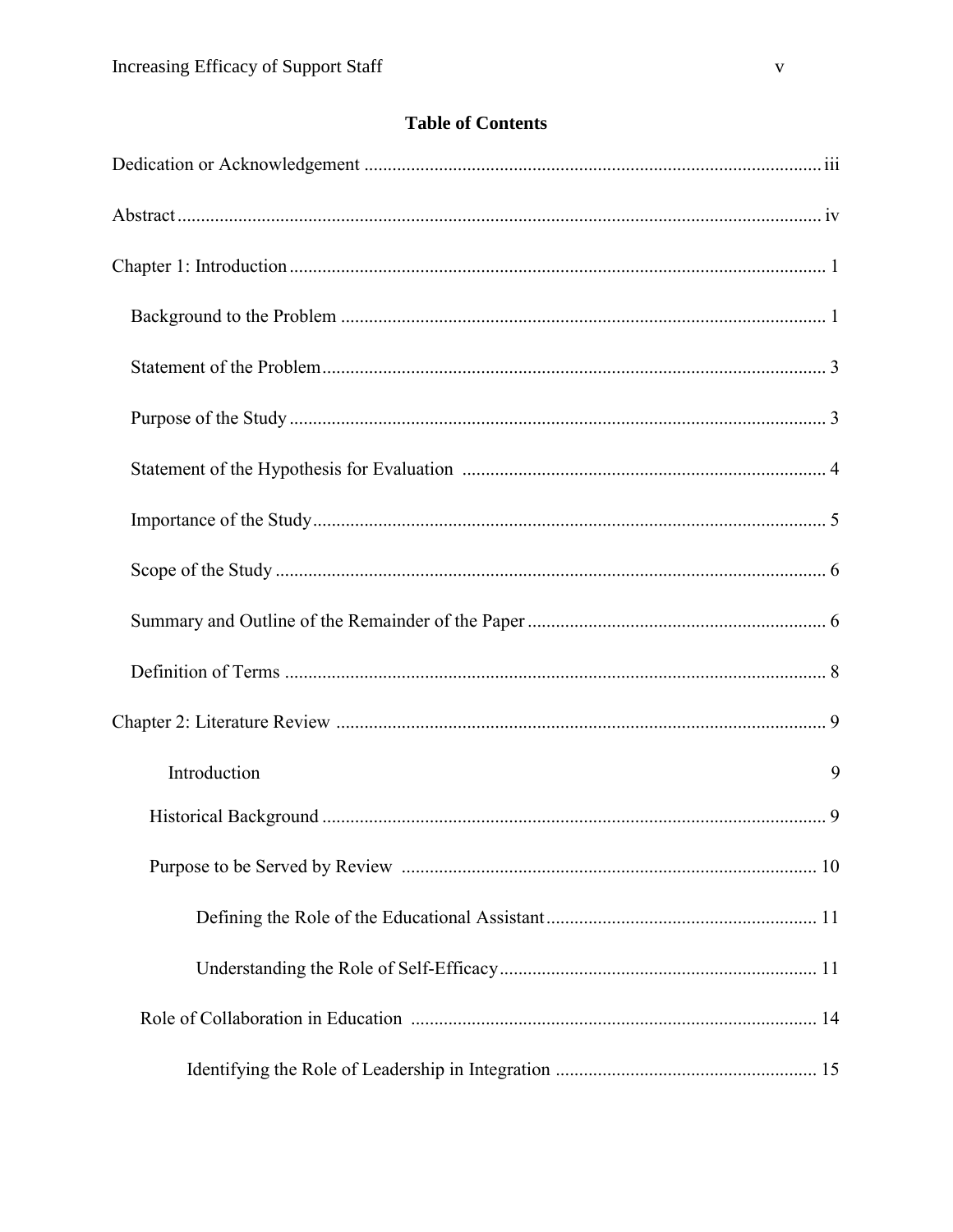| a) Meaningful Professional Development Opportunities for educational assistants  31 |  |
|-------------------------------------------------------------------------------------|--|
|                                                                                     |  |
|                                                                                     |  |
|                                                                                     |  |
|                                                                                     |  |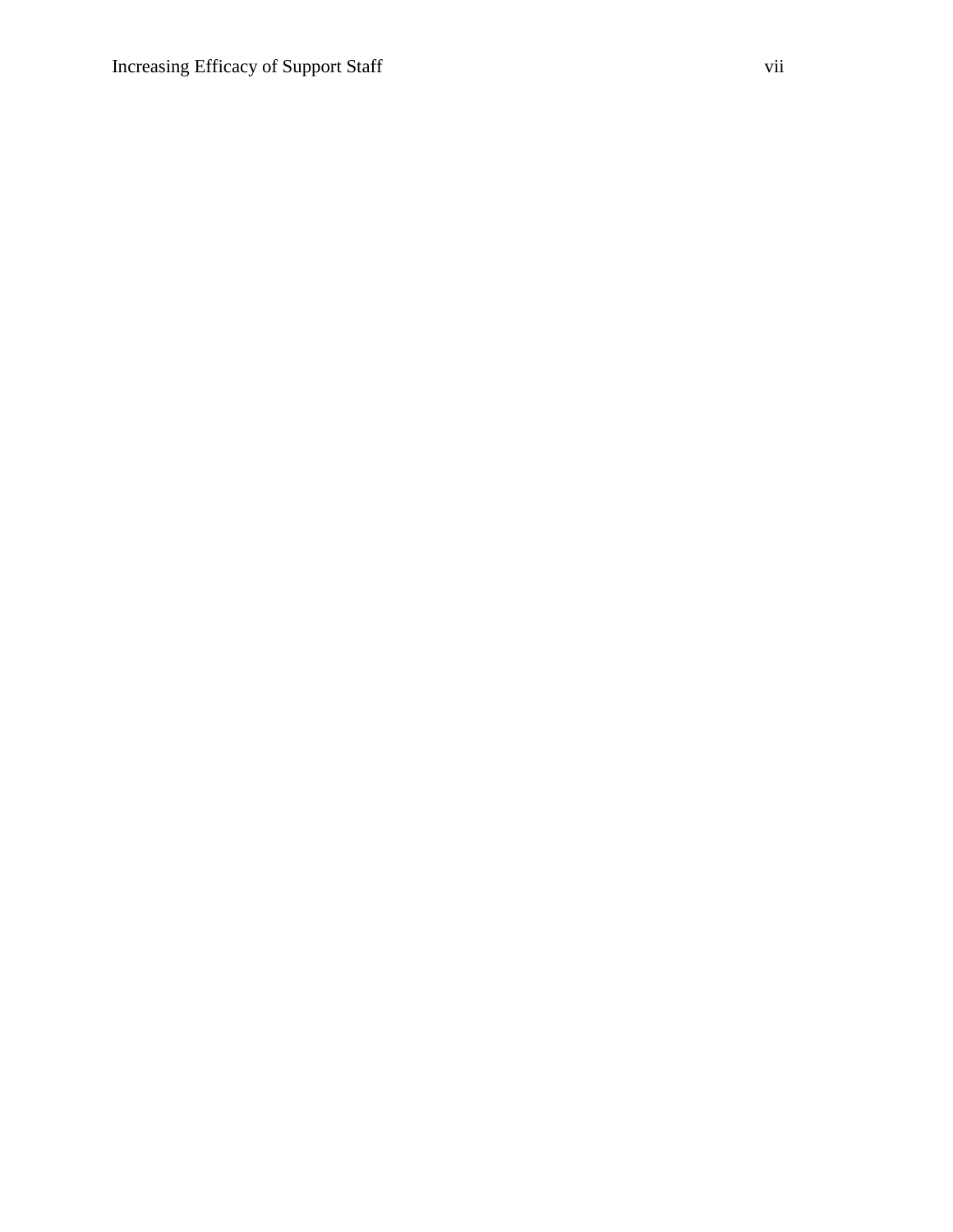# <span id="page-7-0"></span>**A Comparative Analysis Increasing of Efficacy of Support Staff through Professional Development**

# **Chapter 1: Introduction**

# <span id="page-7-1"></span>**Background to the Problem**

In the past decade there has been a change in how people work within schools; substantial importance has recently been focused on collaboration (Chiaburu 2008; Devecchi 2010; Fullan; Cuttres & Kilcher, 2005). The development of the factory system, at the time of the Industrial Revolution, took individuals away from the traditional service roles of that had developed over generations. A disconnect soon developed within the familial and historical lineage of that service, and employment became commoditized to a base theme of work for profit (FamTecBk, 2014). Recent studies have shown that workers are more productive when they are engaged in the workplace and that compensation has been shown to have a limited effect on motivation for employment (Harvard Business Review, 2013). While this information provides value, progressive employers have recently begun utilizing measures that are designed to address more than simple pecuniary return for workers' labours. Job satisfaction has been viewed as more significant now than in previous iterations of employment, and with greater than ever demands being placed on doing more with less resources it has become critical to fully engage workers to maximize the potential return.

Nowhere, is this notion of maximizing return, more significant than in the educational system, which is tasked with preparing the next generations of societies' workers. Teachers have chosen to avoid characterization as rote industrial workers, sending the pupilage along a conveyor belt of an educational system. Modern education is tasked with sending its graduates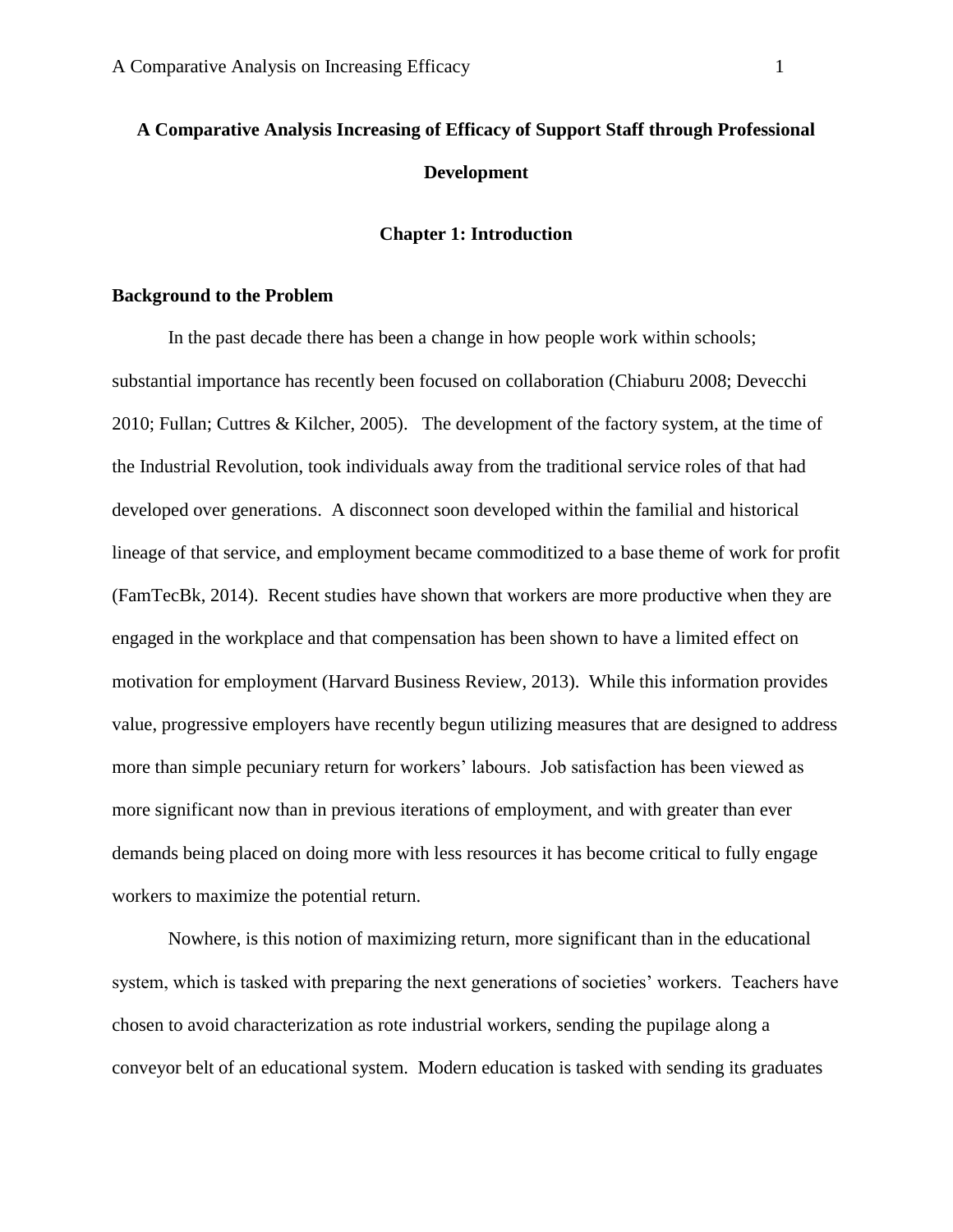into society with more than just the basic skills of hunting and gathering. As societies become more complex through advance in globalization and technology, the developing members of those societies must be equipped with different skills, knowledge, and competencies. Casting a significant shadow over educators' abilities to meet these expectations is the notion that they are now expected to increase the scope of competencies, while working within finite resources. The theme of doing more with less is fast becoming ubiquitous in Canadian education systems. Larger classrooms, decaying infrastructure, funding crises, and strained resources have placed educators in an unenviable position of having to look inward to find solutions to the problems which have been thrust upon them by outside forces. One such solution is the increasing use of educational assistants in the modern educational system (Graves, 2014).

While the use of support personnel has long been the case in other societal endeavors such as medicine, through the use of nurses and orderlies, and in law, through the use of legal assistants and librarians, the educational system has traditionally been limited in the use of nonaccredited personnel. Just as the use of paraprofessionals has proliferated in medicine, with licensed practical nurses and physician's assistants, and law, with case workers and paralegals, the educational system is being asked to incorporate non-professionals to an increased degree of engagement. All of this in an attempt to satisfy society's desire for increasingly inclusive educational programming while working within more restrictive budgetary measures. The use of skilled individuals, who are not subject to the formal educational requirements of teachers, can be seen as a positive tool to effect change in schools. Kelchtermans (2006) spoke to the notion of "professional learning communities" as being more expansive formats for professional development, rather than the traditional lecture-recipient paradigm. There is encouragement for recognition that true collaboration, while having structure, is not defined to be a structure in and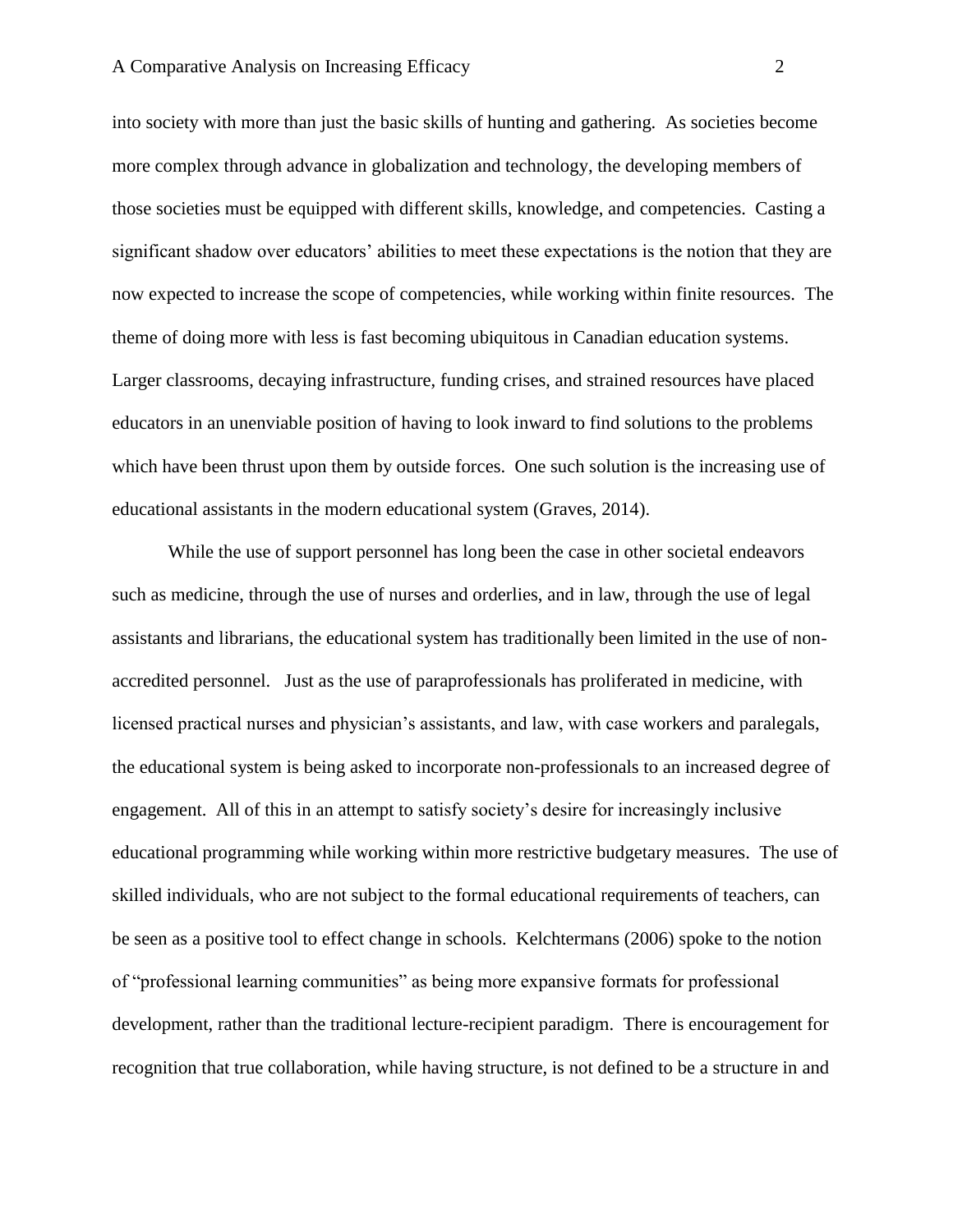of itself. It is a byproduct of idea sharing, through cultural and political environments, in which collaboration and collegiality takes place. This in turn, contributes to the larger goals of pupil learning, teacher development, and increased quality of school improvement (Kelchtermans, 2006). The delicate balance that must be addressed is one of scope. Educational assistants are not certified teachers, however they posse strengths which may be beneficial to the inclusive classroom.

# **Statement of the Problem**

Modern educational hierarchy makes significant and increasing use of educational assistants to supplement the teaching process. While there is formalized initial education and certification for educational assistants, there remains the question of whether continuing education may better the integrative services that they provide. In order to best cultivate the inclusive ideal, Symes and Humphery (2011) identified the desirability for whole-school inclusion and the necessity of a high level of collaboration and information sharing among teachers, senior management, educational professionals, support staff, and parents. While educational calendars have traditionally provided professional development activities to serve as engagement opportunities for the teachers, the author identified a gap in similar programming for the educational assistants. Does an absence of meaningful professional and peer interactions outside of the active classroom setting, limit the potential benefit that these paraprofessionals bring to the educational system?

#### **Purpose of the Study**

Notwithstanding the available opportunities in the educational calendar, there is presently a palpable vacuum of professional development opportunities for educational assistants in Alberta. The purpose of this paper is to explore the studies regarding the effects of targeted professional development and peer interaction as they pertain to educational assistants. The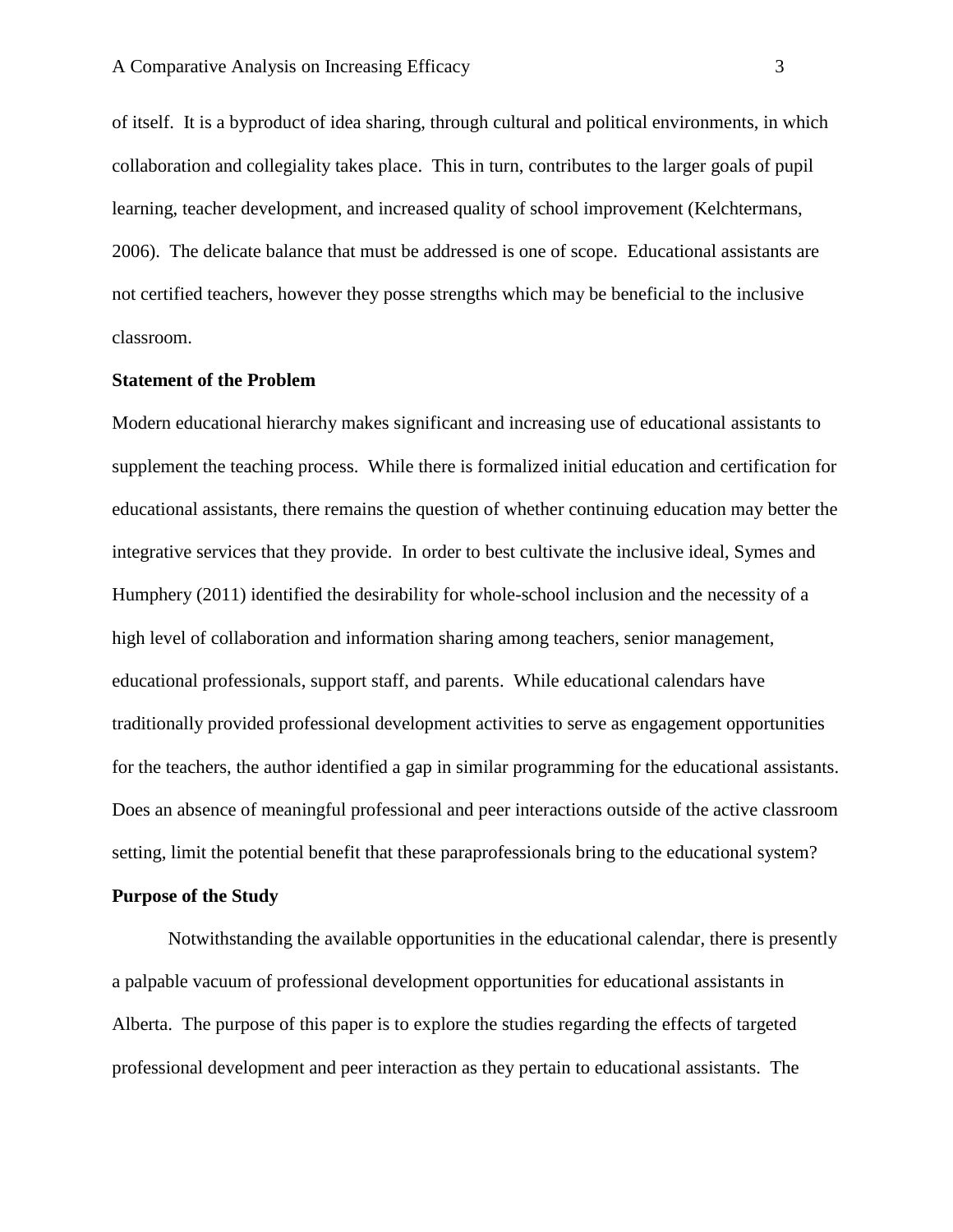author seeks to discern if there is a demonstrable connection between professional development opportunities for educational assistants and increased efficacy in school environments. If a positive correlation of effects is found, there is opportunity for these interactions to take place within the present educational framework. The author seeks to establish the rationale and mode of such implementation.

# **Statement of Hypothesis for Evaluation**

Educational assistants are now entrenched in the modern educational system. The author posits the view that relevant professional development opportunities for educational assistants will serve to more fully engage them as they contribute and provide demonstrable benefits to student performance and engagement. The beneficial effects of professional development for teachers has been identified (Morgan, J., Ashbaker, B., & Forbush, D. 1998; Stewart, C. 2014). The author hypothesizes that there should be an accompanying benefit for educational assistants by engaging in their own appropriate and relevant professional development. This paper proposes, through the review and analysis of extra-jurisdictional studies, to determine whether there is an integrative link that can be demonstrated between relevant professional development for support staff and measurable beneficial effects in the educational system.

In assessing the available scholarly review, there must first be recognition of not only potential differences in the educational systems in other countries but also that there are variances in the delivery of services. This recognition, however, is not limited to pedagogy. There must also be a focus on the role that educational assistants have in the delivery of programming. The researcher must also acknowledge what measures of professional development had proven effective in enhancing delivery of programming to educational assistants. The author submits that meaningful professional development must be relevant and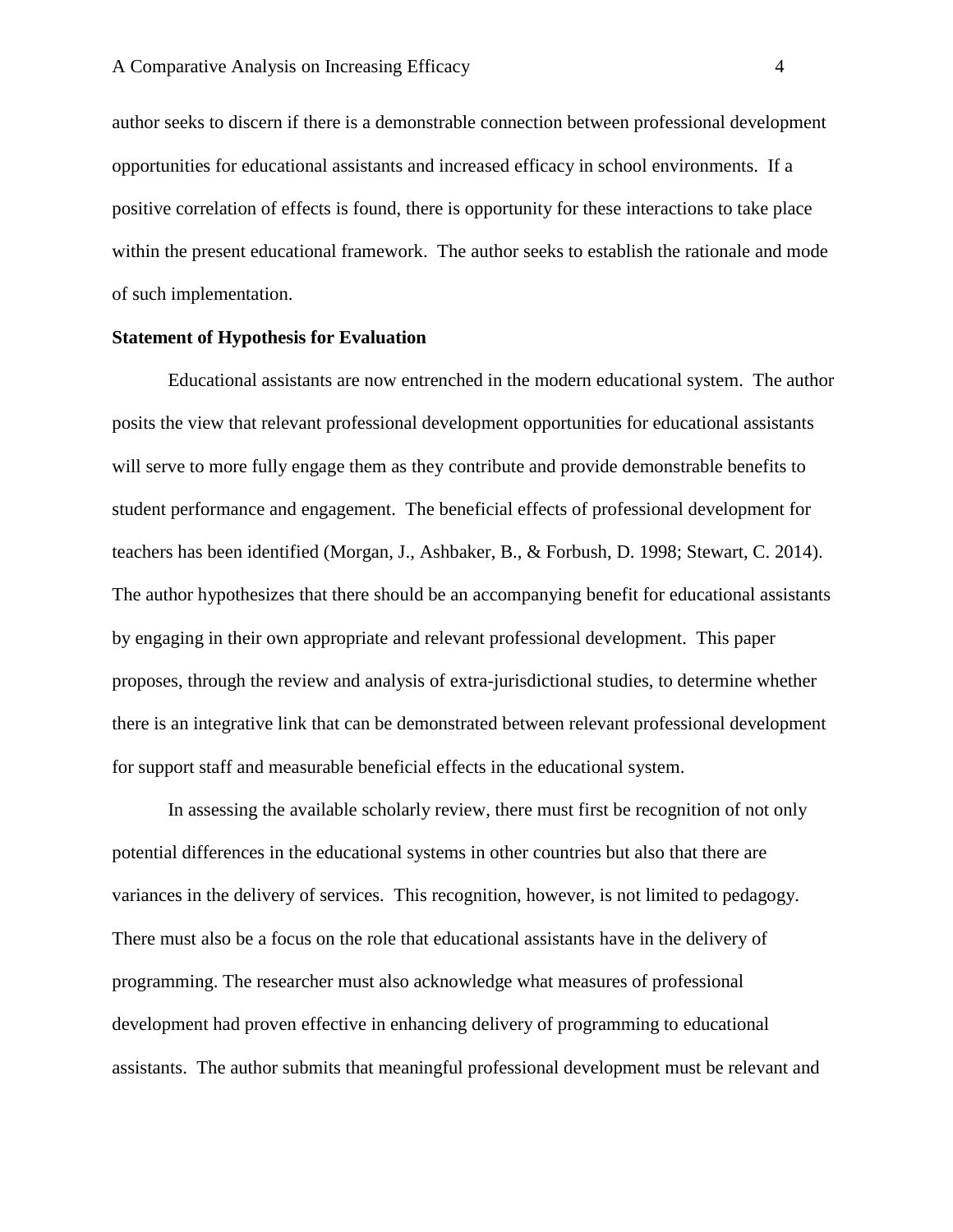directed. Educational assistants, while critical to the delivery of education to students, are not cast in the same role as teachers. The roles being differentiated; it is suggested that the professional development must also be differentiated. In other words, it is proposed that in order to target the different tasks that are assigned to educational assistants, different professional development exercises must be used than for teachers. Given the widespread use of professional development for teachers, a focused, targeted program for educational assistants is what is sought for analysis.

#### **Importance of the Study**

There are professional development opportunities allocated for teaching professionals. As such, the same opportunities of time exist for application to the in-classroom support personnel. It is identified that while there are similarities between teachers and educational assistants, the assistants are in a complementary role and at the direction of the teacher in the classroom. If it is evident that educational assistants can benefit from additional peer interaction and relevant professional development. The author suggests that it would be irresponsible not to consider the cost of providing programming for those services relative to the benefits that could be achieved. It is incumbent upon school administration to maximize the engagement and productivity of the classroom environment (McIntosh, K., et al. 2011). This obligation transcends the notion of budgetary restrictions. The larger consideration is how best to develop excellence in educational programming. If it can be shown that the use of educational assistance has a contributory effect to learning, then responsible administrations must consider how best to utilize and develop that resource.

While it seems intuitive that if professional development is beneficial to teachers, it should be beneficial to educational assistants as well, this has not however not been reflected in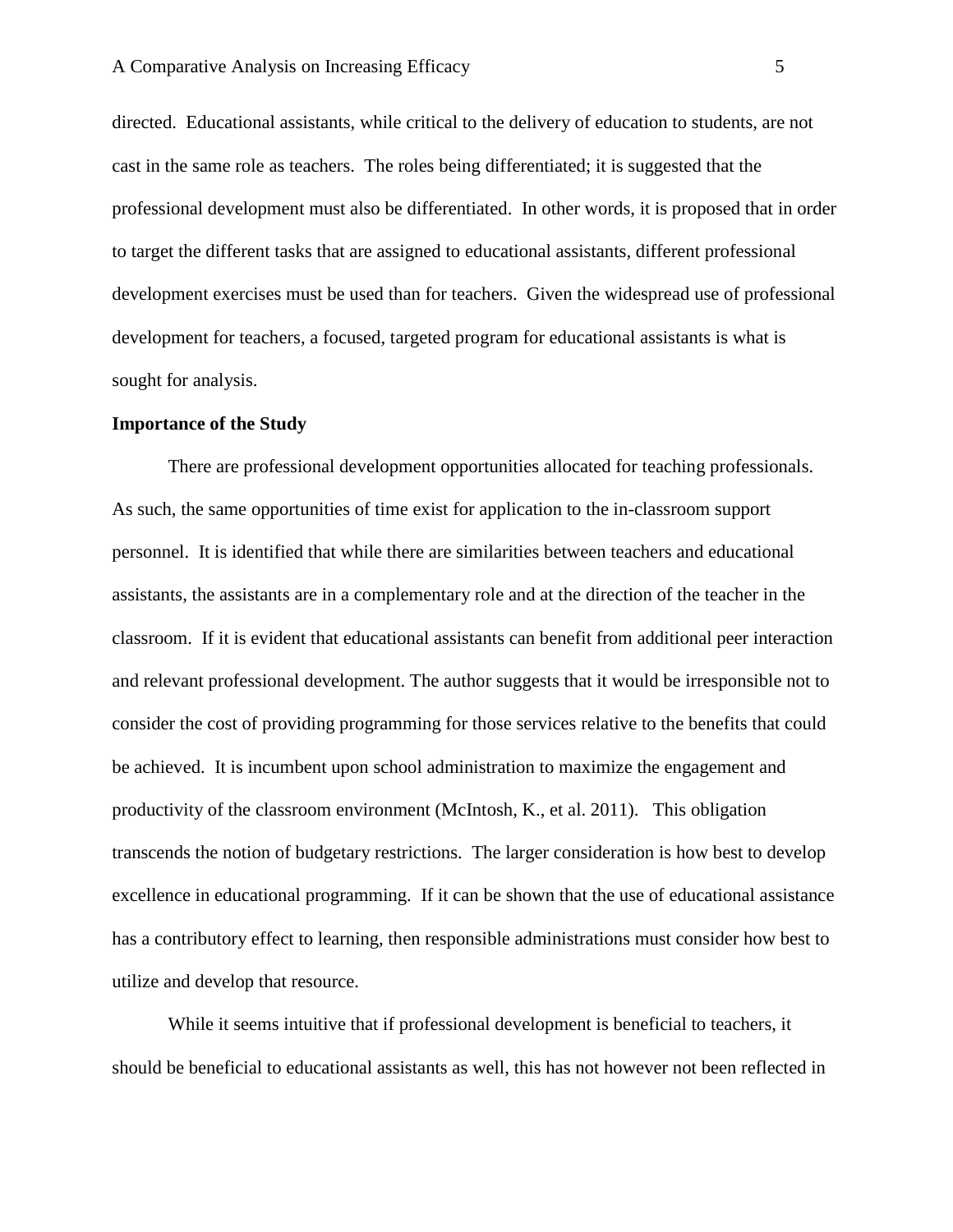the literature. It is suggested that a more reflective approach must be taken to professional development activities. Professional development is not a "one-size-fits-all" approach. The author submits that in order for such exercises to maximize value, they must be targeted and relevant to the target group. Fortunately, there is a large number of capable and devoted educational assistants that can be leveraged to provide input and experience into valuable peer interactions (Devecchi & Rouse 2010; Gerschel, 2005; Giangreco 2013). Should the specific curriculum for professional development activities be perceptible, it is suggested that an excellent and easily integrated opportunities for development can be explored.

# **Scope of the Study**

Given the significant differences in educational methodology throughout the world, the author has deliberately narrowed the focus of this discussion to those studies which address western world educational opportunities. Giangreco (2013) compiled data from throughout western educational systems and identified that the utilization of teaching assistants has increased in Australia, Canada, Finland, Germany, Iceland, Ireland, Malta, the United Kingdom, and the United States. As such, there is a relatively varied experience from which to draw analysis. The study is intended to be a survey of effective collaborative professional development activities in western world school settings and to arrive at conclusions regarding the validity of such exercises as they pertain to the specific development of educational assistants. Utilizing the work of Giangreco (2013) as appropriate comparables, the study will focus on the studies propagated in the school systems of the countries identified.

# **Summary and Outline of Remainder of the Paper**

This paper will consider the evolving role of educational assistants in an integrated educational system, by assessing different school jurisdictions' use of paraprofessionals. The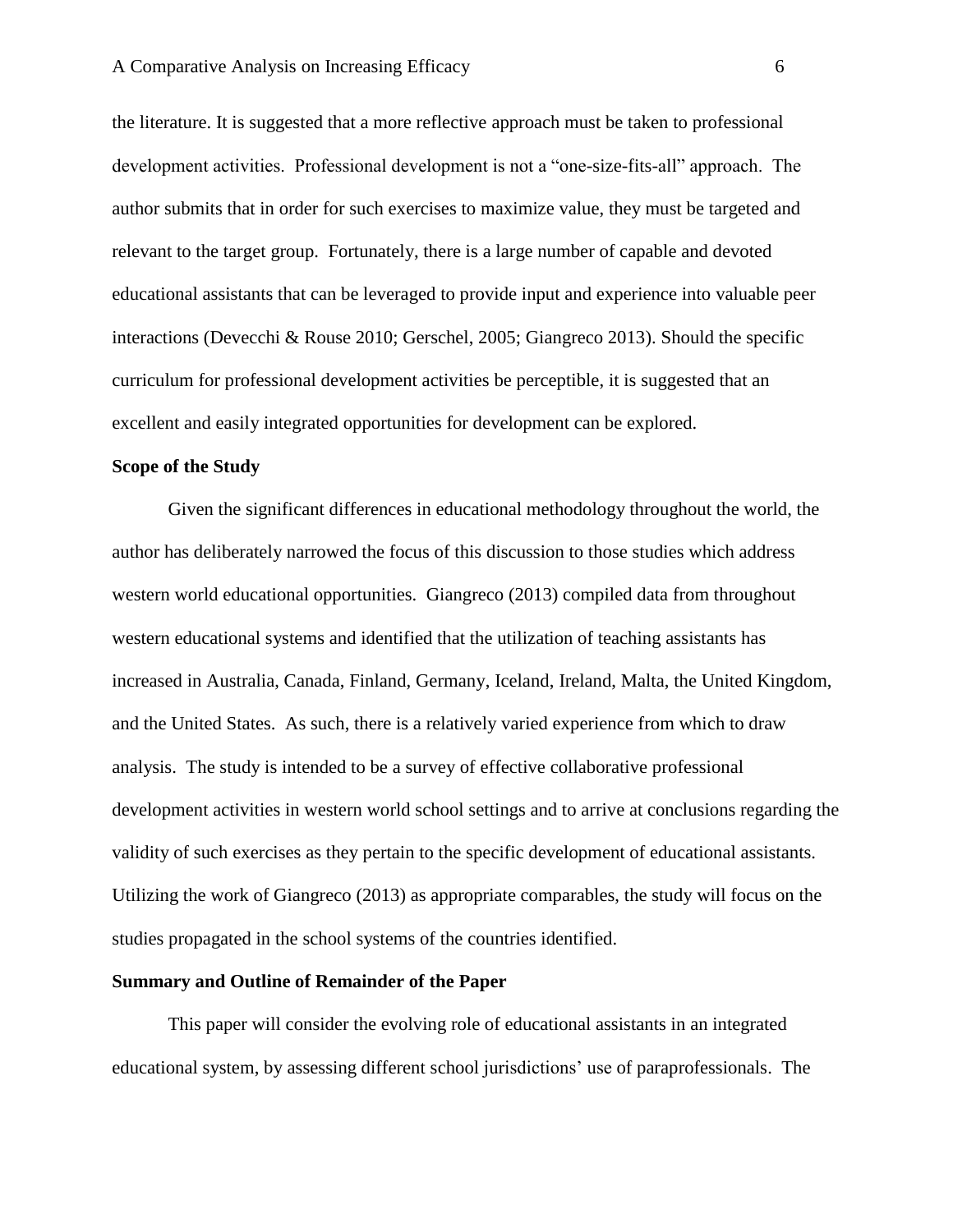author will then provide an analysis of relevant scholarly consideration of professional development opportunities and systems for educational assistants working in those systems. Scrutiny of the studies in Chapter 3 will seek to establish baseline considerations of the types of programming attempted and critically assess whether there are measurable benefits expressed through those activities. Informed by the studies, the paper will then assess a pilot project of educational assistant professional development that was implemented at an elementary school in Alberta. Anecdotal replies from the staff members involved in the targeted professional development activities will be provided in chapter 4. The assessment will conclude with a collation of the benefits of relevant professional development activities, through both empirical analysis and qualitative assessment of the experiences of the pilot project in Alberta.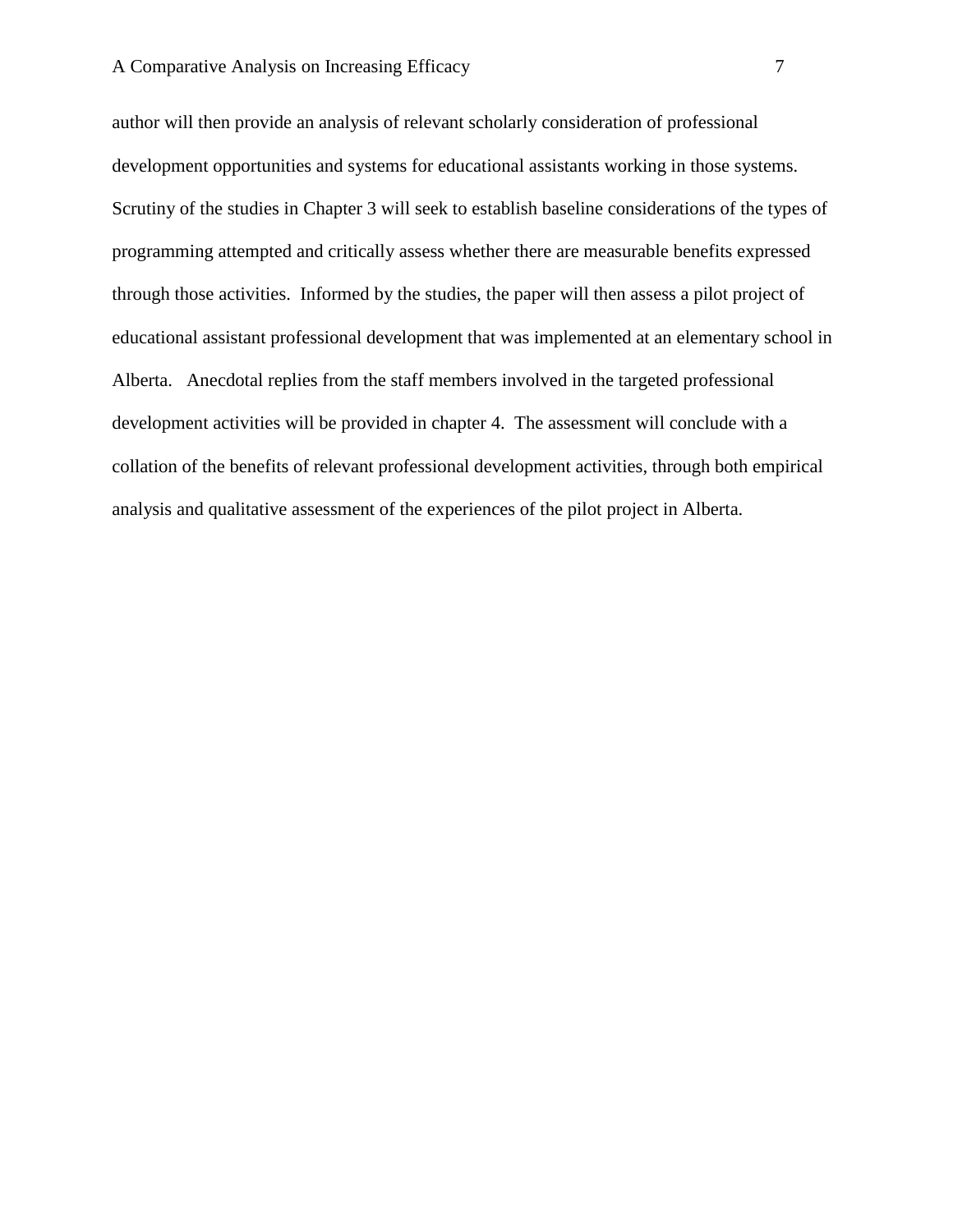# **Definition of Terms**

**Administration:** The individuals charged with administrating the daily operations of the school. **Classroom teacher**: The individual in the classroom charged with overseeing each students academic program. The role includes, but it is not limited to; promoting learning, collaborating and coordinating with educational assistants and teachers, adapting instruction and promoting learning.

**Collaboration:** A process that involves two or more organizations or people working in cooperation towards an expressed shared goal.

**Professional Development:** Refers to a wide variety of facilitated learning opportunities directly related to an individual's profession.

**Professional Learning community (PLC):** A group of individuals that have been grouped together to foster collaborative learning.

**Educational assistant**: The term used in this paper to refer to an individual that is paid to assist a teacher with multiple classroom responsibilities usually at the direction of a classroom teacher. Also referred to in various literature as a: para-educator, para-professional, support staff, teacher assistant.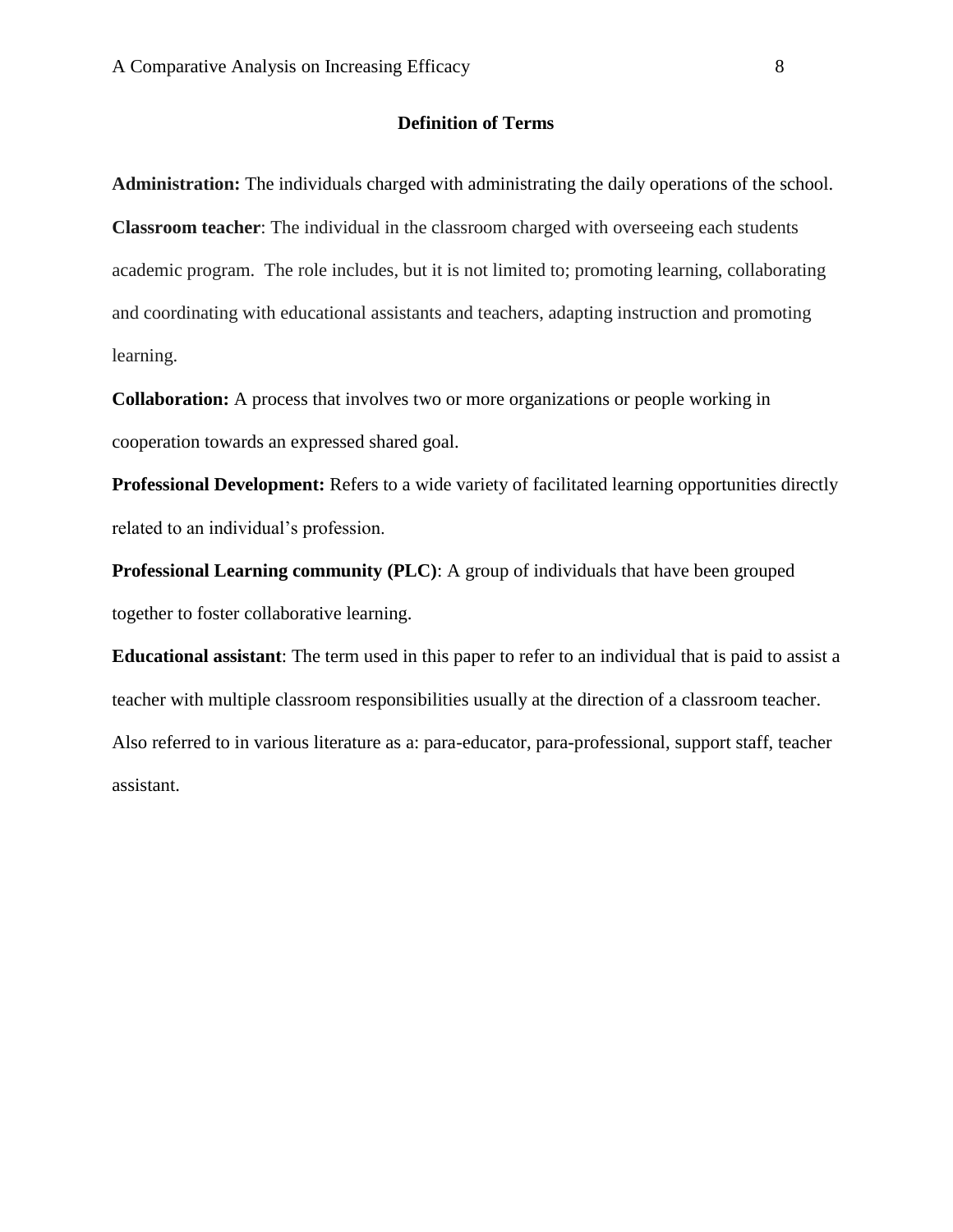## **Chapter 2: Literature Review**

#### **Introduction**

The steady increase in the utilization of educational assistants within the education system can be directly associated to the current pedagogy of inclusive education (Gerschel 2005). Deppeler, Harvey, and Loreman, (2005) define inclusive education as a paradigm wherein children, with and without disabilities, participate and learn together in the same classes with teachers making adjustments for the varying needs of students (Chopra, Sandoval-Lucero, & French, 2011, p. 15). The issue of what adjustments must be made and the framework for addressing those modifications, however, is the subject of significant and, at times, differing analysis. As with any differential adjustment system, identification of the divergent aspects of the participants is critical to the successful implementation of the program. After the differences are identified, mechanisms can then be proposed to address harmonization of the program. In inclusive education, given variables such as the size of classrooms, reduced teaching time, finite supports, budgets, and other considerations, it is unreasonable to expect that teachers alone can successfully make the adjustments contemplated by Chopra et al (2011). This review is intended to analyze the considerations that have been made to successfully integrate the educational system and how the use of educational assistants has been addressed. With a view to identifying deficiencies in the full engagement of these educational supports.

### **Historical Background**

In earlier societies, students with increased needs were often placed in separate classroom environments, or, more often, relegated to their parents where there was no expectation of successful integration (McIntosh et al., 2011). As western society came to evolve and understand the pragmatic purpose served by educating its more vulnerable members, the formal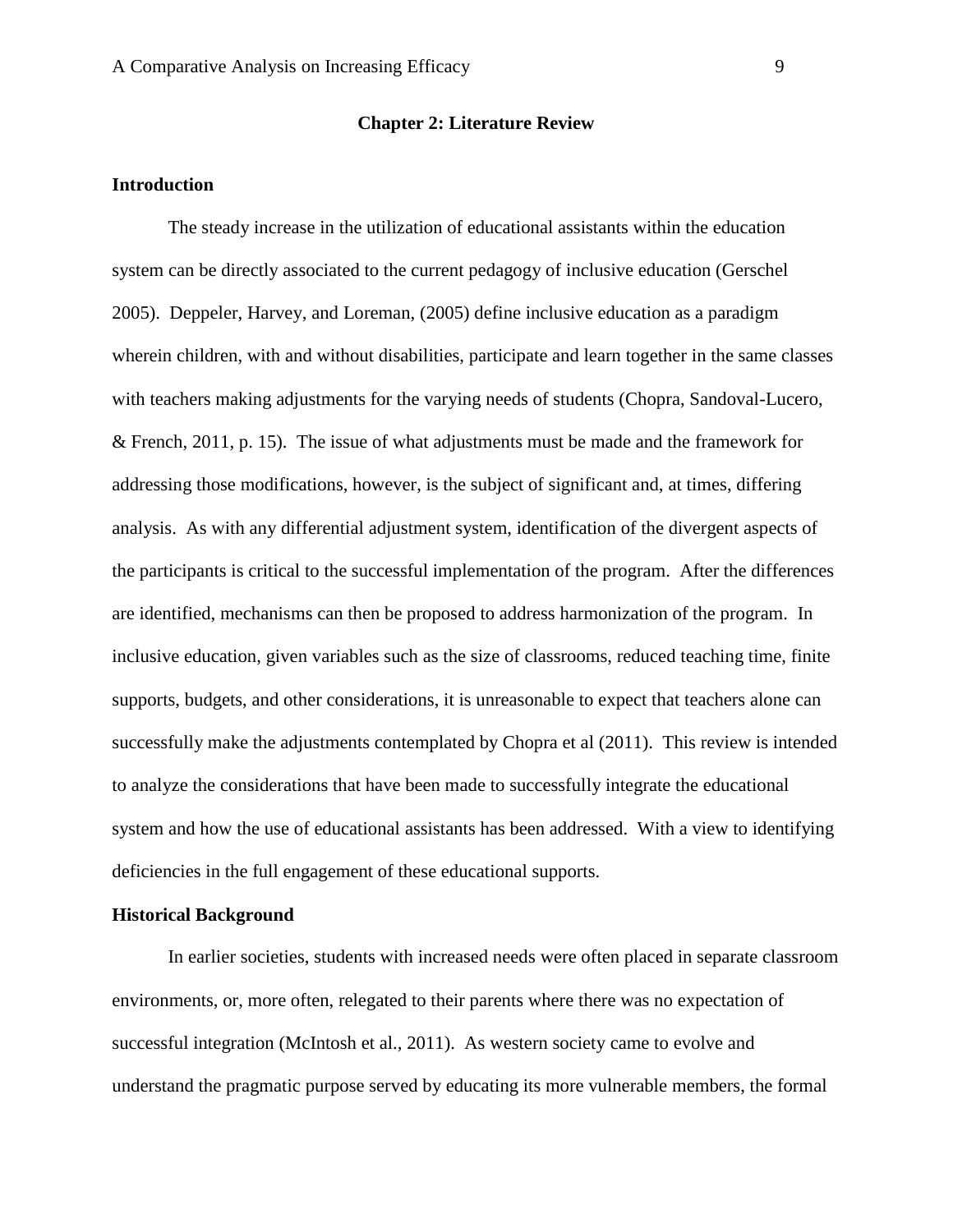educational system was tasked with addressing this new imperative. Given, that the system was not one that was tasked with integrative measures, there was a dearth of formal analysis regarding the particulars of integration. Authors identified different hypotheses for what would constitute successful programming, and those efforts were often assessment retroactively rather than proactively (Carnahan, C.R., Williamson, P., Clarke, L. & Sorensen, R. 2009; Devecchi, C., & Rouse, M. 2010; Graves, S. 2014; O'Brien, E. 2010). The role of educational assistants in the modern inclusive education system has been subject to more recent formal assessment given the more prolific work that is being done by support workers (Gerschel 2005; Giangreco, 2013).

#### **Purposes to be Served by Review**

The developmental work of Graves (2014), builds upon the work of Acker (1994), and O'Brien (2007). This research discusses the evolution of the role of support worker from that of parent helper which suggested that the role had been a gendered one. Historically, the role of educational assistants may have been somewhat marginalized. To some, it may also have been seen as an extension of the female parental role. The quasi-professional contributions may have not been properly understood. As the understanding of the role served by educational assistants has evolved, there has been a related evolution in the formal assessment of how best to support and develop those who fill that role. The author has hypothesized that in the Alberta education system, there has been an absence of professional collaborative opportunities for educational assistants. The vacuum that has resulted has created a less than optimal implementation of the full opportunity for the contributions of educational assistants. In this respect, a review of the literature addressing professional development opportunities for educational assistants is expected to show that while the contributory role in the western education system has increased, the opportunities for professional development, specifically through professional collaboration,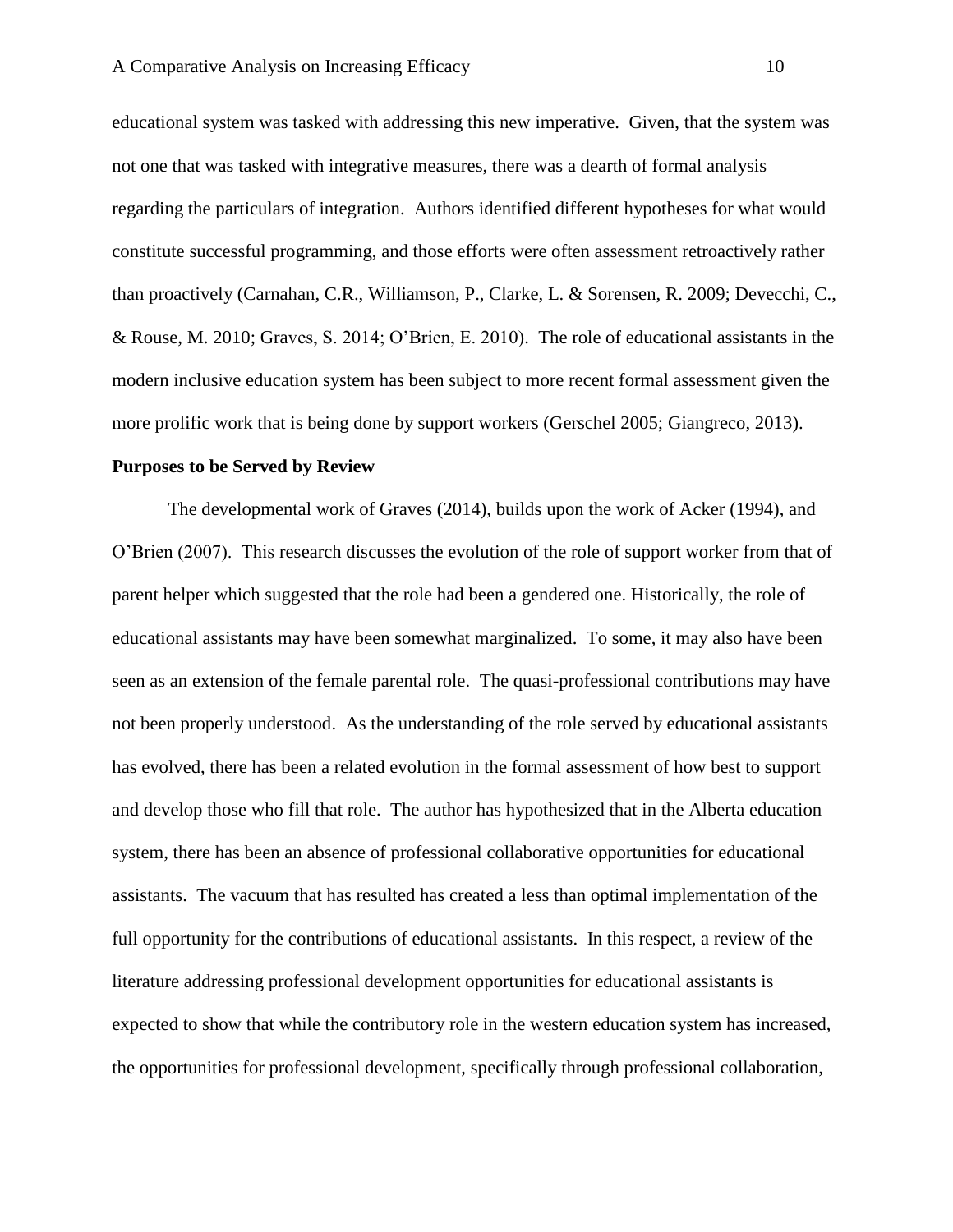has not kept pace with the increasing reliance of these supports. The author also posits the view that there is a positive correlation between increased opportunities for professional collaboration and the engagement of educational assistants. Review of the literature surrounding the topic is intended to assess the hypothesis and to provide suggestions to increase the opportunities for development and engagement.

# **Defining the Role of the Educational Assistant.**

Giangeco (2010) spoke to the absence of a meaningful definition for the educational assistant, suggesting that it has been an exclusionary definition rather than an integrative one. The requirement for a known definition of the role of educational assistant is discussed in Jerwood's (1999) research. Jerwood (1999) suggested that there are problems of inadequate training and development for classroom assistants. This writer will explore the correlation between defined parameters and professional development. Graves (2014) surveyed the studies of Giangreco, Suter, and Doyle (2010), Fisher and Pleasants (2012), Lyons (2012), and Rutherford (2012) and suggested there is demonstrable correlation between the vague definition of the role educational assistant and its impact on pupil attainment.

# **Understanding the Role of Self-Efficacy.**

The earliest self-efficacy research focused on Rotter's (1966) locus of control theory… a person's level of self-efficacy will be determined by whether they have an internal or external explanation for outcomes of tasks and / or responsibilities…" (p. 123). In that respect, selfefficacy can be understood as integrated to the definition of the role of educational assistant and their role in inclusive education. Bandura (1977) presented a seminal re-statement on the topic of self-efficacy and its malleability in different roles and contexts. This was assessed further by Enderlin-Lampe (2002) in terms of the importance of "perceived self-efficacy." Enderlin-Lampe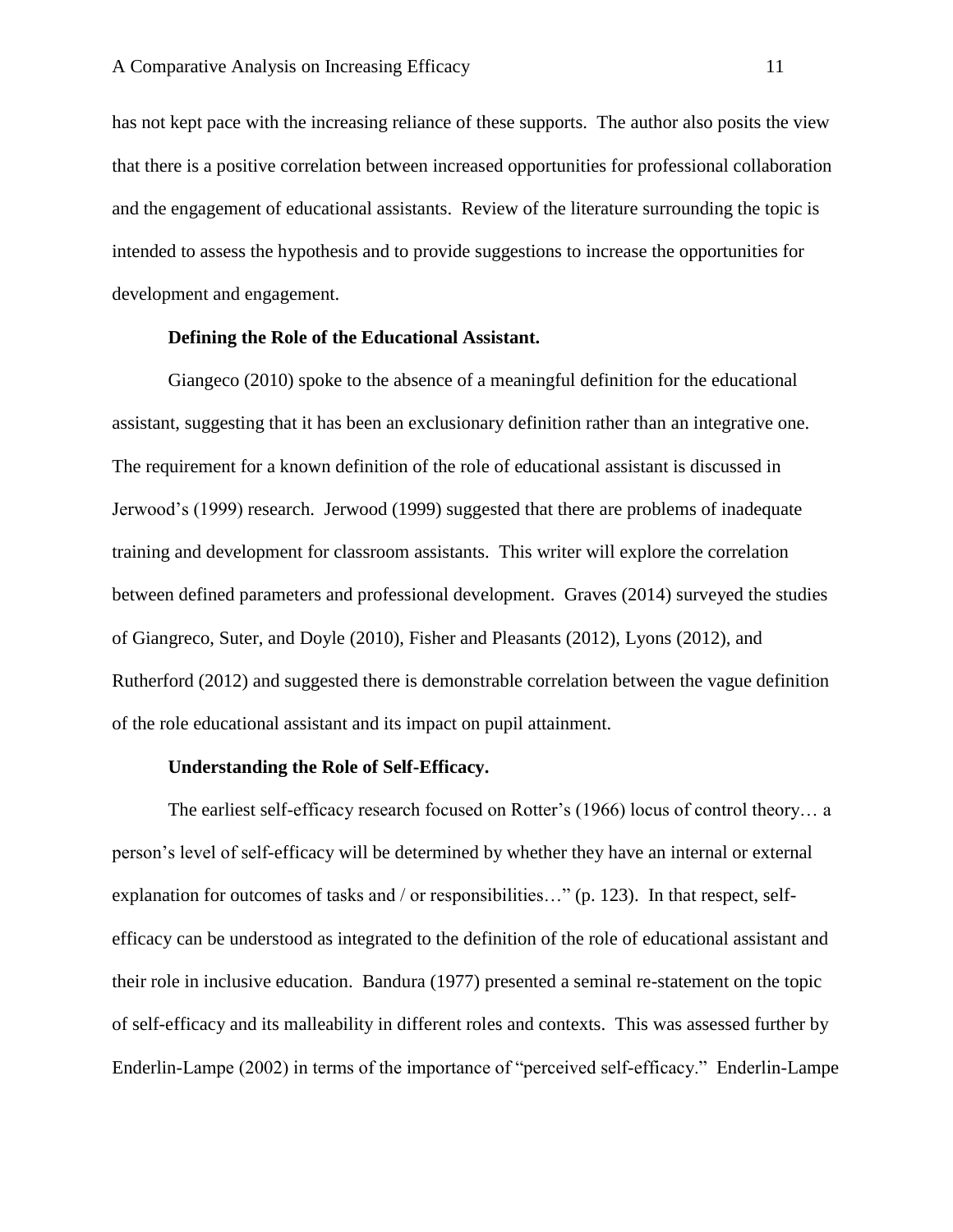(2002) expanded on Bandura's assessment of the adaptability of self-efficacy and enumerated specific opportunities for the adjustment of perceived self-efficacy through accomplishments. Chiabura and Lindsay (2008) also engaged in an analytic study linking engagement and understanding to efficacy, suggesting that individuals are more fully engaged and higher performing when they understand the purpose of activity and are unified in seeking a particular outcome. The work of Gebbie, Ceglowski, Taylor, & Miels (2012) discussed increased selfefficacy efforts for teachers. Self-efficacy builds upon the themes identified by Hastings and Bham (2003) and others, that discusses the salutary effects of engagement on teacher stress and objective student performance measures. Based upon these studies, this writer suggests that engagement of the educational assistants will have similar effects on engagement and self efficacy.

#### **Identifying Benefits of Professional Development.**

There has been significant scholarly review of professional development techniques and models. The underlying theme, of this review has been premised upon the notion that significant professional development has demonstrable benefits to its practitioners and, by implication, to the end users of its product. For learners to experience an applied benefit, Staed, Lloyd, Munn, Riddell, and McLeod (2007), suggested that professional development opportunities must be ongoing and represent tangible improvements for learners. Stewart (2014) engaged in a comparative review of traditional professional lecture-based development methods, as well as what are described as the more collaborative efforts of "professional learning communities (plc's)". PLC's are understood to be collaborative and peer-driven in nature. Stewart (2014), surveyed various approaches to professional development, the objectives that each purports to achieve, and core features in relation to the depth of learning provided. Stewart (2014) analysed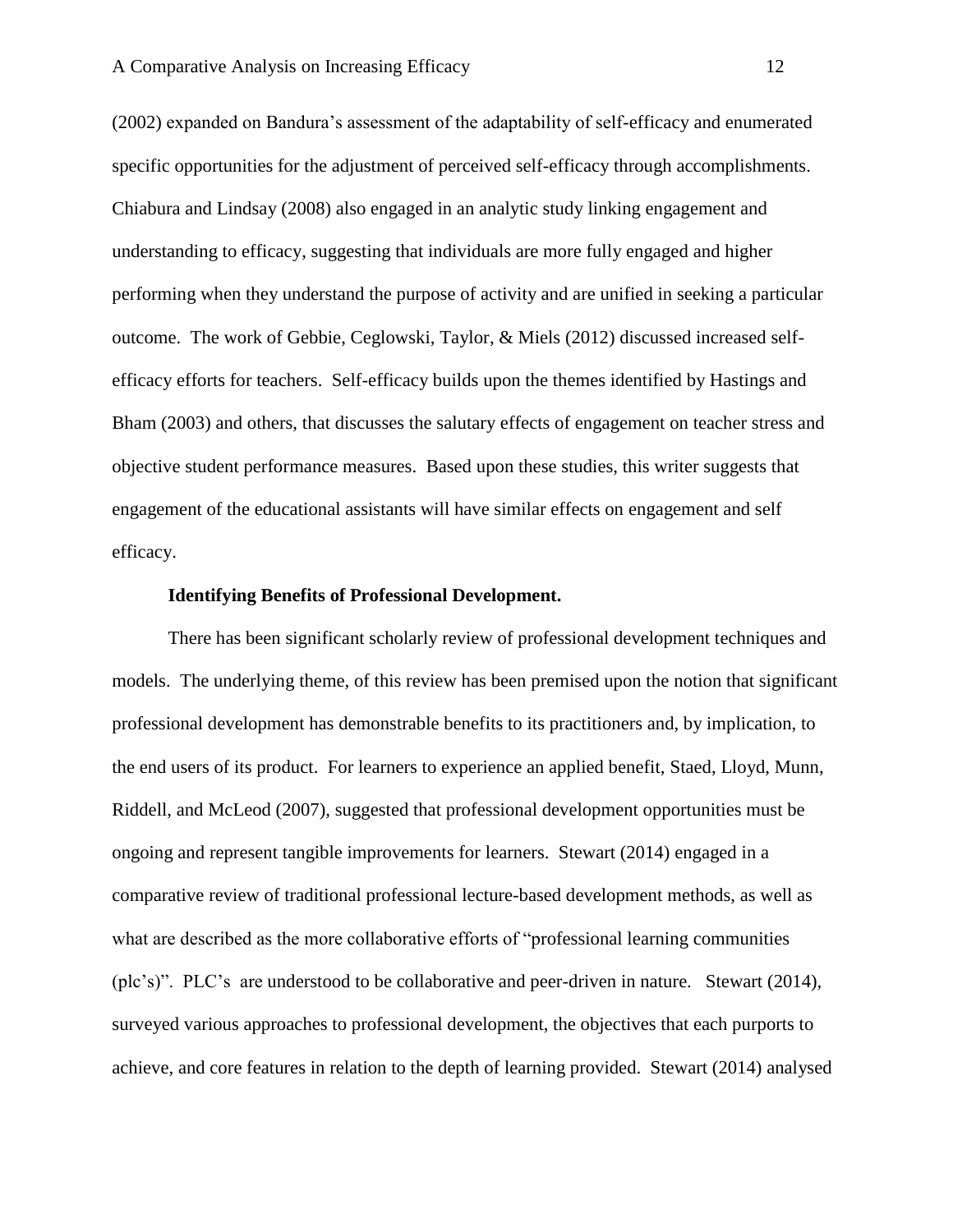the work of Wiggins and Damore (2006) and Fullan (2005), which enumerated process efficacy for what is termed "change knowledge," a term used to describe actual implementation of theoretical learning and the positive effects it has on efficacy.

Gabriel and Lester (2012) conducted a review of the literature and suggested that there are several indicators of what they term "high quality professional development". In this respect, the challenge is to ensure that such development is incorporative rather than reflective, meaning that application of the learned principles is more significant than the rote memorization of those principles. The incorporation of high quality professional development specific to educational assistants, is a more specific endeavor.

Picket et al (2003), assed training specific for educational assistants and concluded that "…that the training for para-educators, when provided, remains sporadic and parochial, is generally not based on building specific competencies, and does not address the core skills needed by the majority of people who work in this position" (p. 482). Picket (2003) proposed that teachers, in a leadership capacity, needed to take an active role in the professional development of educational assistants. The approach can be contrasted with the later study of Liston, Nevin, and Malian (2009), which emphasized that educational assistants themselves must become advocates for their own professional development. The research of Liston et al (2009) also concluded that support staff are in a better position to identify the issues that require continuing education given their differential role from teachers. The complementary work of Carnahan, Williamson, Clarke and Sorenson (2009) inventoried and advocated systemic approaches to supporting educational assistants. From the review of the stated literature it is suggested that this support should be for ongoing professional education opportunities that are codified and systemically incorporated into the education system.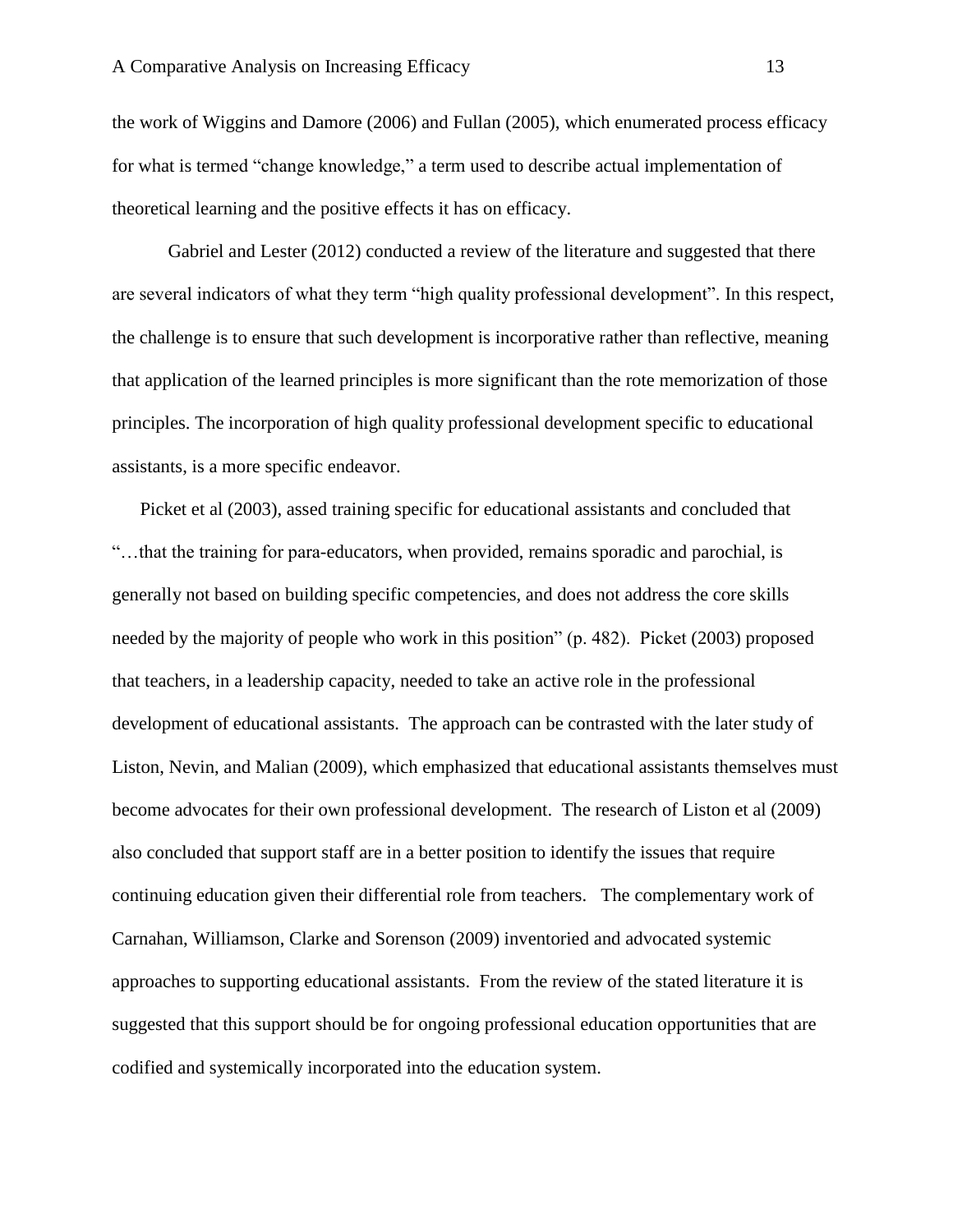# **The Role of Collaboration in Education**

The Irish research of O'Brien (2010) echoed the work of Jerwood (1999) regarding the salutary effects of collaboration as a professional development activity among teachers. Wiggins and Damore (2006) provided a formal definition of collaboration as "a system of planned cooperative activities," which connotes something different than a plenary assembly for group instruction. The distinction was further made by Higgins and Gulliford (2014), wherein they concluded that collaboration is more likely to develop positive self-efficacy, rather than just simple group training. More significantly, there has been some research (Wu and Ya-Hsueh, p.47) to show that collaborative activities which result in "knowledge sharing" have measureable beneficial effects on team performance. A perspective shift is therefore required to consider the traditional teacher-lead education system to be something akin to team delivery of services. That perspective shift has led to greater consideration being given to the roles of all individuals involved with the delivery of services, including therapists, teaching assistants, counselors, speech pathologists, teachers, and administrators.

 The work of Morgan, Ashbaker and Forbush (1998) acknowledged this aforementioned shift in the educational pedagogical paradigm. The authors studied the implementation of an eight-week program developed by Utah State University program to address collaborative skills of classroom teams. The program was developed based on the researchers' observations at the time of the study; this study revealed that there had been relatively little attention paid to developing the collaborative skills of a classroom team, as differentiated from a single teacherlecturer model. A proposed model differentiated from the lecturer model is that of collaboration.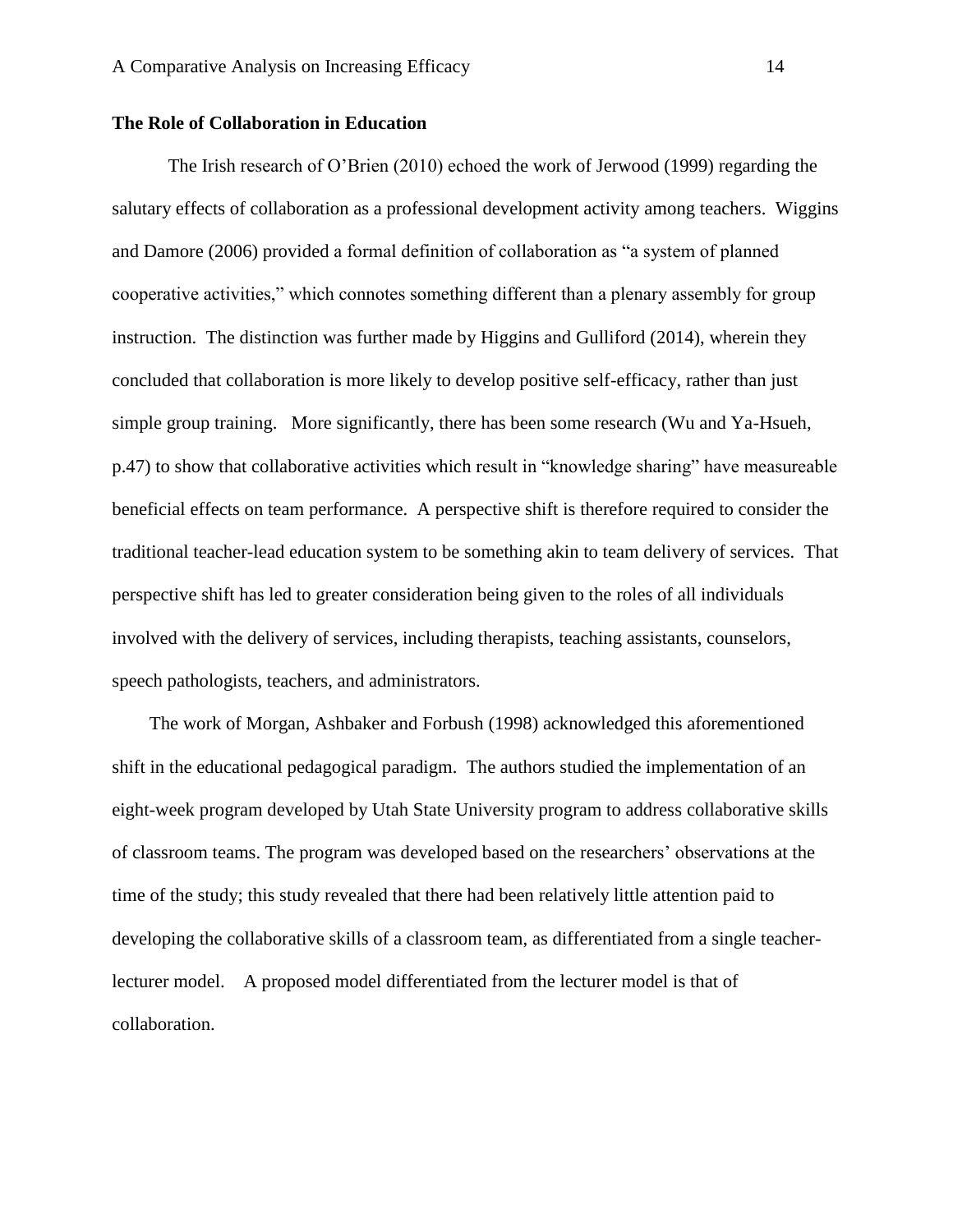Stewart (2014) proposed a set of principles to govern learning communities, these closely align with the elements of collaboration as proposed by Wiggins and Damore (2006). Wiggins and Damore discussed the connectivity between professional development and collaboration, by highlighting the importance of participants being the co-planners of professional development in-services. A significant study by Symes and Humphrey (2011) also assessed active information sharing by support staff; this will be assessed in this author's hypothesis regarding the desirability of collaboration, both as a systemic resource and within the microcosm of teaching assistants.

## **Identifying the Role of Leadership in Integration.**

A variety of writings by the American inspirational writer Sullivan (2009a, 2009b, 2010) describes the process of growing leadership. Sullivan (2009a, 2009b, 2010) discussed the engagement of leadership at all levels of an organization. Engagement is achieved through mechanisms of personal leadership and accountability rather than simply rote application of traditional hierarchical models of leadership. Effective leadership includes coaching and mentoring. Sullivan's (2009a, 2009b, 2010) model has led this writer to suggest that leadership is best understood in terms of professional development as including directive coaching, motivation, team-building, and engagement. The author posits the view that educational assistants must be given effective collaborative engagement opportunities, and those opportunities will manifest themselves in measurable subjective and objective benefits in terms of inclusive education models.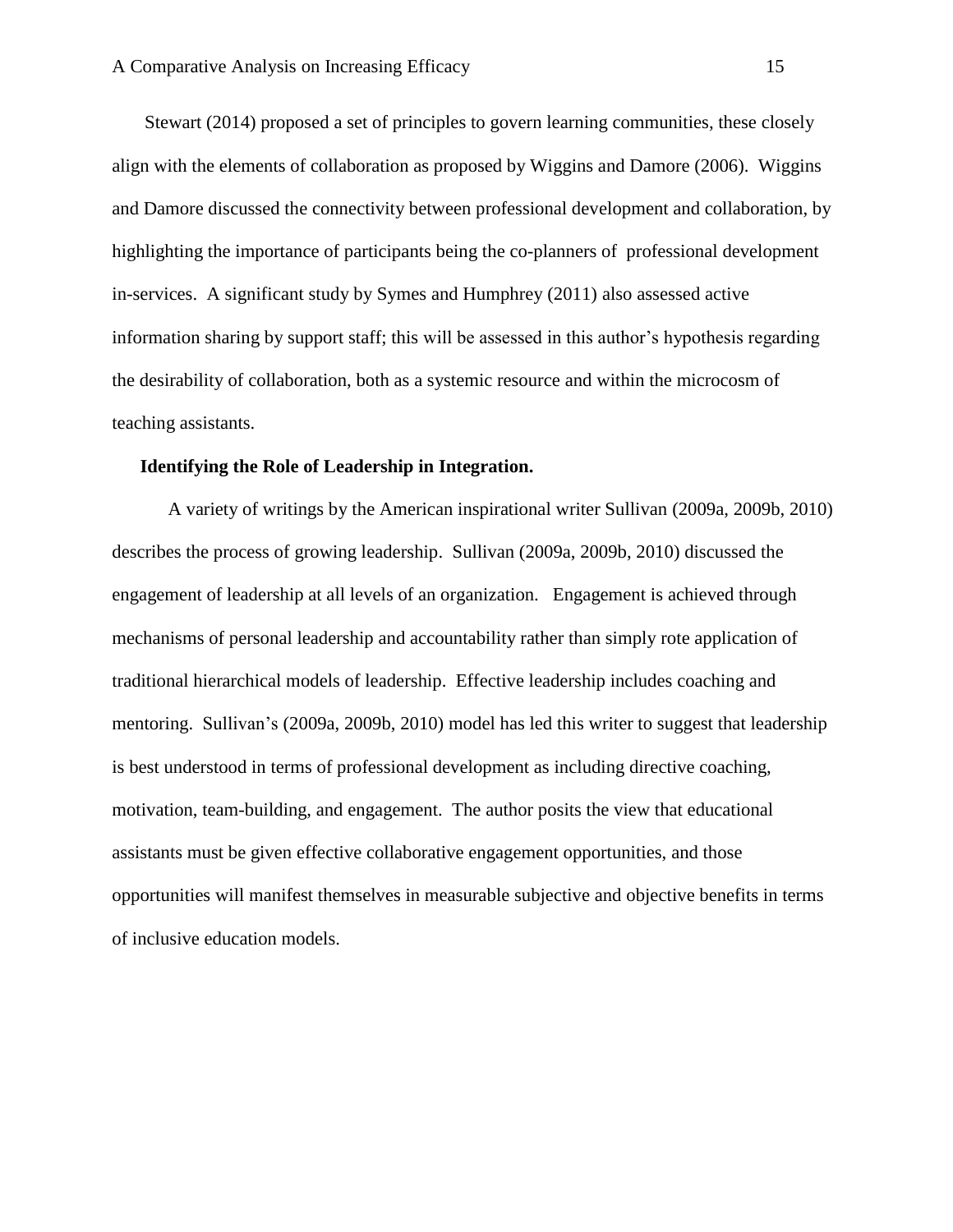# **Sources for Literature Review**

The author has deliberately restricted consideration of literature to that of educational assistants in the western educational system. The material considered has taken the form of etymological studies, surveys, analysis, and methodical and phenomenological work. The materials outlined previously have been provided with the intent to reconcile positions that are not necessarily oppositional, and to address the application of the study results to support this authors position.

#### **Selection and Arrangement of Literature Review**

This chapter is a comparative analysis of the scholarly treatment of the subject of peersupported collaborative professional education for educational assistants. Assessment of the literature will be organized by the topics previously noted: defining roles, the role of selfefficacy, the benefits of professional development, the role of collaboration, and integrative leadership. Attention will be paid to the latter two topics as they are of particular interest to the role that collaborative professional development has for educational assistants.

#### **Summary of Literature Review**

The literature surveyed for analysis ubiquitously espouses the benefits of ongoing professional development and education for educational assistants. While the general proposition is relatively easily understood, there is limited analysis of its applicability to peerdetermined and supported collaborative education for educational assistants. Studies that apply to teacher professional development may not be unreservedly translated to educational assistant development. Educational assistants are differently qualified than teachers in their initial schooling requirements, and they serve a different role than teachers in the educational system. As discussed, there has been some scholarly debate regarding whether the educational assistant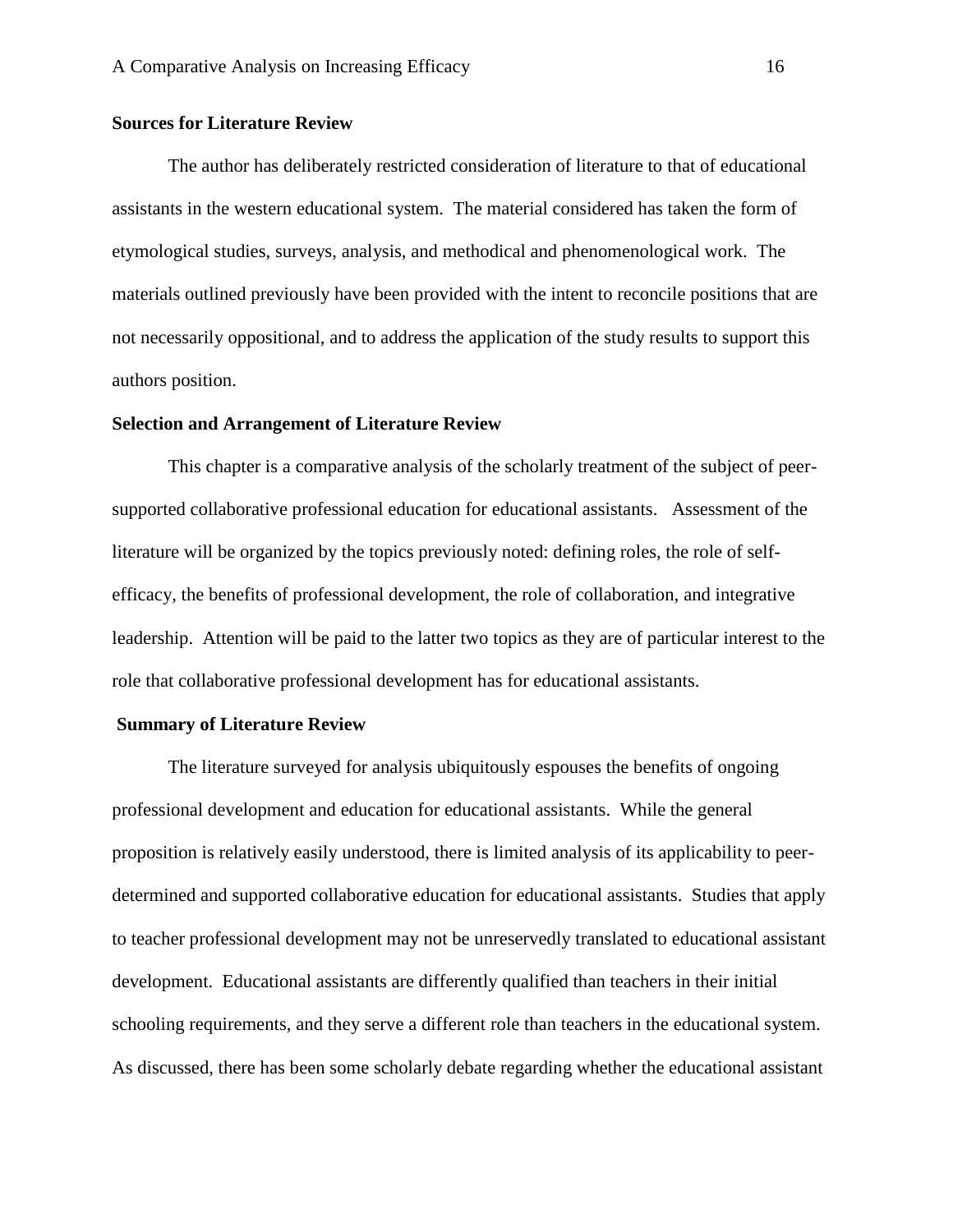should be educated by the teacher in more of a supervisory and traditionally hierarchical model or whether the educational assistants are benefitted greater by peer-driven development opportunities (Devecchi & Rouse 2010; Higgin & Guilliford, 2014). This author suggests that such professional development activities serve to increase engagement of the assistants and can provide demonstrable benefits to student performance and engagement. Collaboration has shown salutary effects in terms of the delivery of services by teachers. It is also suggested that with recognition to the differential services provided by educational assistants, a collaborative model of support can produce similar results for educational assistants.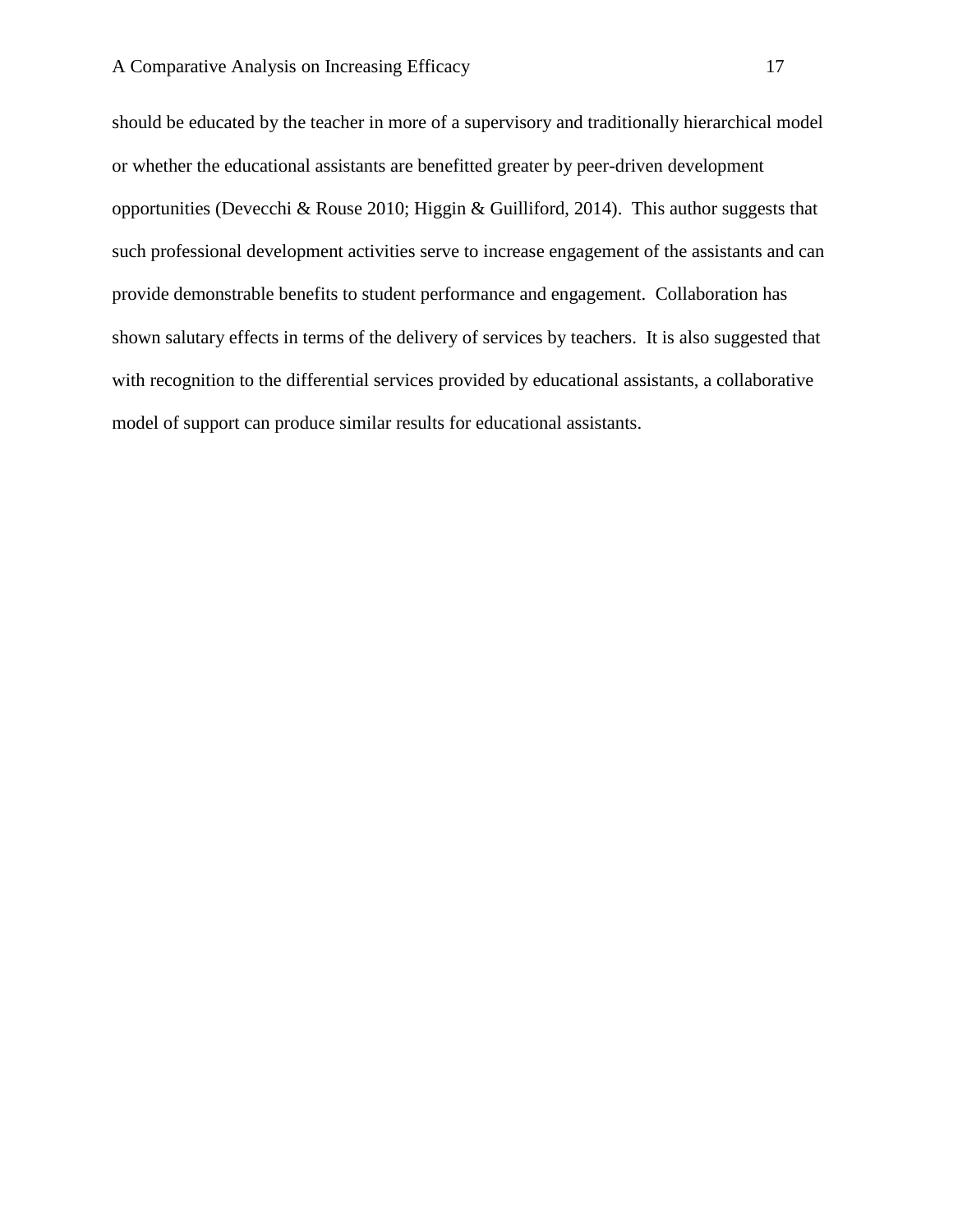# **Chapter 3: Methodology and Procedures**

# **Introduction**

Educational assistants have taken on an increasingly significant role in modern western educational systems. While a purely pragmatic view may espouse the notion that the role has been increased for budgetary considerations, it is suggested that there is a more fulsome consideration that can be made. Education is embracing the structures found in other industries where assistants are used to amplify the results of the professionals, as well as for the end consumers of the industry. Just as physician assistants, legal assistants, and accounting technologists allow for a streamlined, but beneficial experience for the consumer, educational assistants can be seen to supplement the efforts of teachers in the delivery of a quality educational product (Devecchi & Rouse 2010). The author suggests that individual teachers and educational assistants will manage their relationships to find a functional equilibrium. These relationships take place in the microcosm of the classroom. While it is expected that leadership may have to take some proactive management steps in those relationships, it is hypothesized that the more significant involvement may be founded on more of an institutional level. Specifically, the analysis in this chapter is focused on the effective implementation and supervision of collaborative professional educational opportunities for educational support staff.

#### **Description of Methodology**

This chapter is an integrative review of the available literature pertaining to the following topics:

- (a) Defining the Role of the Educational Assistant;
- (b) Understanding the Role of Self-Efficacy;
- (c) Identifying the Benefits of Professional Development;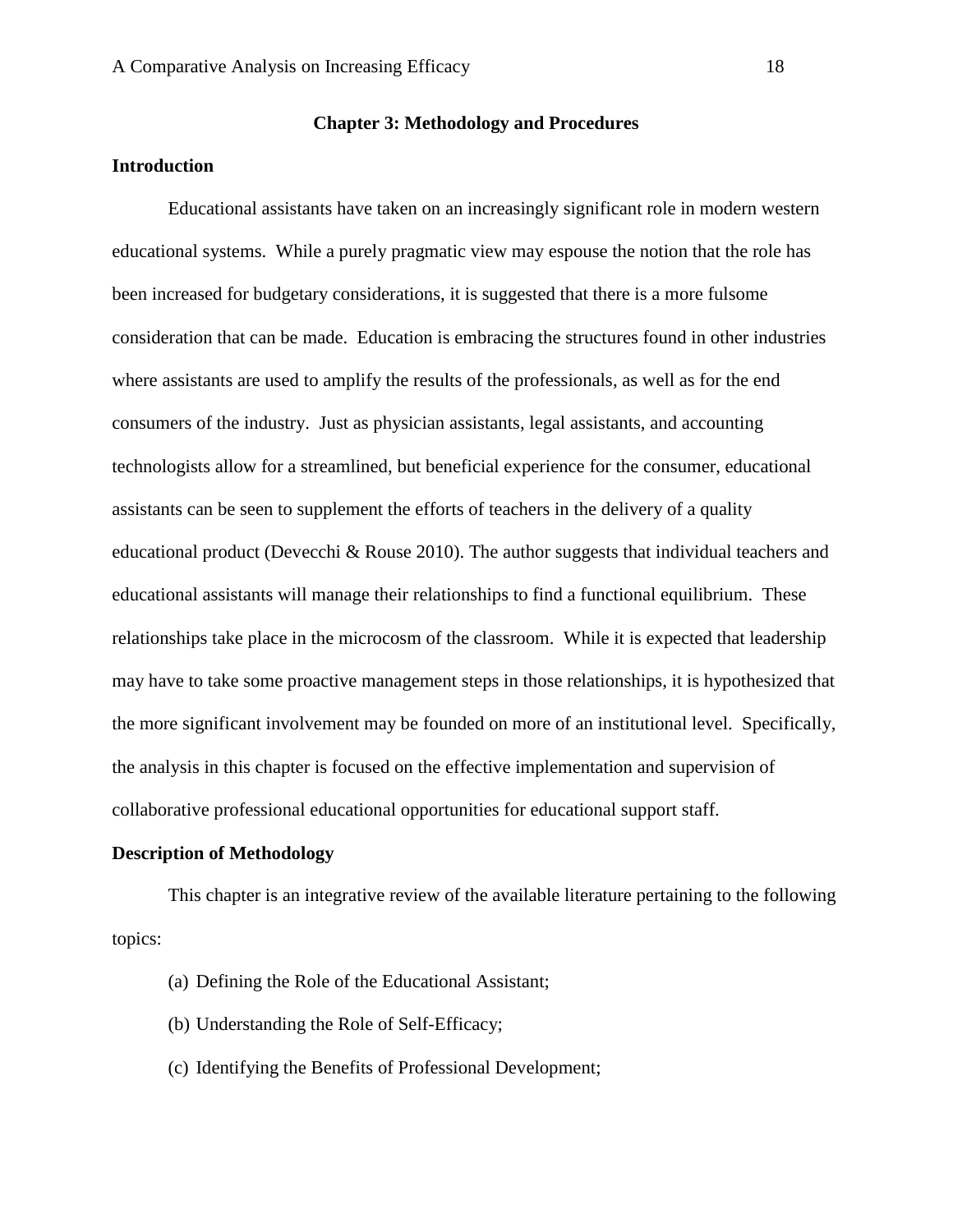- (d) The Role of Collaboration in Education; and
- (e) Identifying the Role of Leadership in Integration.

The research review that is contemplated will have particular focus on the latter two topics, which are viewed as the most critical to the analysis of the effective delivery of collaborative professional development opportunities for educational assistants.

# **Necessary Assumptions and Identifiable Concerns.**

With respect to the identified literature, particular attention must be paid to subject identification. The treatment of a school setting as a collaborative environment, regardless of traditional hierarchy, is a relatively new concept (Devecchi & Rousse, 2010). Accordingly, the preponderance of literature is dedicated to the professional development of teachers. There is a limited survey of material that is exclusively targeted to the professional development activities of educational assistants. There is even less research related to a non-hierarchical approach of that development. The author has posited the view that collaborative peer-initiated professional development of educational assistants would prove positive for the delivery of the educational model to students.

When researching the peer-initiated professional development it is necessary to identify and reconcile when selected studies may not have universal application to this hypothesis. Additionally, while care has been taken in the selection of analyses that have considered western world educational systems, there are still identifiable differences even between the countries of study. Some regard therefore, must be given to indiscriminate application to Canadian educational systems. Finally, since this analysis is based upon a literature review from available sources, the conclusions reached in the analysis are subject to the same caveats and restrictions in the research methodology as existed in each of the studies when they were undertaken.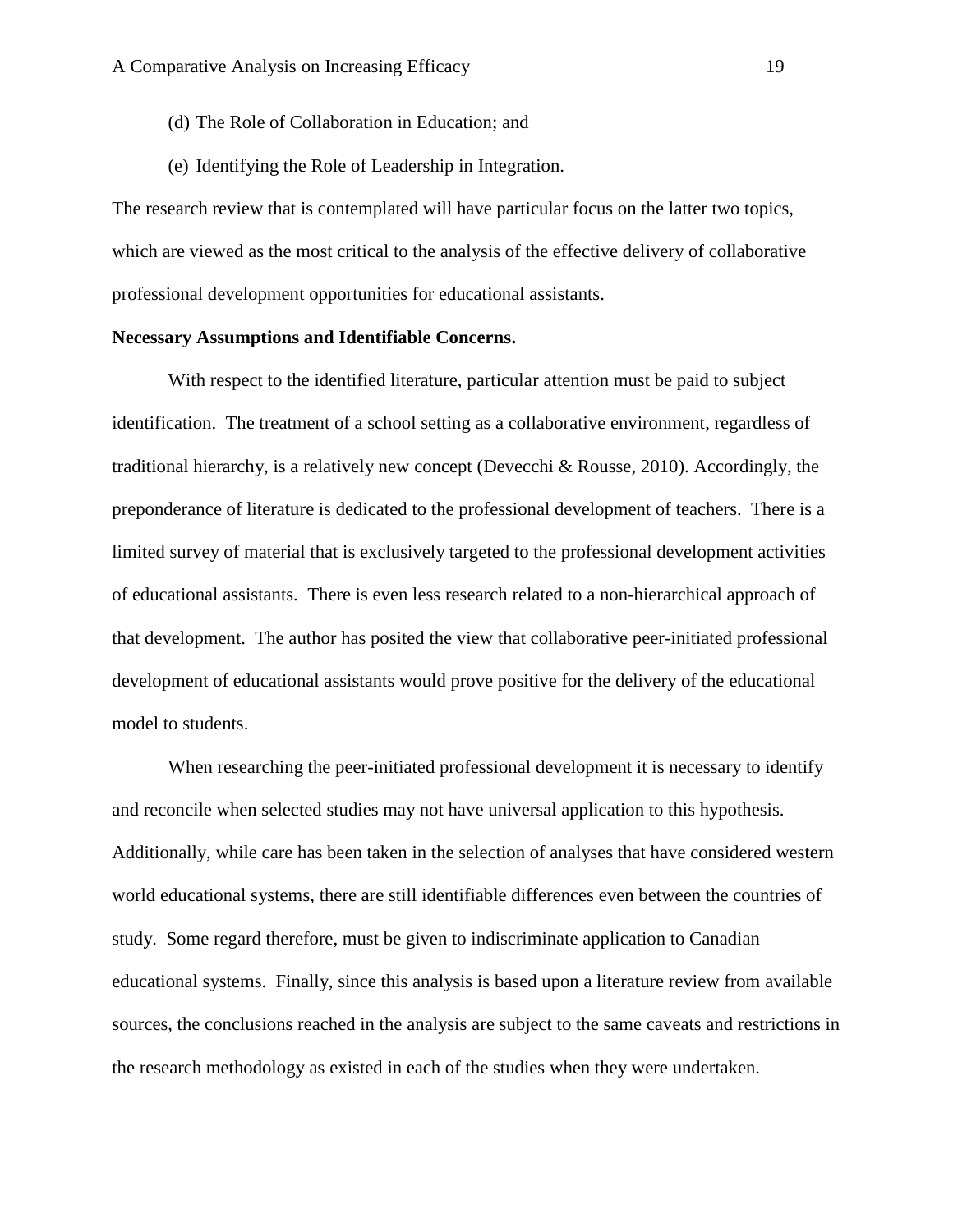# **Analysis of Literature**

# **Defining the Role of Educational Assistants.**

In assessing the modern role of educational assistants, it is necessary to appreciate from where the role developed. Graves (2014) identified the beginning role, for what is now considered an educational assistant, to be a support worker that was largely staffed on a volunteer basis by mothers. Where children were found in need of additional assistance in the classroom, it was historically provided as an extension of the female parental role in society (Gerschel, 2005). In this way, one can understand that the support was gender-based and that it involved little to no formal educational requirements. In this way, the educational assistant has not historically been understood to be a peer to the classroom teacher; rather, it was a subjugated position that came about largely as an extension of the motherly role (Devecchi & Rouse 2010; Gerschel, 2005). Since that point in time, the educational assistant has come to be understood as a different enterprise. although, it would not be surprising to find that it is still subject to gender inequality. Notwithstanding the gender issue, the role has been formalized in contemporary western educational schools and is subject to some minimum educational requirements (Higgins & Guilliford 2014). The wide variability of formal schooling among educational assistants has not grown. There has been supplantation in the recognition that the position requires some amount of formal education; although, the precise degree of education, as noted below, is still subject to some differential assessment.

Further hampering the development of a definition of what a teaching assistant is the prevailing common practice to define the position in an exclusionary fashion; in that educational assistant is not a teacher. Defining something by what it is not, may not be conducive to understanding what it is. Giangreco (2010) however, highlighted that "the question of the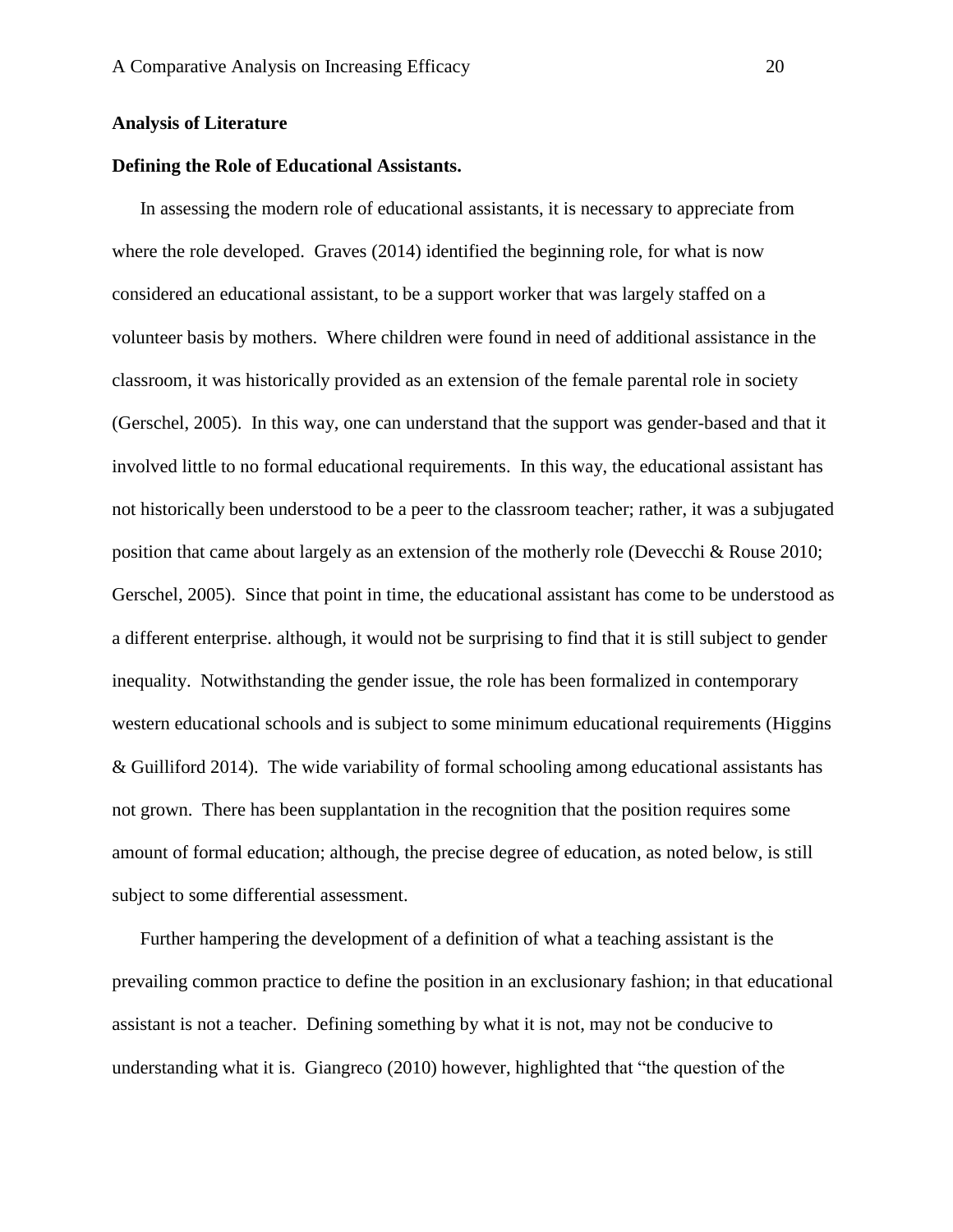boundary between teaching assistants and teachers is one which resonates internationally, particularly in terms of their effective deployment in inclusive schools to support pupils with special needs (Graves, 2014, p.257). This boundary can be found in the definitional components of teaching assistants. While educational assistants cannot be principally responsible for the delivery of curriculum to students, to suggest that they do not have any responsibility for this aspect of education would be miscast (Devecchi & Rouse, 2010). Indeed, modern educational theory must recognize an expansive definition of education as a concept. With that expanded consideration, which contemplates something more than standing at the front of a classroom and authoritatively lecturing on a particular subject, there is recognition that virtually anyone who has contact with a student has the opportunity to be cast in the role of an educator (Sullivan, 2009a).

Bearing these considerations in mind, it is still critical to understand that the educational assistant, by necessity, assists a teacher in the delivery of curriculum. The degree of what constitutes "assistance" is situation specific and subject to some understanding between teacher and assistant. Given that variable role, there must be some understanding of basic qualifications. Jerwood (1999) reviewed a British study regarding the role of classroom assistants and concluded that there "…problems of inadequate training and development …" (p. 128). It is suggested here that "training and development" cannot be viewed as isolationist activity that takes place prior to commencing a career; rather, there must be acknowledgment that there is an element of continuing education, and, thus, the subject of what form that education should take. In one impactful statement, Graves (2014) summarized the work of Giangreco, Suter, and Doyle (2010); Fisher and Pleasants (2012); Lyons (2012); and Rutherford (2012): "…issues of [teaching assistant] or para-educator role ambiguity, preparedness, adequacy of training and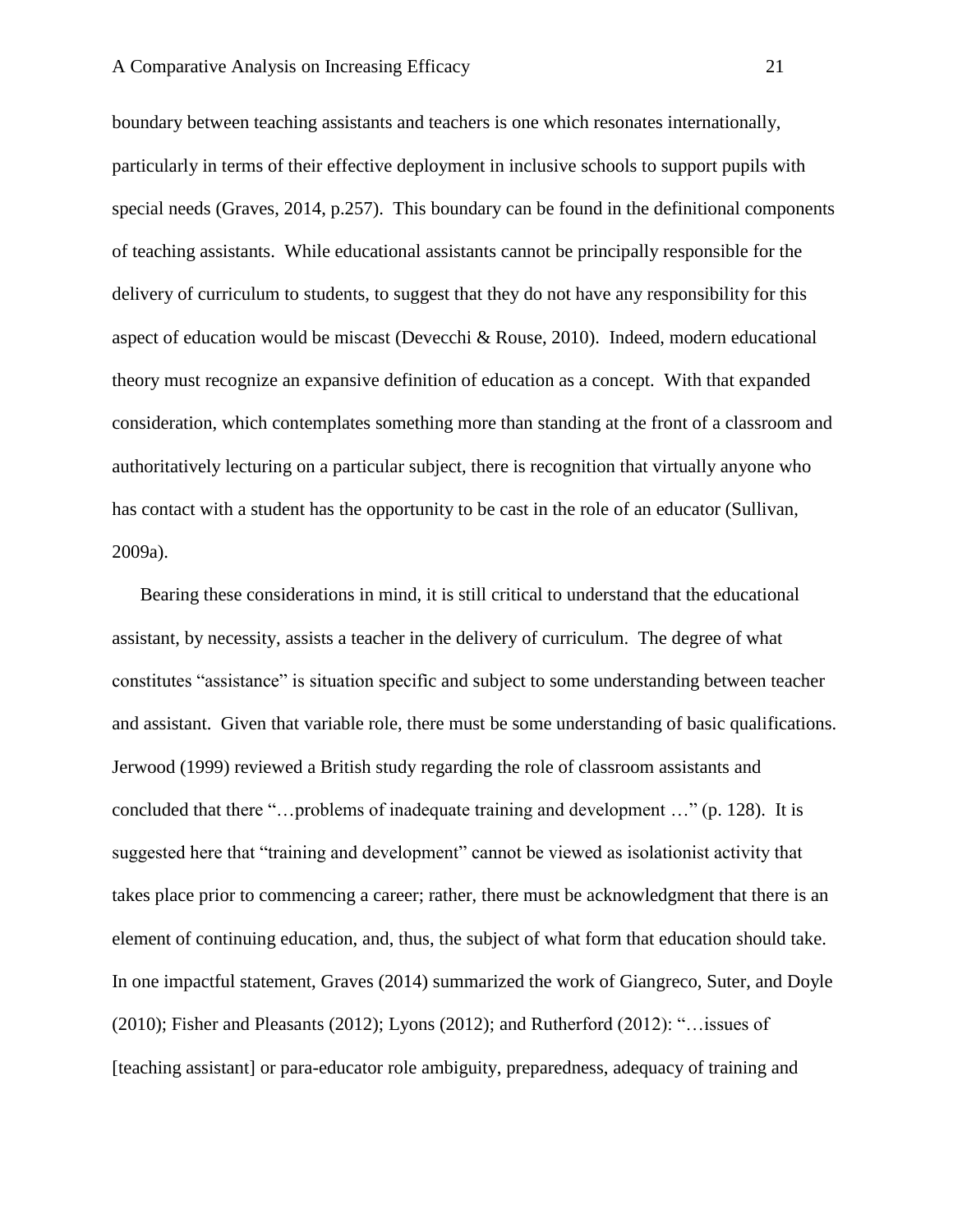deployment impact on pupil attainment and development of the teacher role" (Graves, 2014, p. 265). The educational assistant's role, then, if miscast or improperly educated, can be seen to have deleterious effect not only on students, but also on the teacher in an educational setting. The concept is a naturally gleaned one: if many people are understood to have the potential to teach, (Sullivan 2009a) their miss-teachings may affect others. Chopra, Sandoval-Lucero and French (2011) concluded that "para-educators are more prominently recognized as an integral part of the instructional process and critical supports for the success of the students in inclusive educational settings" (p. 18). As such, Giangreco (2010) suggested that an effective educational system must "…clarify [educational assistant] roles, and provide appropriate training…." (p. 96), particularly in an inclusive education setting where the challenges in the classroom can be more significant than what may have been the case in a more academically homogenous classroom.

#### **Understanding the Role of Self-Efficacy.**

If educational assistants are understood to provide not only a supplementary, but also a complementary role in the delivery of curriculum, one must be cognizant of what may make those individuals perform their vital roles more effectively. In this respect, there are two notions for assessment; these identify whether the individual is extrinsically or intrinsically motivated. Extrinsic motivation, for the purposes of this analysis, can be said to be largely concerned with position, power, and compensation. Intrinsic motivation is largely self-determined and has reference to concepts such as worth, value, and pride in job performance. While each of the motives may be maximized in different ways, they both still come back to a core competency of performance. A key component of performance is the related concept of self efficacy.

Bandura (1977) is credited with expanding the theories of self efficacy and is considered influential in the development of studies in this area (as cited in Higgins & Gulliford, 2014, p.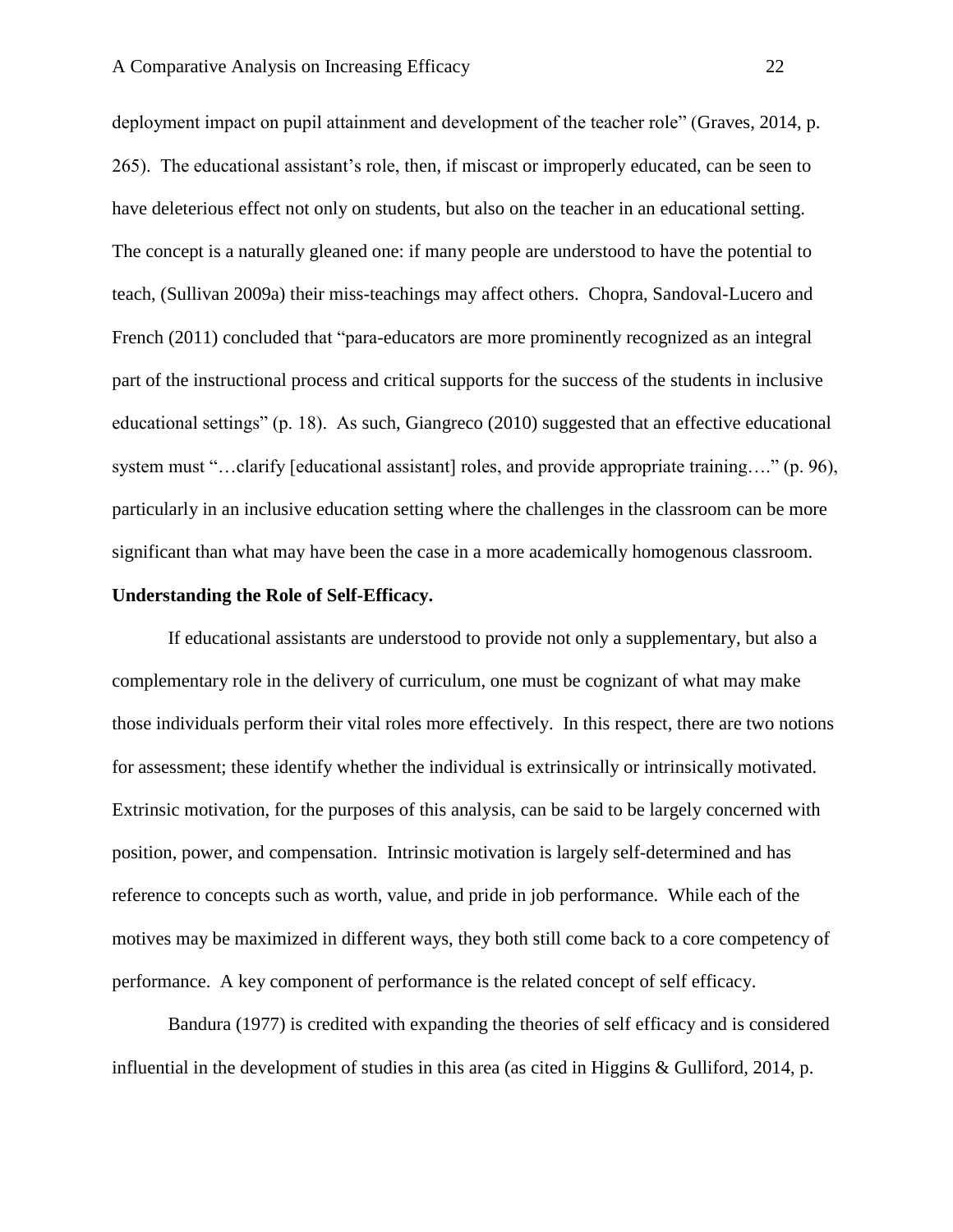123). In the seminal study, it was concluded that "…self-efficacy is domain specific and situational and can therefore change over time and in different contexts." (Higgins & Gulliford, 2014, p. 123). The domain of self-efficacy is not limited to initial development but requires nurturing in order to evolve. The work of Chiaburu and Lindsay (2008) supported the research of Bandura (1986) and posits the view that "…individuals higher in self-efficacy set more challenging goals for themselves than do individuals with lower self-efficacy" (p. 200). In this respect, individuals must be consistently encouraged and challenged to set higher goals for attainment and to structure plans working towards the achievement of those goals. Chiabura and Lindsay (2008) analytically studied survey data that they collected in assessing this principle and concluded that "…trainees need to be confident in their abilities in order to be motivated to transfer (high self-efficacy), they also need to perceive a clear link between performing at required levels and the outcomes they value (high instrumentality)" (p. 203).

In 2002, Enderlin-Lampe expanded on Bandura's work and isolated the concept of perceived self-efficacy. "This is argued to be fed by: performance accomplishment (achievements); vicarious learning (apprenticeship experiences); verbal persuasion; and emotions arousal… also influenced by how the individual exercises choice (engaging versus avoiding) performance (linked to effort and intensity) and persistence" (as cited in Higgins & Gulliford p. 123). Self-efficacy, in this way, can be best thought of as internalization of considerations. It is the desire to better one's self over a variety of topics and situations. It is not specific to any particular profession or occupation, and if it is understood to be a universally applicable condition, despite its personalization, it may be cross-pollinated throughout society.

Narrowing the focus of the concept of self efficacy development to teachers, it is evident that there has been limited scholarly consideration of self-efficacy developments within the education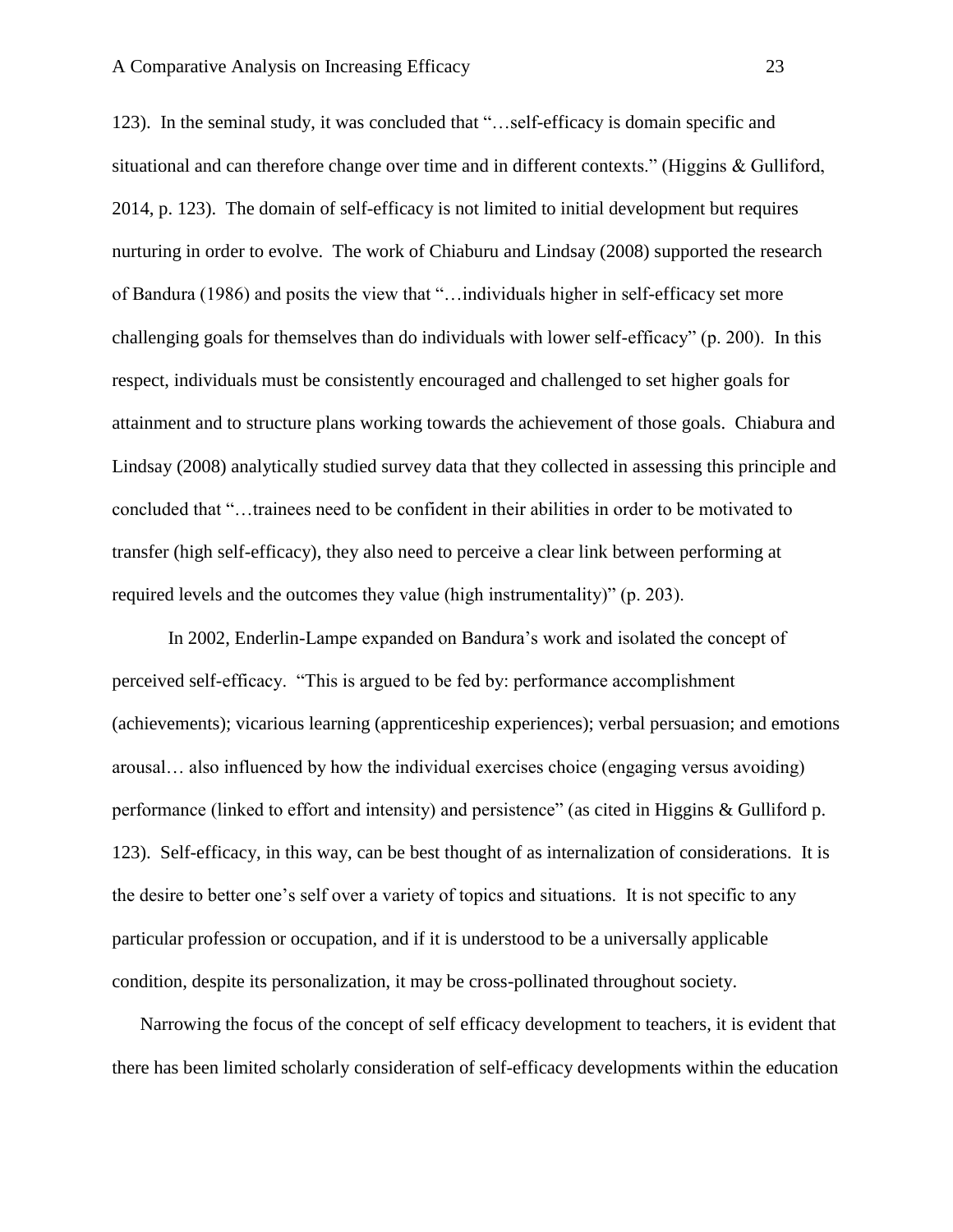system. Gebbie, Ceglowski, Taylor and Miels (2007) surveyed many of the current works on increasing self efficacy in teachers. Citing the work of Hastings and Bham (2003), it was noted that "increasing teacher competence and efficacy through training and social supports not only contributes to the alleviation of teacher stress but also positively impacts teaching practices" (Gebbie et. al, p. 35). In that respect, ameliorating effects can be seen for teachers both personally and professionally by applying self-efficacy development methods. The salutary notion of such development was observed by subsequent authors to have positive effect through affective experiences (Lamorey and Wilcox, 2005; Massengill, Shaw, et al, 2007 as cited in Gebbie et al 2012). The operative observation is that "when teachers build a history of positive experiences, their efficacy is increased" (Gebbie et al, 2012, p. 35). There is a challenge therefore for leaders and administrators to facilitate positive staff building experiences that are based on self motivation. These positive, self motivated experiences must include administrators, teachers and support workers in order to increase efficacy (Devecchi & Rouse, 2010; Fullan, Cuttress & Kilcher, 2005; and O'Brien, 2010).

#### **Identifying the Benefits of Professional Development.**

Professional development for teachers has been available in western education systems. Implicit in that exercise is a fundamental acknowledgment that continuing professional development is beneficial. Research has demonstrated that, as a function of engagement, professional development is beneficial both on a personal and systemic basis (Gabriel & Lester, 2012). The 2012 research of Gabriel and Lester concluded that "high quality professional development requires investment in the development of individual and collective expertise and not the mechanical accumulation of basic skills" (p. 52). As such, leaders should be identifying quality professional development activities not only by the perceived content, but also by the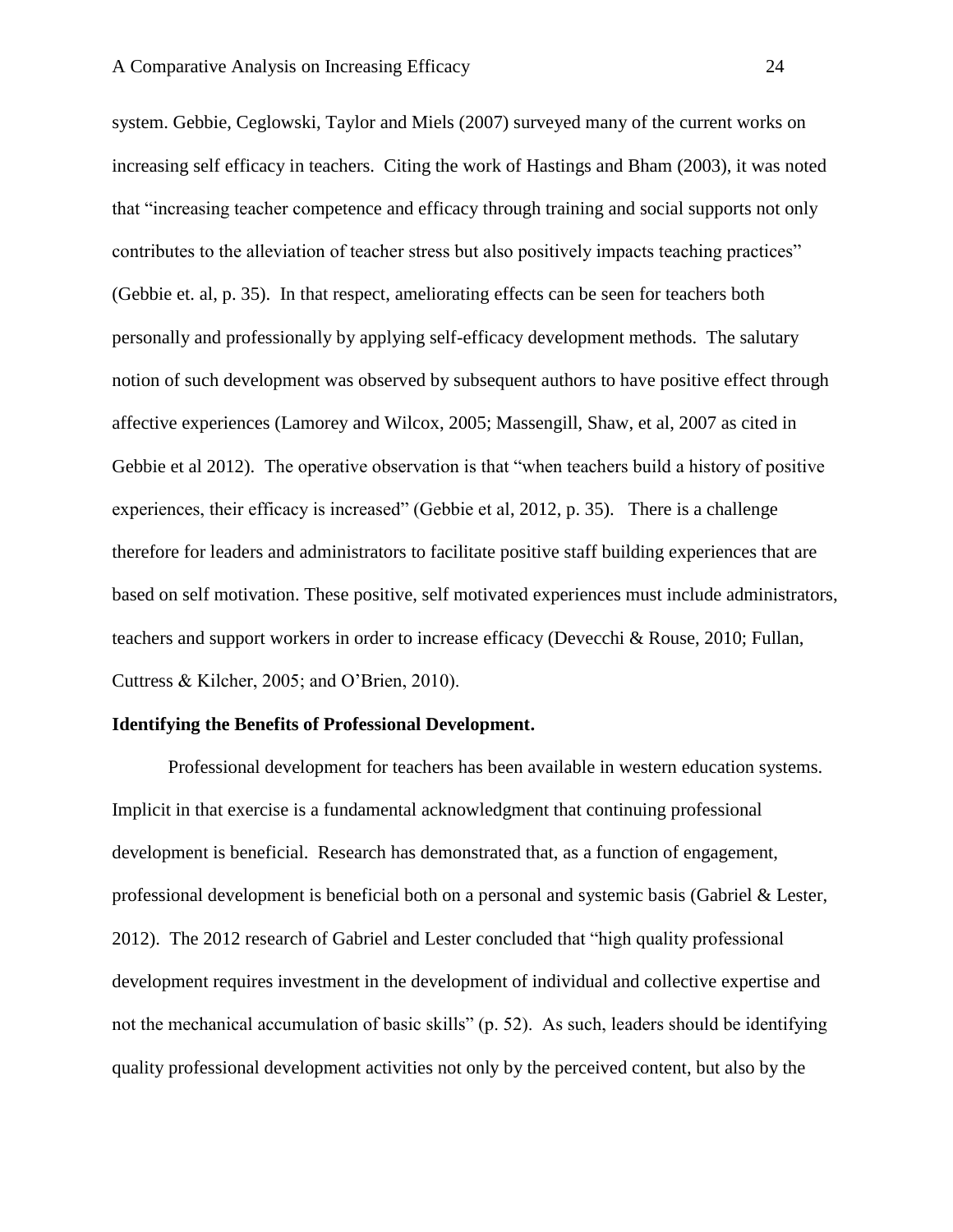degree to which the proposed curriculum may engage its recipients. A sense of engagement in professional development activities can be seen to harmonize with the earlier stated intent to foster self-efficacy.

While there has been significant literature devoted to the analysis of professional development in teachers, the same statement cannot be made with respect to the level of discourse regarding educational assistants. The qualitative work of Graves (2014), noted that a "…lack of access to professional development and training has a particular impact on female workers in today's workplace" (p. 263). Given the genesis of educational assistants' work as extensions of maternal roles, the lack of access adversely affects educational assistants. But for an isolated study in 1998 by French, the preponderance of analysis of professional development opportunities for educational assistants has occurred over the last 10 years. Adversely, to the suggestion found in Gabriel and Lester, Picket et al, as discussed in Lewis and McKenzie (2009), noted "…that the training for paraeducators, when provided, remains sporadic and parochial, is generally not based on building specific competencies, and does not address the core skills needed by the majority of people who work in this position" (p. 482). The suggestion remains that the professional development opportunities for educational assistants do not currently provide for self-efficacy.

The 2009 research of Liston, Nevin and Malian highlighted the importance of educational assistants becoming advocates for their own professional development, and therefore increase educational assistant self-efficacy. The suggestion of personal engagement in an individual's professional development activities is one that accords with the conclusion reached by Enderlin-Lampe (2002). In fact, the survey work of Liston, et al, (2009) revealed that "…paraeducators value enhancing their knowledge and skill base" (p. 14), and that 64% of paraeducators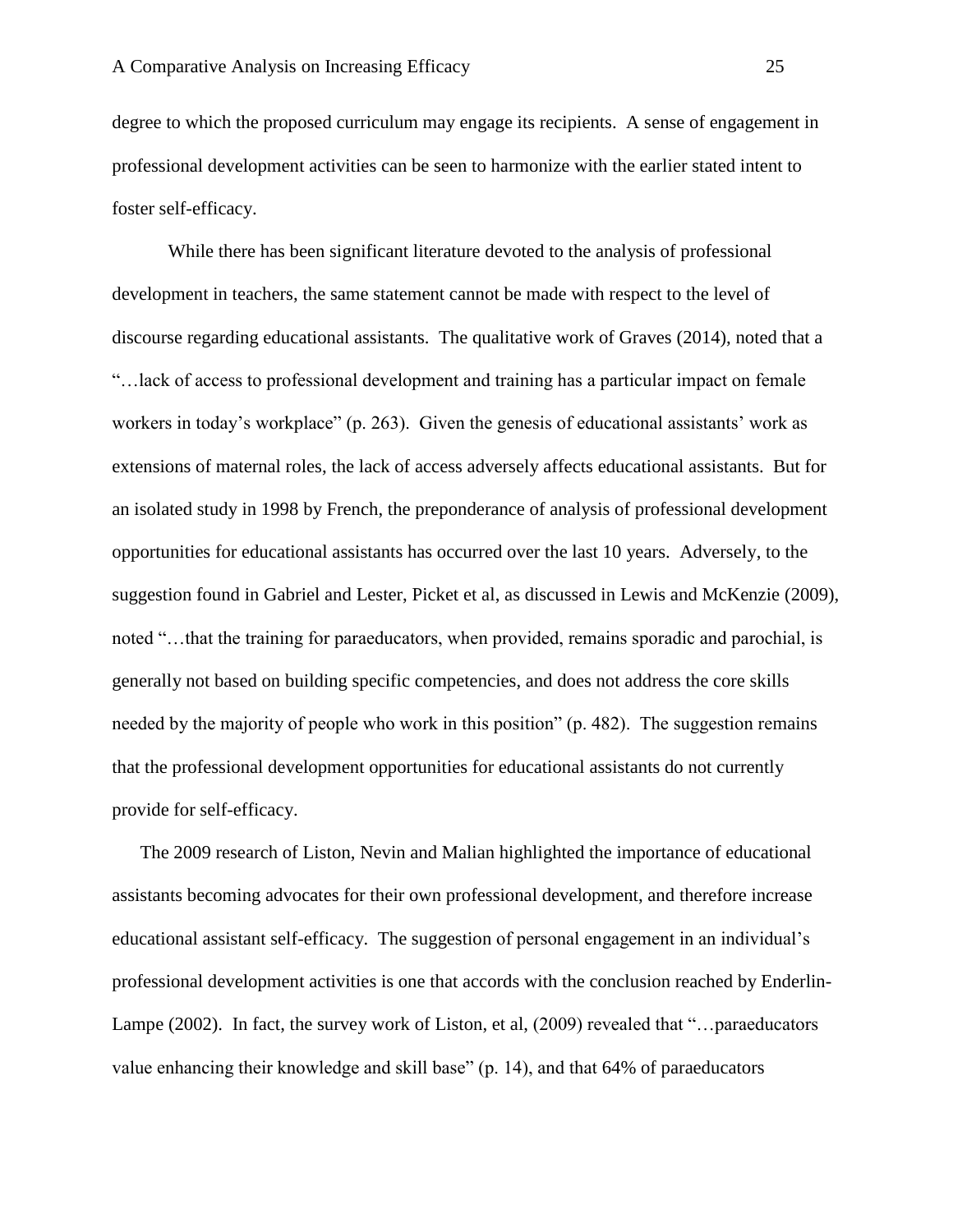emphasize the need for professional development on a continuous basis (Liston, 2009). Griffin-Shirley and Matlock (2004), Marks et al., and Picket et al (2003) reported that educational assistants have consistently reported a desire for more in depth training (cited in Lewis, 2009, p. 491). The training sought would exceed the mechanical skills discussed as a lower level of professional development largely because of the engagement of the participants in their own growth. Chopra et al. (2011) reviewed the literature on the supervision of para-educators clearly stated that "a career development continuum which includes increased training and development of paraeductors to be able to effectively serve in their current role is clearly demanded in the literature" (p. 16).

#### **The Role of Collaboration in Education**

Wiggins and Damore (2006) defined collaboration "…as a system of planned cooperative activities" (p. 49). Various studies reviewed by Higgins and Gulliford, (2014) suggested that supportive and collaborative training is "…more likely to develop positive self-efficacy than simple group training" (p.125). If self-efficacy is a valid metric for assessing the effect of professional development activities, as is suggested by Chiabura and Lindsay (2008), then it stands to reason that those activities which contribute to positive development of self-efficacy are of greater benefit than mandated activity that is engaged only by proclamation.

The Irish research of O'Brien (2010) supplemented the work of Jerwood (1999) regarding the notion that teachers need time and opportunity for peer-interactions as a form of professional development: "…to meet outside of the classroom made a significant contribution to both teamwork and also cooperation between teachers and assistants" (p. 91). These comments do not identify a striation between teacher and educational assistant; rather, they suggest a unity of purpose and cooperative effort in the delivery of education to students. The conclusion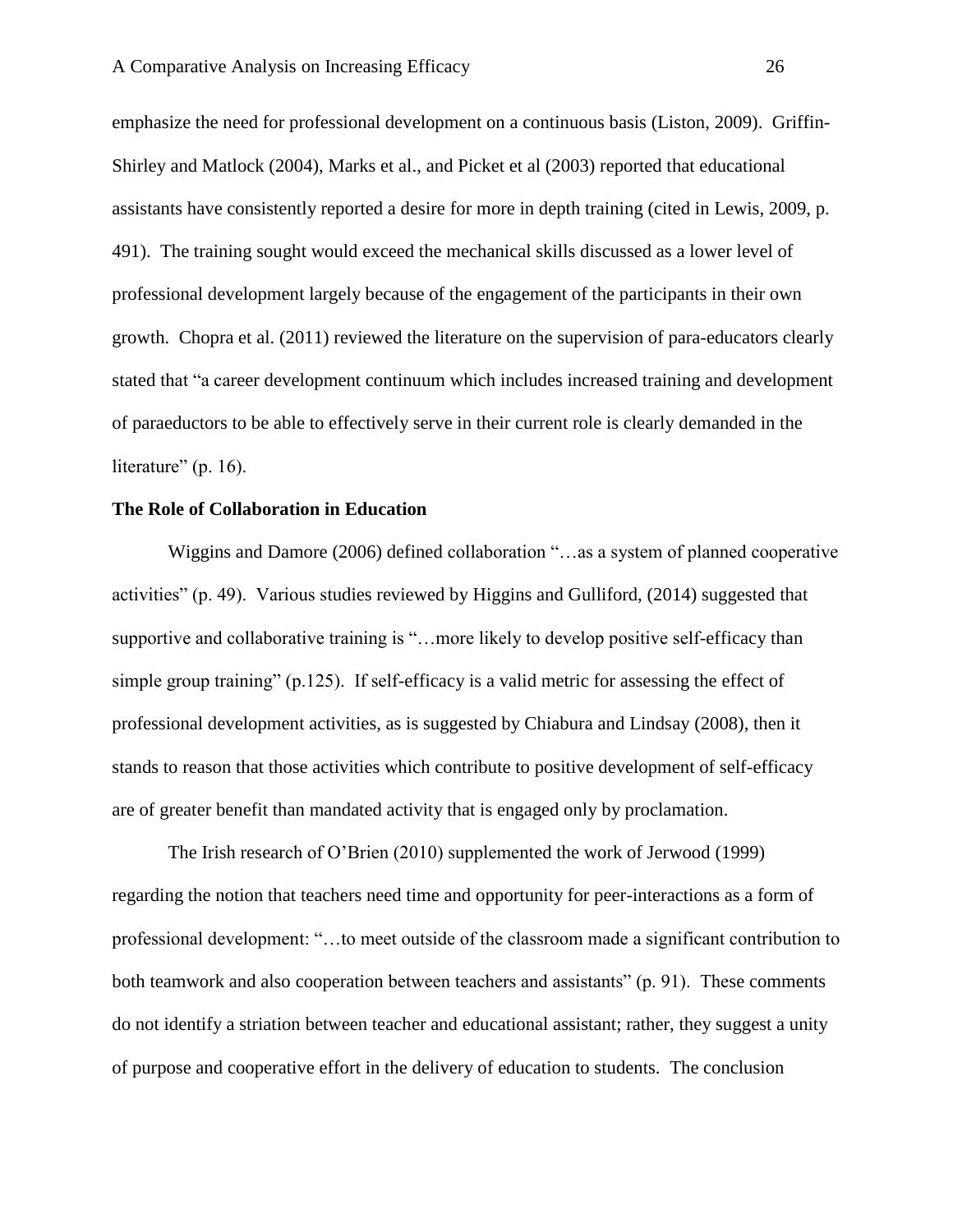reached is bolstered by reference to Wu and Ya-Hsueh (2014) whose analytical research concluded that knowledge sharing had a significant salutary effect on team performance. Higherlevel, collaborative development opportunities can be seen to be demonstrably beneficial to settings where teams deliver services to the public. Gebbie et al (2012) concluded that "…social supports from co-workers with similar experiences are a critical factor for increasing teacher efficacy" (p. 36), suggesting that peer interaction in the educational setting is of measurable benefit.

One of the rare discussions of collaboration among education assistants was found in the methodical and phenomenological work of Symes and Humphrey (2011). The researchers concluded that "[teaching assistants] felt that access to the expertise of others was a key facilitator of their role" (p. 156), and that "information sharing between [teaching assistants] was valued" (p. 157). This assessment further addressed the desirability of an open dialogue between teachers and educational assistants, as well as the engagement of other experts; all collaborating towards a purpose of engagement and heightened performance in the school culture. The research concluded that "…it is vital that, if the expertise of others is to be utilized, creating an atmosphere in schools where asking advice is acceptable (and even encouraged) is of paramount importance." (p. 159).

Morgan, Ashbaker and Forbush (1998) studied the implementation of an eight-week program developed by Utah State University program to "…address collaborative skills of classroom teams" (p. 117). The program was developed based on the researchers' observations that, to that date, the literature revealed that there had been relatively little attention "…paid to developing the collaborative skills of the actual classroom team…" (Morgan, Ashbaker and Forbush, 1998, p. 115). Analysis of the program implementation yielded reports from support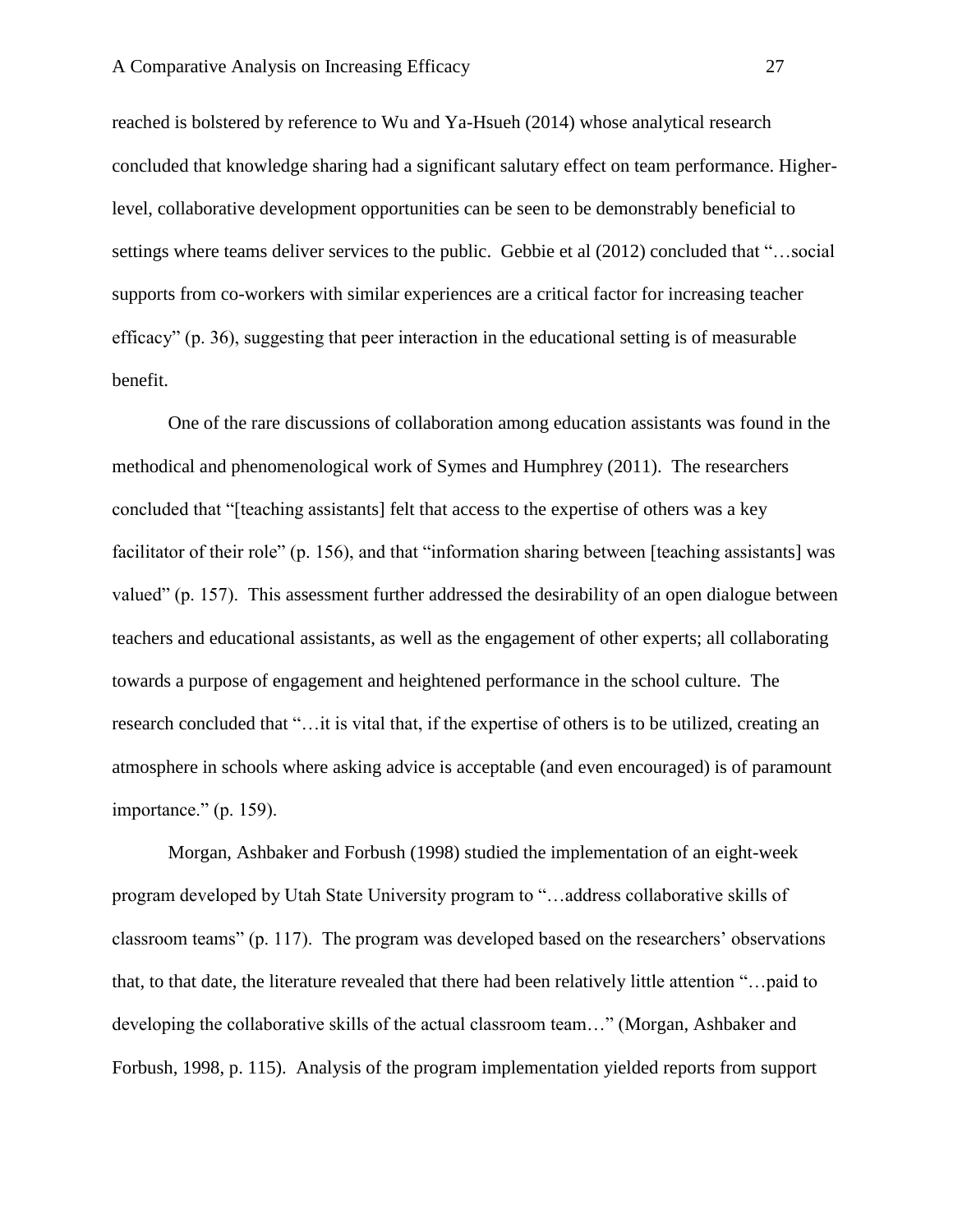workers of "… an increased worth and esteem" (Morgan, Ashbaker and Forbush, 1998, p. 117). Concurrent with other reported findings, participants expressed concerns about the sustainability of the program without time table support from administration.

Chopra et al (2011) took an even more expansive view of the desirability of collaboration, suggesting that collaboration should not only take place within peer groups, but it should also be considered as a whole building initiative, bringing together all of the stakeholders in inclusive education. The study proposed that "…collaboration among para-educators, parents, teachers, and related service providers is a fundamental contributing factor to inclusion" (Chopra, 2011, p. 18). If inclusive education classrooms are to remain as the preferred method of delivery for educational curriculum, then the study suggests that a wider view of collaboration than previously considered, is an appropriate consideration that is worthy of further exploration.

#### **Identifying the Role of Leadership in Integration**

The seminal discussion of leadership begins with Sullivan (2009a, 2009b, 2010). Sullivan's (2009b) methodology suggested that effective leadership must be empowering in terms of its preparedness to consider what Bandura called self-efficacy: "it is very important to know where people want to go, who they want to be, and what they want to do" (p.7). Professional and career development and mentoring must pay heed to analysis and introspection in order to coach and identify opportunities that will be taken to do more than learn mechanical skills.

Higher level professional development engages its participants in very personal and focused ways. Creative mentor-leaders are cognizant of the pervasiveness of leadership within an organization and should not be limited to title or position within the organization. Sullivan (2009a) stated that "we can start by truly believing that leadership can, does and should exist at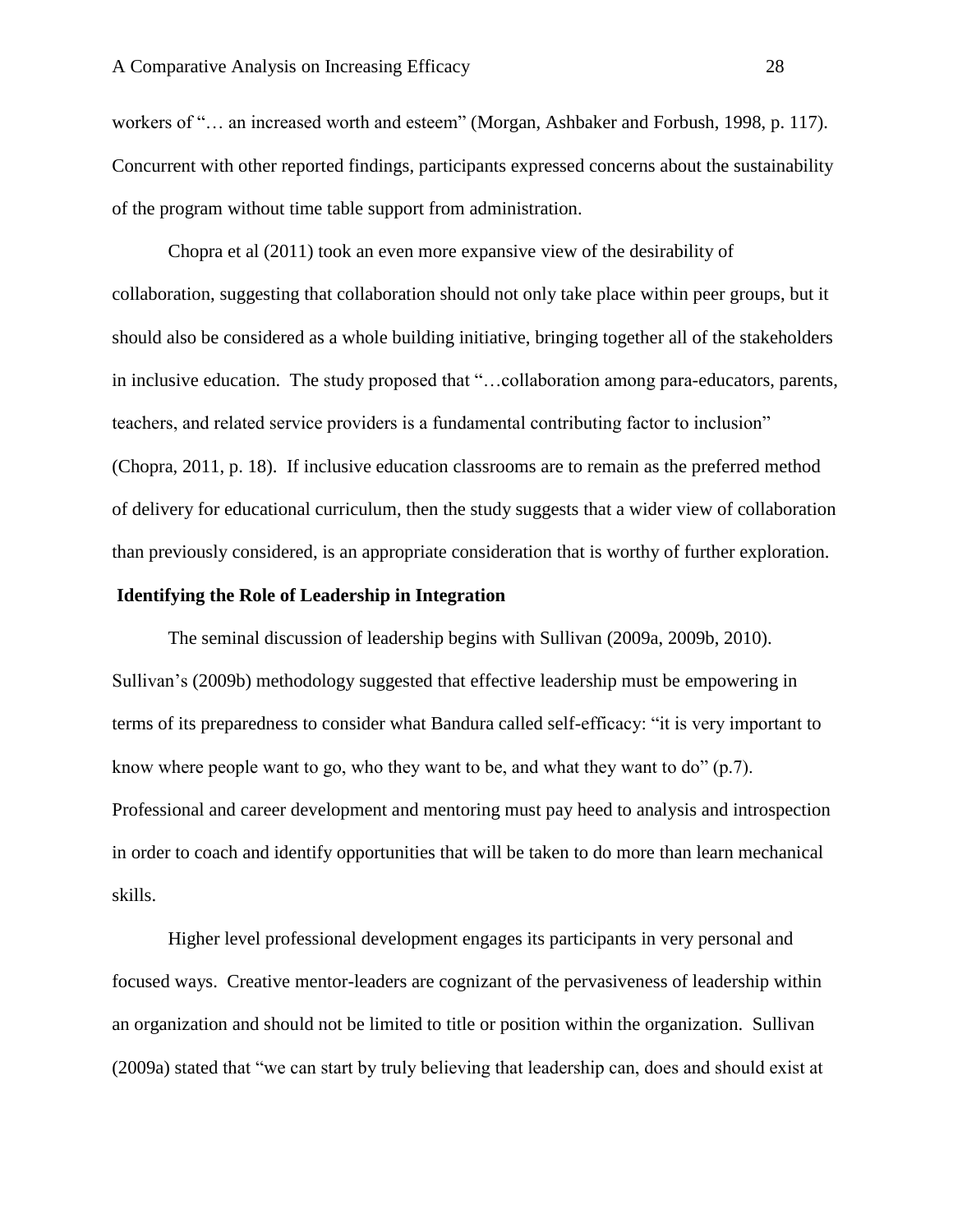all levels and with every person in our organizations" (p.16). Sullivan also posits what can be described as a significant engagement view in stating that "a creative mentor leader makes sure everyone has an opportunity to be in charge of something and provides opportunities for every adult to be successful and shine" (p.8).

<span id="page-35-0"></span>The notion of leadership espoused by Sullivan (2009a 2009b, 2010), is that of coaching and encouragement. It represents a departure from traditional hierarchical models of leadership, which limited opportunities for discourse and decision-making to a select group of stratified individuals within an organization. Instead, Sullivan (2009a, 2009b, 2010) seeks to democratize leadership input opportunities. Professional development, as discussed by Sullivan, (2009a, 2009b, 2010) is a deeply personal experience, and effective development seeks to emphasize that notion by engaging participants in processes that affect them. Given the degree to which Liston and Picket (2009) suggested involvement in professional development opportunities by educational assistants, Sullivan's (2009b) comments are poignant: "[individuals] have knowledge of human development, so have patience and give yourself time to grow and develop." (p. 8)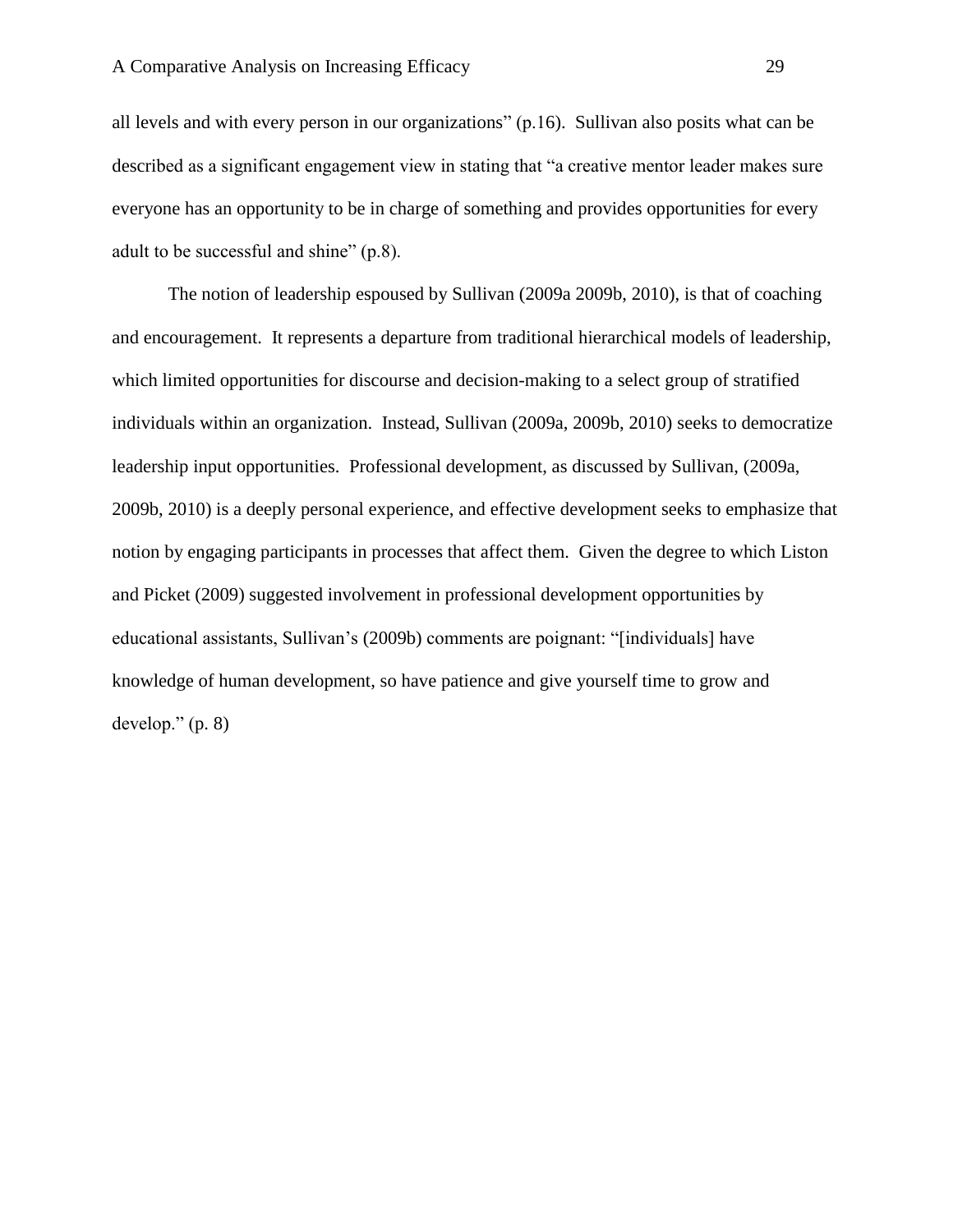#### **Chapter 4: Summary and Conclusions**

#### **Summary**

At the outset, the author proposed that relevant professional development opportunities for educational assistants will serve to more fully engage these individuals in the valuable service that they contribute to the educational system. The author also proposed that self-efficacy would provide demonstrable benefits to student performance and engagement. A thorough canvass of related studies supports the view that collaborative professional development benefits not only the participants in the education, but also the end consumers of the product. In the case of educational settings, the preponderance of research to date, has focused on a survey of professional development methodology for teachers, and the effect that peer-based collaboration has on the efficacy of the teaching position. Though there is limited research directly related to educational assistants, the review of the literature presented within this paper supports the premise that professional development and collaborative opportunities for educational assistants has the potential to create an increase in the positive contribution of educational assistants within the inclusive educational system.

The author has conducted a critical analysis of the literature, to address the fact that the role of an educational assistant is different than that of a primary classroom teacher. Differences that are found both in terms of responsibility and the specific delivery of services. While the author has adopted an expansive view of educational opportunity, seeing all individuals as potential educators of others, there is a keystone that must be addressed: teachers are the professionals who are principally responsible for the delivery of curriculum to students, while educational assistants are complementary supports to the method of that delivery. Thus, the professional development opportunities for teachers will differ, in content and form, from that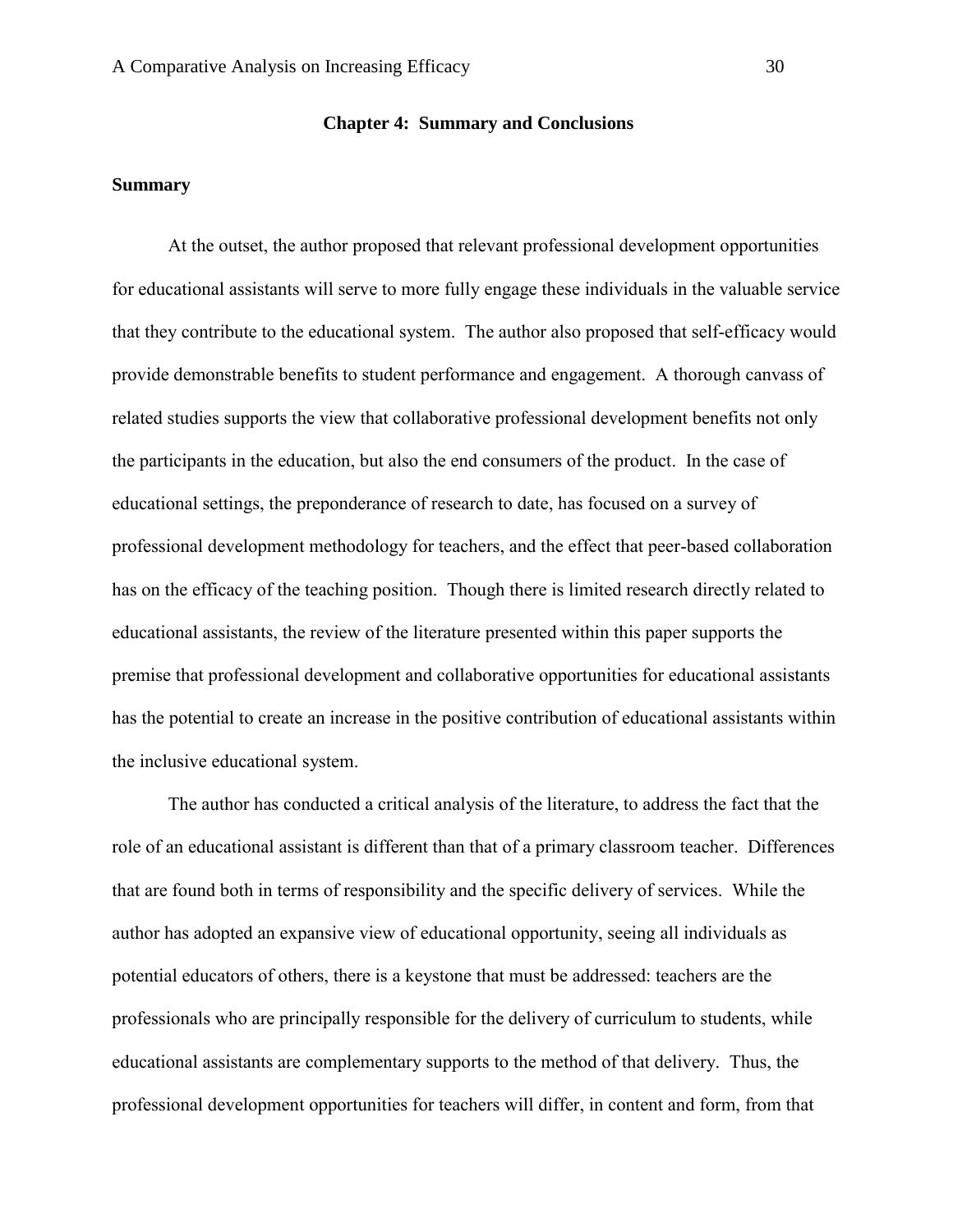experienced by the educational assistants. That being said, this paper posits the view that an expansive team approach is desirable in addressing professional development opportunities. Just as teachers do not deliver curriculum in isolation, educational assistants do not work in a vacuum from the teachers. Educational assistants and teachers have a hierarchy based upon the responsibility for the delivery of curriculum; however, there must be an implicit recognition that there is a common purpose to their efforts.

The delivery of quality education is aspirational for both teachers and educational assistants. The concept must go further then a mission statement that appears on the public consumption materials of educational ministries and school divisions. Teachers and educational assistants serve in complementary roles, and the professional continuing education that they receive must acknowledge the differences and similarities that allow the providers to be complementary to one another. This paper has avoided a linear conclusion model stating that what has worked for teachers will work for educational assistants. Such a proposition does not recognize that there is a difference in the roles that each position fills in the educational system. Rather, the author has undertaken an analysis of why particular efforts have demonstrable salutary effects and contemplated what adaptations would be appropriate for the educational assistant's position from the peer opportunities conducted for teachers. Simply put, teachers and educational assistants perform different roles in the educational system. As such, their professional development paths, while harmonic, are not fully integrated. The research that has been assessed supports the view that specific professional development activities for educational assistants, as discrete from those conducted for teachers, have a salutary effect on engagement and development of these paraprofessionals.

#### **Summary of Professional Development**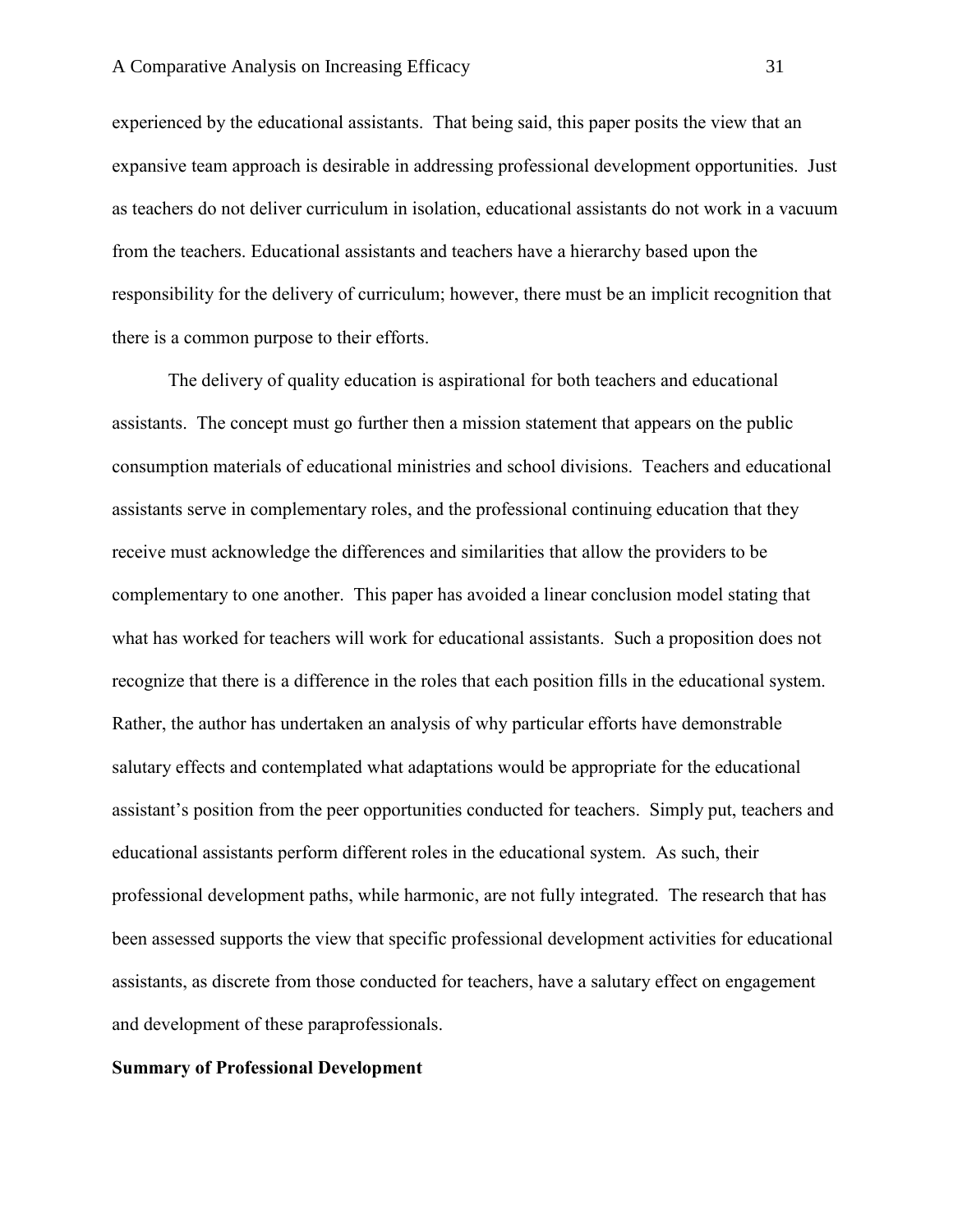# **(a) Meaningful Professional Development opportunities for educational assistants**

Accepting that the role performed by educational assistants is different than that of teachers, it has been suggested that there must be peer-guided opportunities for educational assistants. These opportunities will provide for a knowledge sharing exercise that is targeted to the educational assistants as well as the role that they play in the classroom environment. In order to assure meaningful input from educational assistants, there should be an educational assistant on each school's professional development planning committee to advocate and communicate for and with the school's educational assistants. That individual must have time allocated to meet regularly with the remaining educational assistants to discuss their professional development requirements.

Programming in this respect is suggested to meet two significant objectives. First, the programming recognizes the discrete services that are delivered by the educational assistants and fosters a community of para-educators in the school. Secondly, by having direct input into their professional development programming, the educational assistants will be engaged stakeholders in the process. Direct input into professional development programing has been supported by the discussed research to show increased engagement and performance. While the programming for educational assistants may have some differentiation from that of the teachers in the school, the format should follow a plan similar to that of the whole school, with administration, teachers, and educational assistants having input into the form of professional development that will be offered within the school. It is not suggested that the notion of plenary, school-wide professional development should be abandoned; rather, there should be time allocated in the entirety of the professional development sessions for educational assistants to have discrete time allocated for their particular requirements.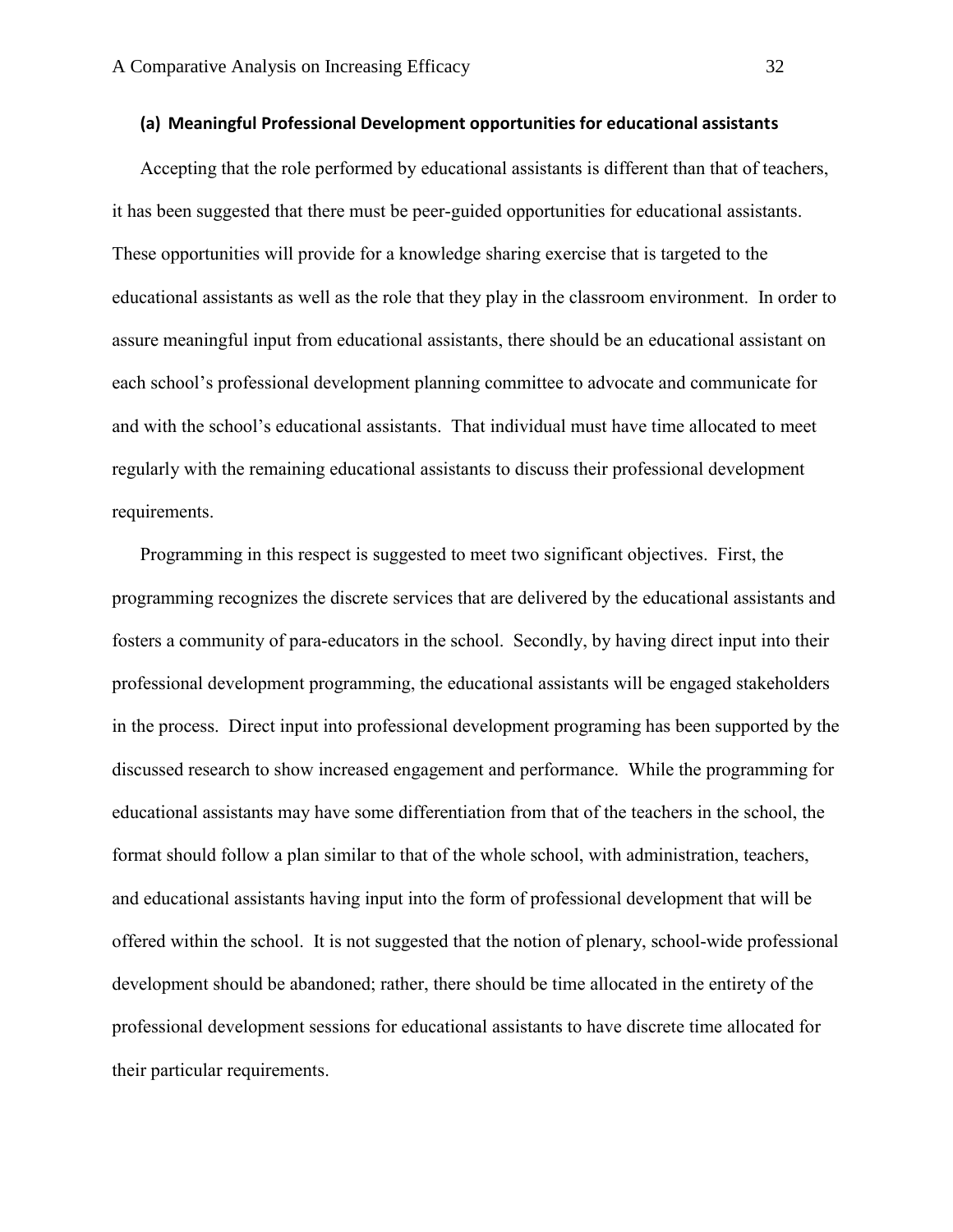Complimentary to discrete educational professional development, but of equal importance to the development of self efficacy, is an allocation of collaboration time. Collaboration should occur not only among the educational assistant peers, but also engaging educational assistants and the teachers with whom they work (O'Brien 2010; Jerwood 1999). The classroom teams must be given their opportunity to specifically address and have input into the professional development activities that would be benefit the particular classroom environments. It was suggested at the outset of this paper that the classroom can be understood as a microcosm of society. Just as in society, the classroom is a living, breathing entity, and there rarely are two classroom environments that are identical in their makeup and conduct. The individual participants present opportunities as well as challenges to educators, and professional development activities must address the needs of the ever-changing classrooms.

With respect to the differentiated professional development programming for educational assistants, it is suggested that recognition of the discrete services provided by educational assistants must be considered. Doctors and physician's assistants do not receive the same professional development programming. Neither do lawyers and paralegals. The content and delivery of the programming must engage its audience by identifying the particular requirements of that audience. Peer-based professional development programming has the benefit of engaging in knowledge sharing activities by individuals that have common experience (Devecchi  $\&$ Rouse, 2010; Higgins & Guilliford, 2014). The collaboration of peers allows for the sharing of knowledge that may offer different and previously unrealized perspectives and insights.

The benefits of collaboration are founded in the notion that peer based measures are delivered differently than lecture-based models. The literature suggested that peer based measures are normally engaged more fully (Symes & Humphrey, 2011; Devecchi & Rouse,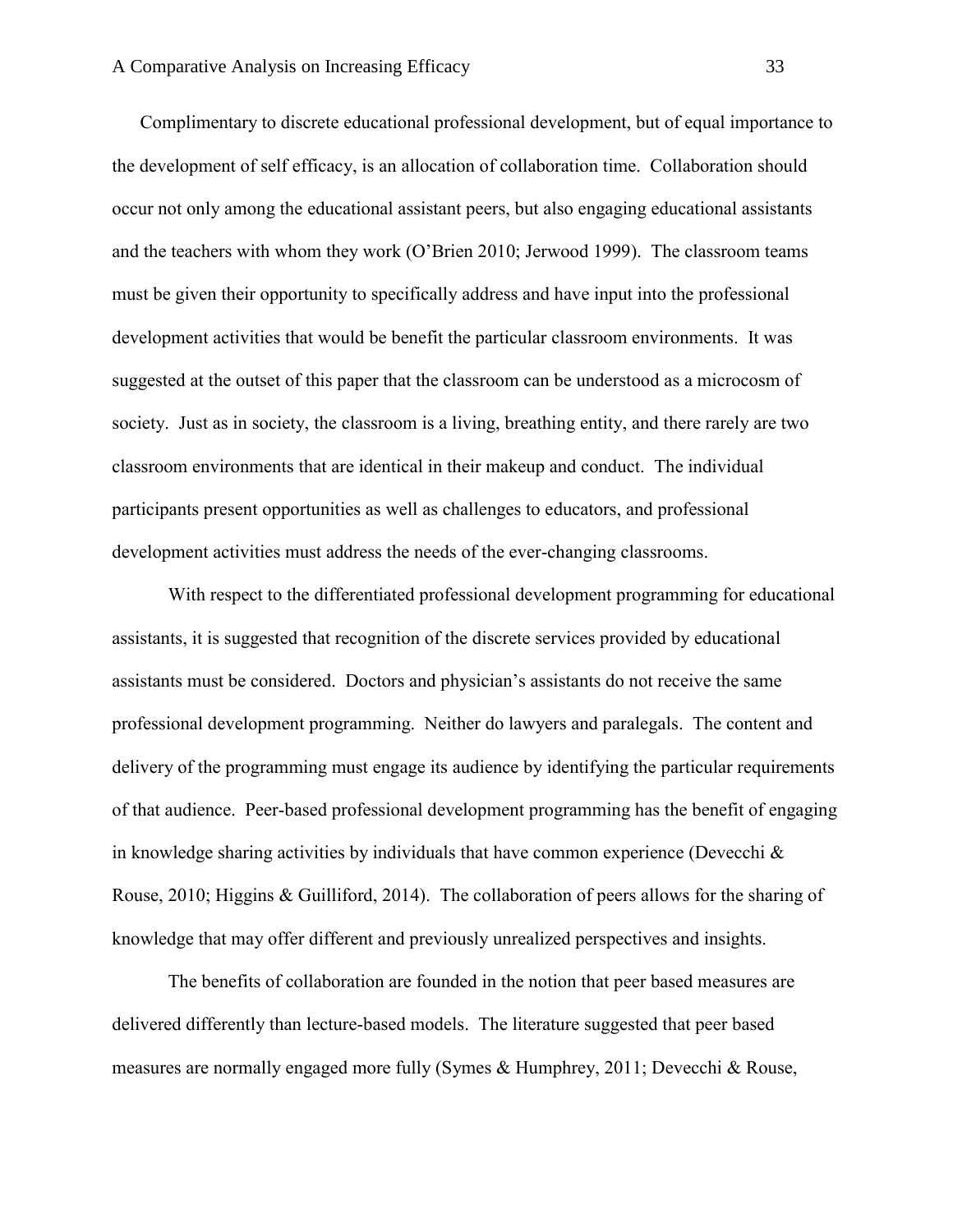2010; O'Brien, 2010; Higgins & Guilliford, 2014). In this respect, professional development can be viewed to have two elements: vertical and horizontal delivery. Traditional plenary style lectures, such as are experienced at university level courses, are delivered with a vertical delivery of knowledge. In this system, the knowledge is, quite literally, passed down from the lecturer to the recipients in the form of a one-way dialogue. Some individuals are capable of learning in this environment, but, many times, students will then form study groups to discuss the class, and in this fashion, they utilize a horizontal delivery of information. The study group represents the quintessential model of peer based discussion and integration of information. The collaborative approach allows for participants to assume the dual role of not only learner, but also educator. In the professional setting, if peer based collaboration is tantamount to the study group, it is anticipated that there will knowledge sharing being conducted on several different levels. This will be accomplished first by assessing the different techniques available for addressing issues in the classroom. Secondly a comprehensive and inclusive evaluation of the different supports that may be participating in the programming. Third, and perhaps most importantly from an individual perspective, will be the opportunity to share knowledge and information with respect to a particular student as he or she makes his way through the grade levels at a particular school. It is suggested that professional development programming includs a component of collaborative interaction, but that it not be an exclusive delivery model. Some interactions will take the form of vertical delivery, if for no other reason than for efficiency. The critical notion is that there must be some opportunity for collaborative professional development activity.

The reviewed literature suggests that, to date, there has been a less than optimal implementation of the full opportunity for educational assistant contribution to professional development activities. This paper hypothesizes that a greater degree of involvement in the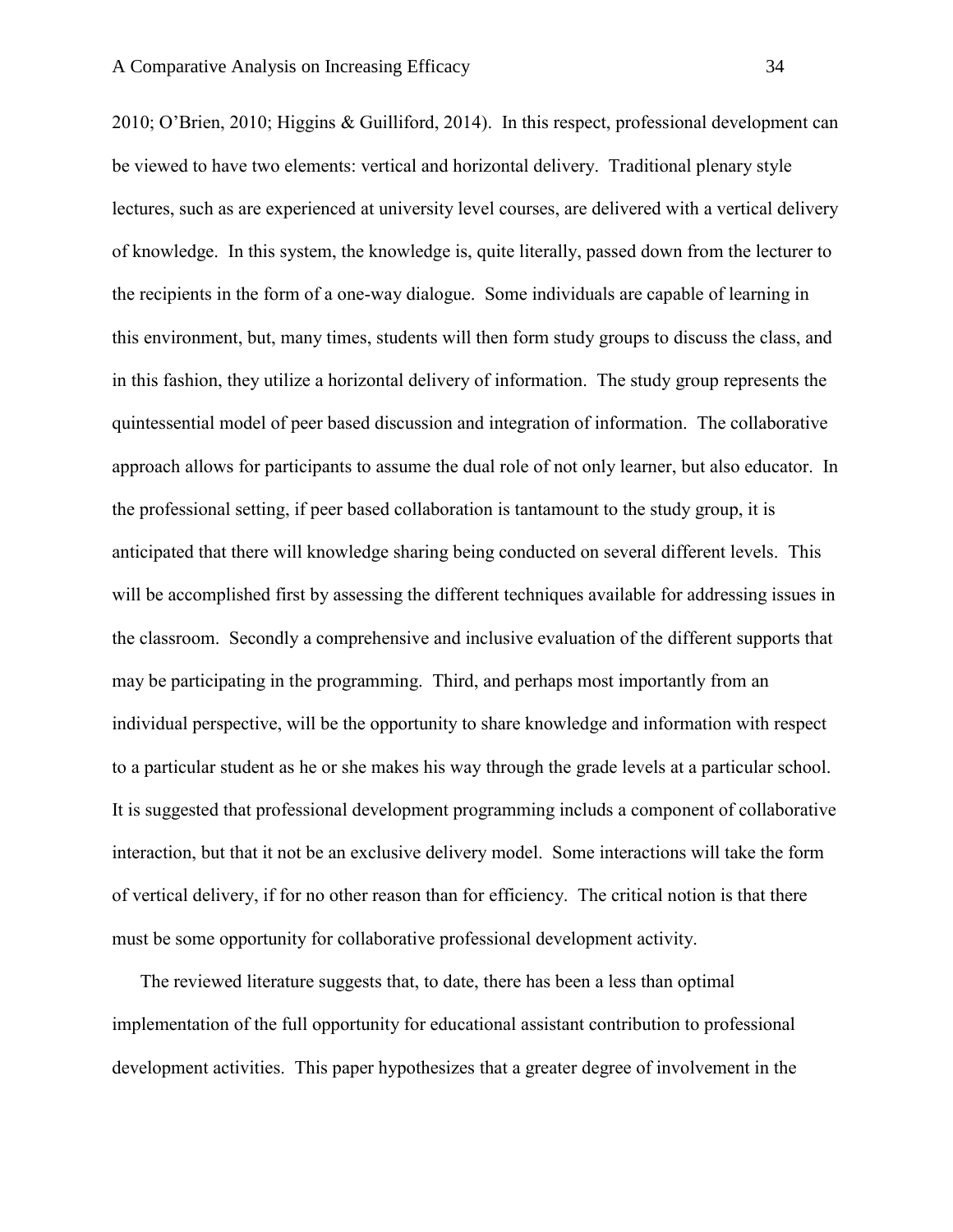programming aspects of professional development will lead to increased engagement and selfefficacy on the part of the educational assistants. The literature reviewed acknowledged that there are certain topics that will not be amenable exclusively to a collaborative professional development regime. Administrators are encouraged, however, to be mindful of opportunities for collaboration and differential professional development opportunities for educational assistants. By way of example, educational assistants require professional development on new curriculum roll outs. That programming, however, does not have to be identical to the programing that teachers, who ultimately have the responsibility to teach and assess students. Professional development regarding curriculum changes could be offered in two phases by administration who is cognizant of the benefits of collaborative education. The first phase could be a general overview and introduction to the new concepts and curriculum that is conducted in plenary for all staff with a subsequent secondary stage for teachers on embedding these practices. While the teachers address their professional responsibilities and pedagogy for implementing the changes, educational assistants would have their own opportunity to collaborate. The research discussed in this paper supports the view that such a model would create a more cohesive understanding of the practices within the classroom and result in a more supported learning and working environment for those in the classroom.

# **(b) Fledgling Efforts in Central Alberta**

Within Central Alberta, two school divisions have begun the process of adopting new and evolving approaches to educational assistants and the integration of professional development opportunities. One school division in Central Alberta has increased the quantity of professional development over the course of the school year by two full days. As part of this increase there has been an allocation in the professional development calendar of opportunities specifically for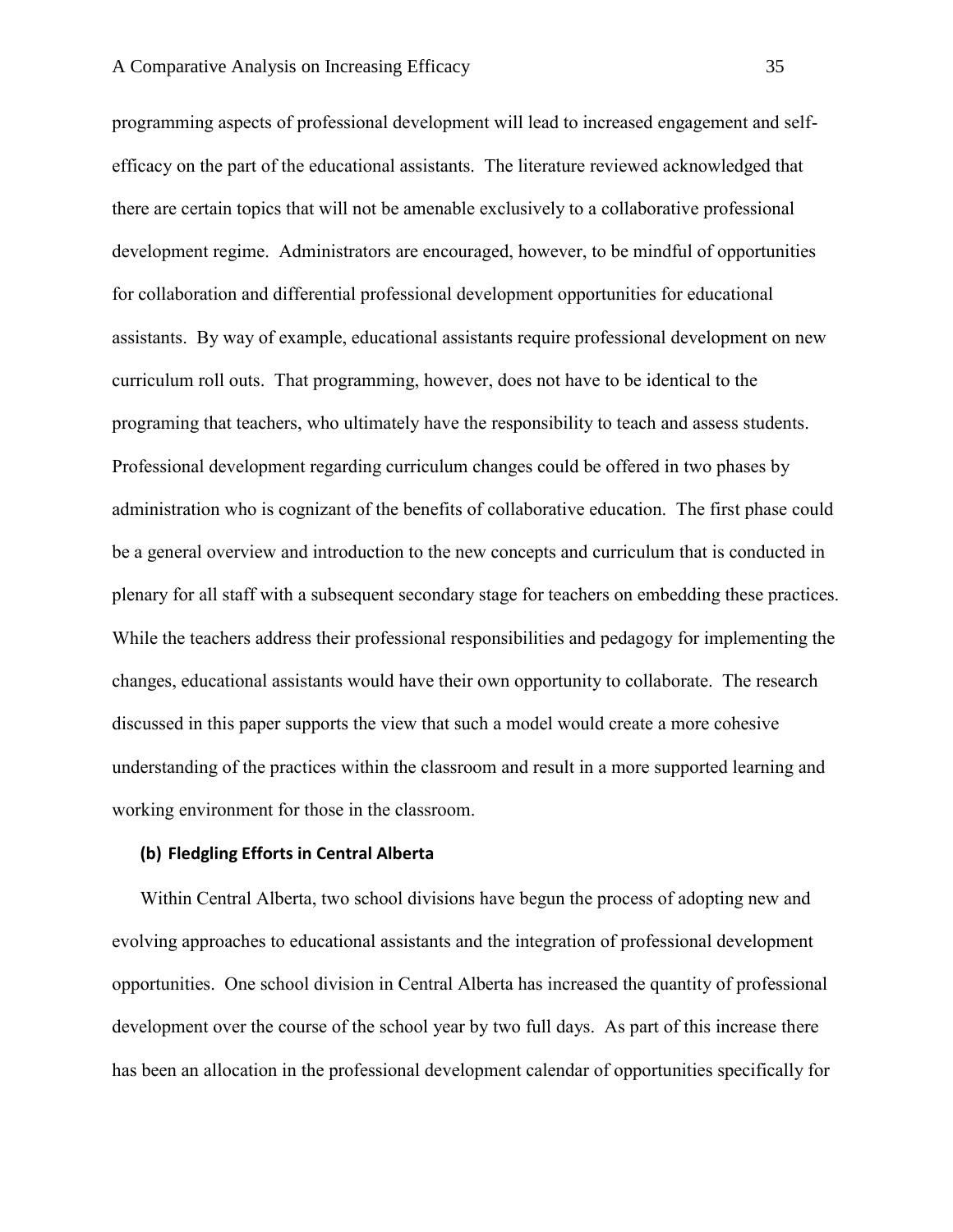educational assistant informational programming. While the development is still in its infancy, anecdotal reports from the participants were largely positive and suggested a more engaged participation than prior to the measure. The author suggests that further and specific development of opportunities for peer collaboration be implemented. At the conclusion of the school year the participants should be canvassed to measure the degree of personal integration that has occurred. This qualitative measure could also be supplemented by similar input from the supervising classroom teachers involved with the educational assistants to determine whether there is a qualitatively demonstrable benefit that is seen in the classroom consequential to the activities.

The other school division has chosen to begin with an attempt to provide an encompassing definition of the educational assistant role. As discussed earlier in this paper, the role of the educational assistant has been a highly fluid and variable one. It has been noted that the origins of the position were an extension of the female parental role and lacked formalization. The absence of a uniform understanding of the role that the educational institution expects the educational assistant to fill has possibly limited the professional development and growth opportunities that can be identified for these supports. By defining the role, the writer is hopeful that a critical first step is established that will allow programming targeted for that specific role to be further developed and integrated. As Giangeco (2013) concluded, once the role is defined, appropriate professional development opportunities can be crafted for the position. Part of the difficulty with an ill-defined role is that there is a significant limitation to the identification of appropriate, measured development opportunities.

Peer collaboration may prove useful to the initial definition of the role and subsequent programming opportunities that may benefit that role. Hastings and Bham (2003) and Gebbie et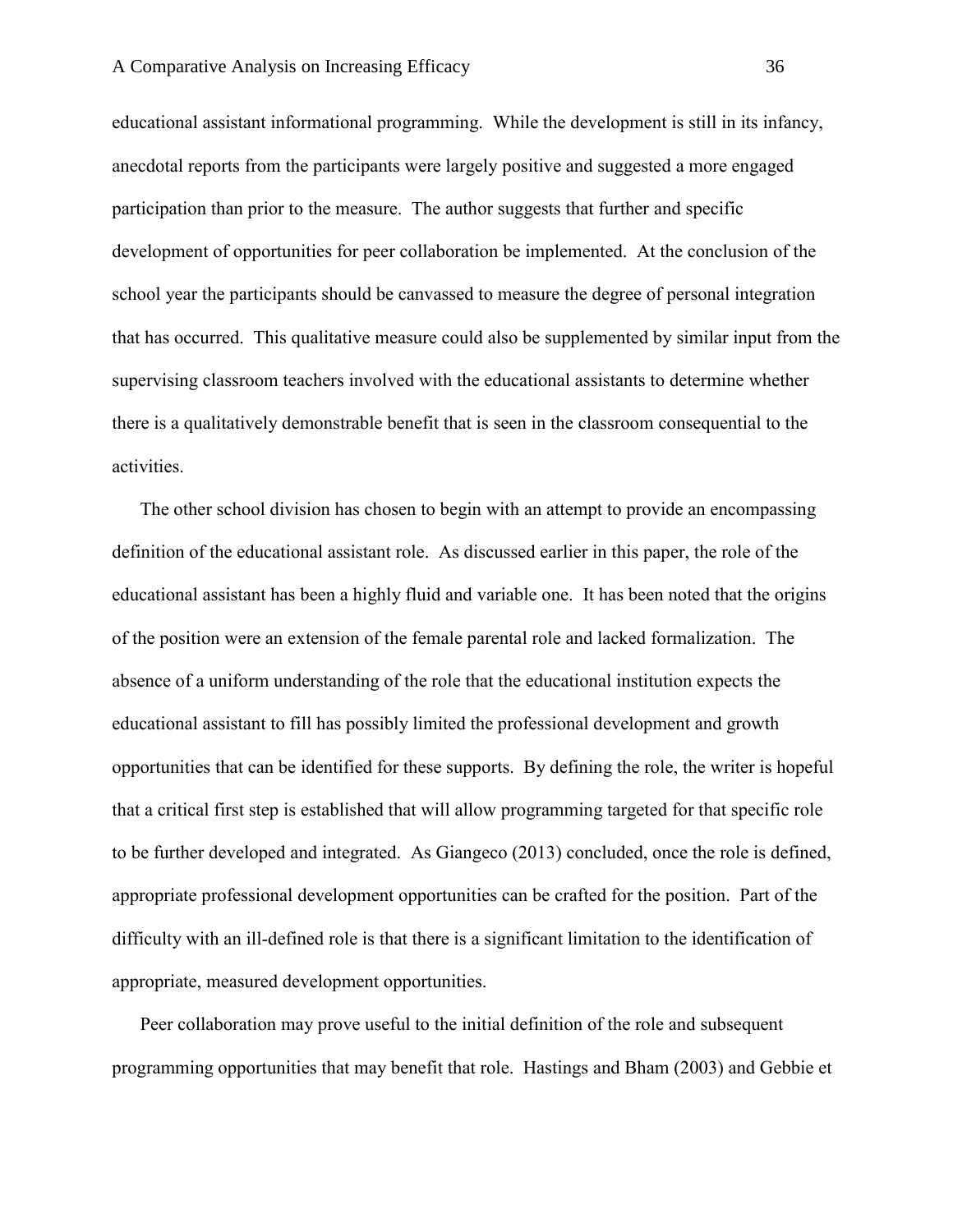al (2012) identified a positive correlation between engagement of teachers and objective student performance measures. While the educational assistants do not assess curriculum, they have direct and substantial interaction with with the students in need of educational supports, who, in turn, further interact and impact with the remaining students in the classroom. In this respect, the impact of the educational assistant can be seen to have a waterfall effect on all of the students in the classroom. Since the educational assistant is not principally charged with the delivery and evaluation of curriculum, his or her contributions can be best measured through qualitative assessment rather than the quantitative assessment of improvement in student grade scores. In this respect, strong interaction and collaboration between the educational assistant and the classroom teacher is necessary to gauge the contribution of the professional development opportunities for educational assistants.

# **(c) The Benefits of Collaborative Professional Development**

The seminal study of the effect of collaboration can be found in Rotter (1966) and what is termed the "Locus of Control" Theory. Simply put, "a person's level of self efficacy will be determined by whether they (sic) have an internal or external explanation for outcomes of tasks and/or responsibilities" (p. 123). Subsequent studies and analysis have shown a positive correlation between the personalization that collaborative conduct emphasizes and the engagement and investment by an individual in the result that flows from the task. Gebbie et al (2012) and Hastings and Bham (2003) identified the salutary effect of collaboration with respect to teachers measured by teacher stress and student outcomes. Educational assistants are tasked with a significant, specialized interaction in the classroom that can be seen to be contributory and collateral to that of the teacher. In this respect, though, while some of the measures for the benefits of teacher collaboration may be implicit to those of educational assistant collaborative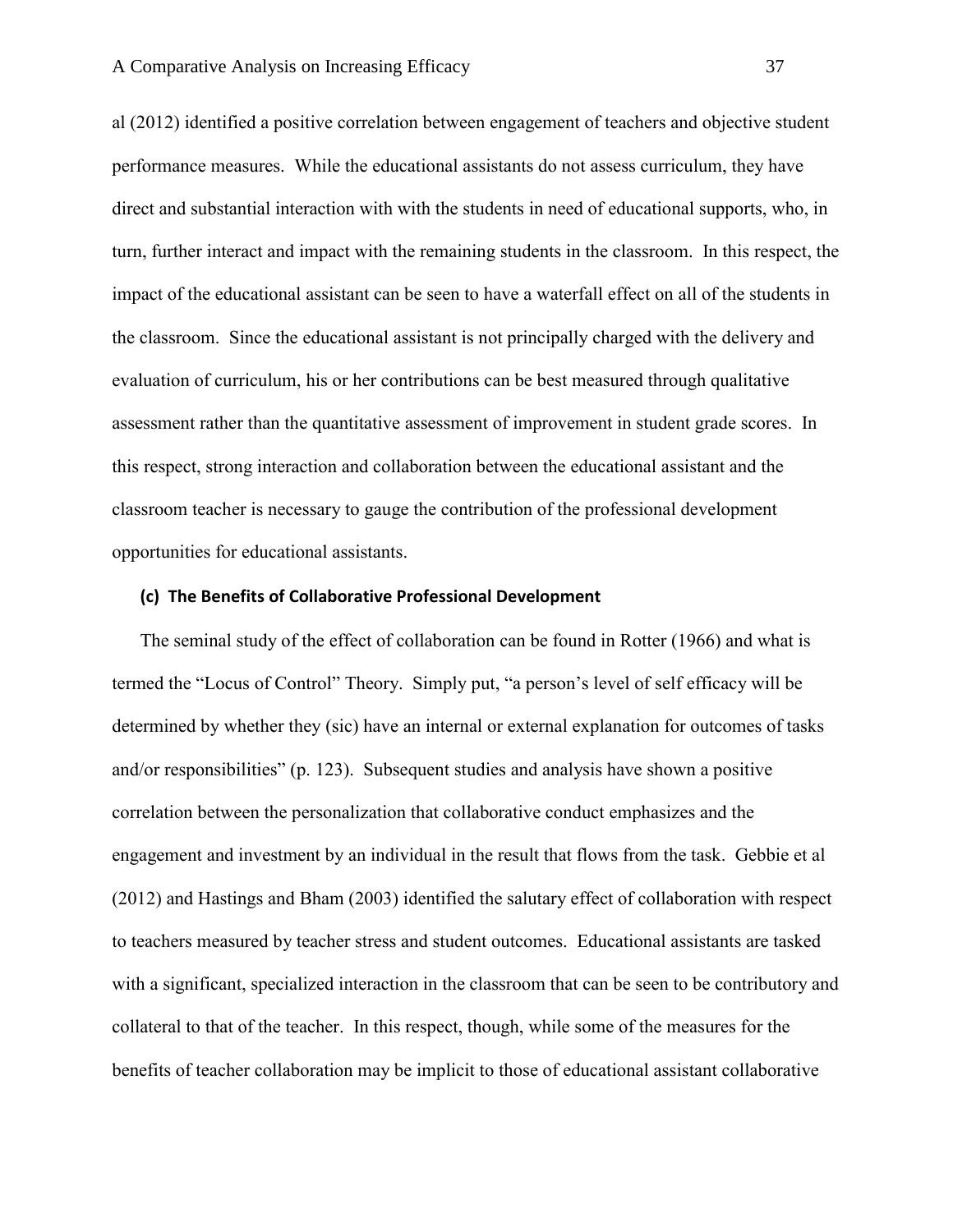opportunities, there has been little scholarly attention to the discrete role of the educational assistant and its specific impact upon these outcomes. Kelchtermans (2006) research spoke to the notion of "professional learning communities," and how educational assistants must be seen as a vital component of those communities. The anecdotal reports from the educational assistants participating in discrete professional development activities in central Alberta is a good start. It is suggested that the professional development paths for teachers and educational assistants be viewed as parallel rather than identical. Sullivan (2009a, 2009b, 2010) discussed an expansive view of leadership. It is the view of Sllivan (2009a, 2009b, 2010) that effective leadership is engaged and active in terms of coaching and mentoring rather than vertical in terms of lecturing and authoritative. In this respect, collaborative professional development has the potential to develop such capabilities to large measure owing to the personal component of it. Collaboration leads to personal engagement, and that engagement can be manifest through peer interaction, evaluation, and assessment. In this respect, an effective administrator can create layers of leadership within the school environment where the hierarchy model, with its external reports and accountability, is supplemented with a more personal and internal engagement as is suggested by (Devecchi & Rouse, 2010). The parallel path of professional development for teachers and educational assistants will see them working towards the same end goal, but it has the benefit of identifying that their roles in achieving that goal, measured through efficacy and classroom performance, are differentiated. The differentiation, however, is not divisive; rather, it acknowledges that the contributions are complementary and seeks to permit development of teacher and educational assistant separately, when required. The traditional model of integrative professional development, where the educational assistants are excused for those portions of the program that do not pertain to them, misses the opportunity for that time to be used in a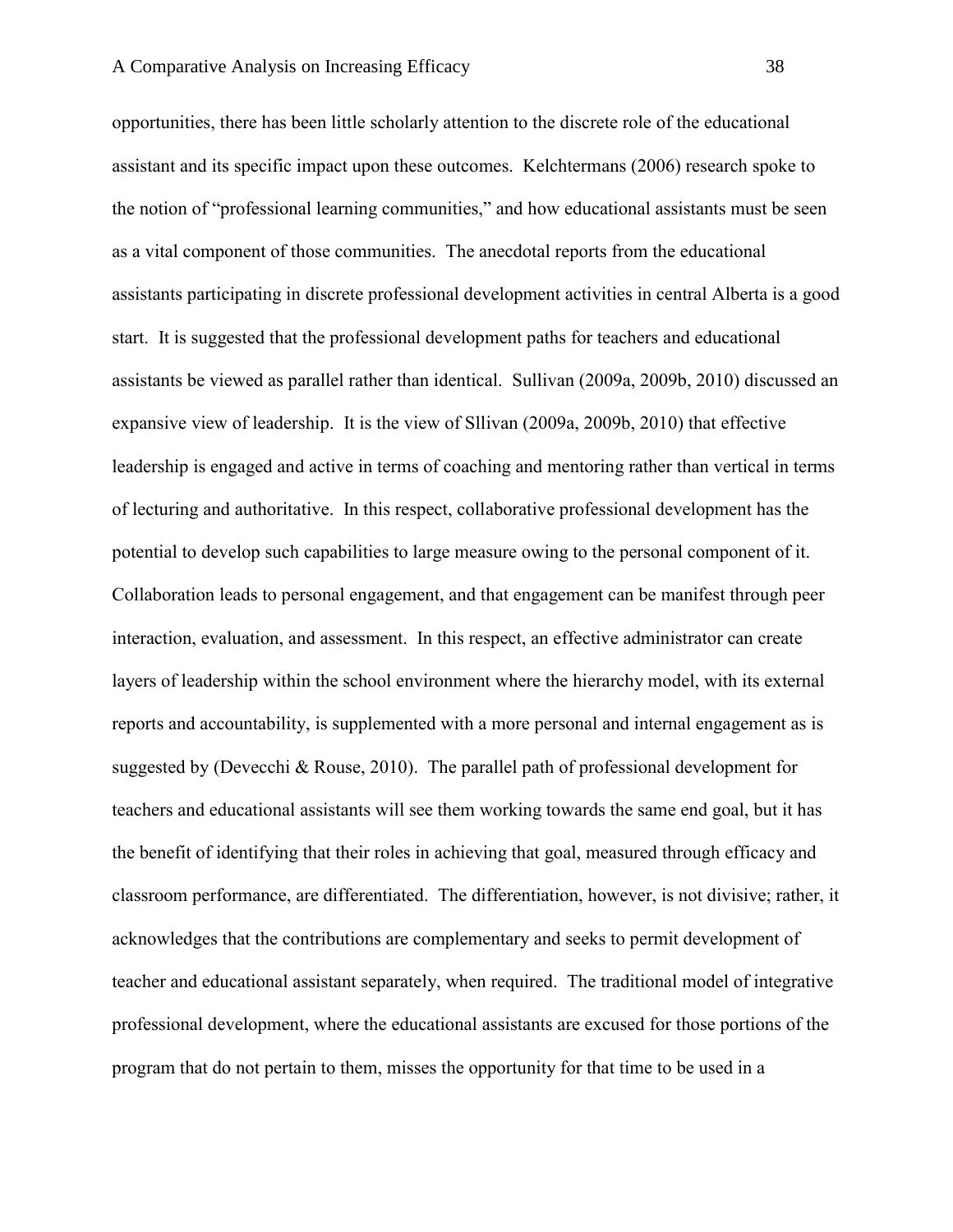meaningful, peer-conducted program, similar to those that have had demonstrable benefit for teachers. Educational assistants, as para-professionals in the educational system, should be afforded those same opportunities, where their specific concerns, insights, and contributions can be assessed and implemented.

# **Conclusion**

An examination of the research determined that educational assistants do not have consistent access to relevant and engaging professional development opportunities that is complimentary to those opportunities that are afforded to teachers. As such, there is a gap in the contribution level of educational assistants in the education process. The research supported the writer's theory that a definition of the role of the educational assistant was a necessary precursor to establishing relevant and engaging professional development. The research also exposed, however, that there is currently a disconnect among educational jurisdictions on both a cohesive definition of the role of the educational assistants and the quantity and quality of professional development afforded to them. As noted there are incremental changes being made in two Central Alberta educational jurisdictions. It is the hope of the writer that the efforts of these jurisdictions will merge into relevant and engaging professional development that benefits all members of the educational system.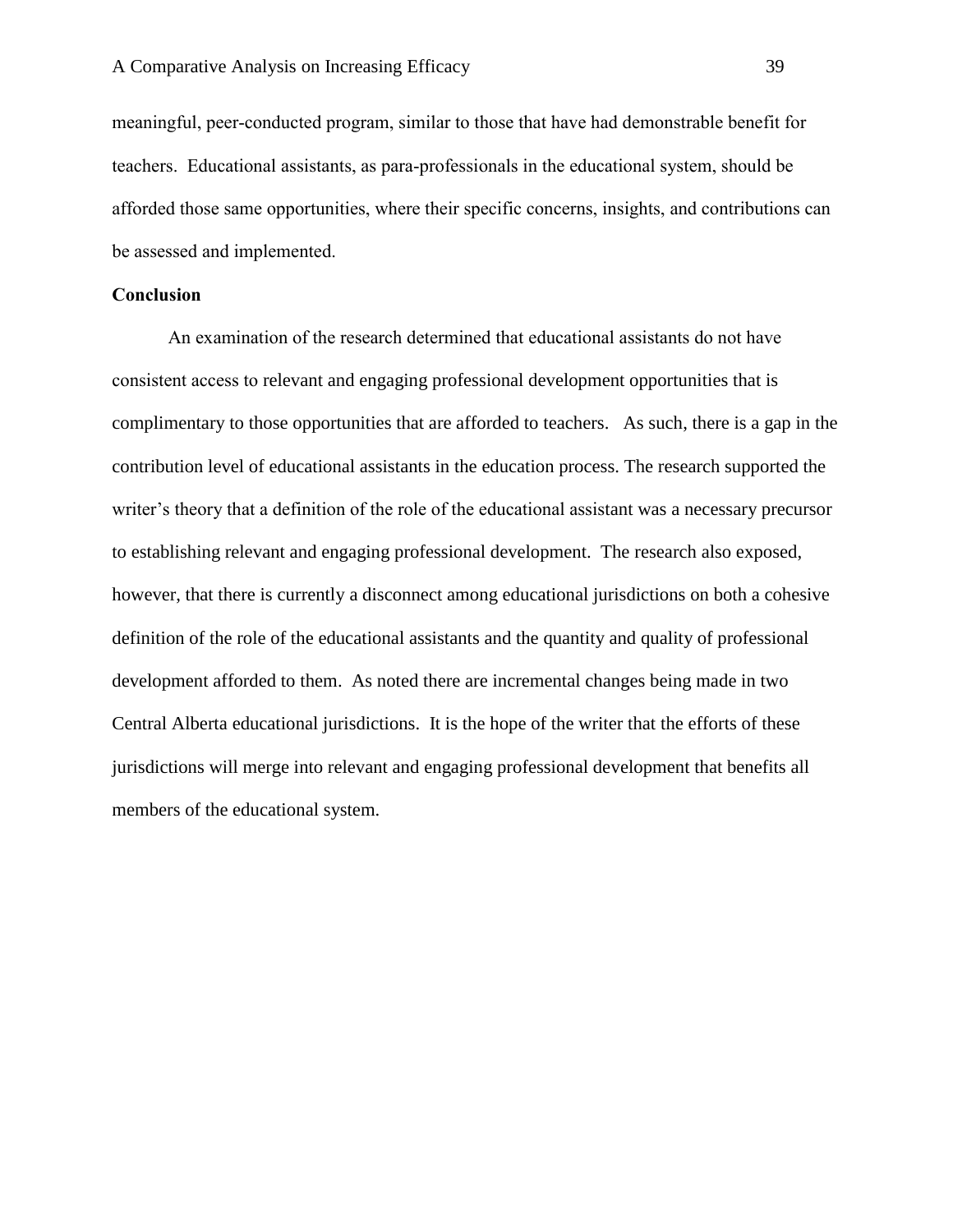# **References**

- <span id="page-46-0"></span>Acker, S. (1994). *Gendered education: Sociological reflections on women, teaching, and feminism*. Buckingham: Open University Press.
- Carnahan, C. R., Williamson, P., Clarke, L., & Sorensen, R. (2009). A systematic approach for supporting paraeducators in educational settings. *Teaching Exceptional Children, 41*(5), 34-43.

http://proxy.cityu.edu/login?url=http://search.ebscohost.com/login.aspx?direct=true&db= ehh&AN=39245950&site=ehost-live&scope=site

- Chiaburu, D. S., & Lindsay, D. R. (2008). Can do or will do? The importance of self-efficacy and instrumentality for training transfer. *Human Resource Development International, 11*(2), 199-206. doi:10.1080/13678860801933004
- Chopra, R. V., Sandoval-Lucero, E., & French, N. K. (2011). Effective supervision of paraeducators: multiple benefits and outcomes. *National Teacher Education Journal, 4*(2), 15-26.

http://proxy.cityu.edu/login?url=http://search.ebscohost.com/login.aspx?direct=true&db= ehh&AN=85343763&site=ehost-live&scope=site

- Devecchi, C., & Rouse, M. (2010). An exploration of the features of effective collaboration between teachers and teaching assistants in secondary schools. *Support For Learning, 25*(2), 91-99. doi:10.1111/j.1467-9604.2010.01445.x
- Enderlin-Lampe, S. (2002). Empowerment: Teacher perceptions, aspirations and efficacy. *Journal of Instructional Psychology, 29*(3), 139.
- FamTecBk.(n.d.). Retrieved March 14, 2016, from

http://www.un.org/esa/socdev/family/meetings/FamTech/FamTecBk.htm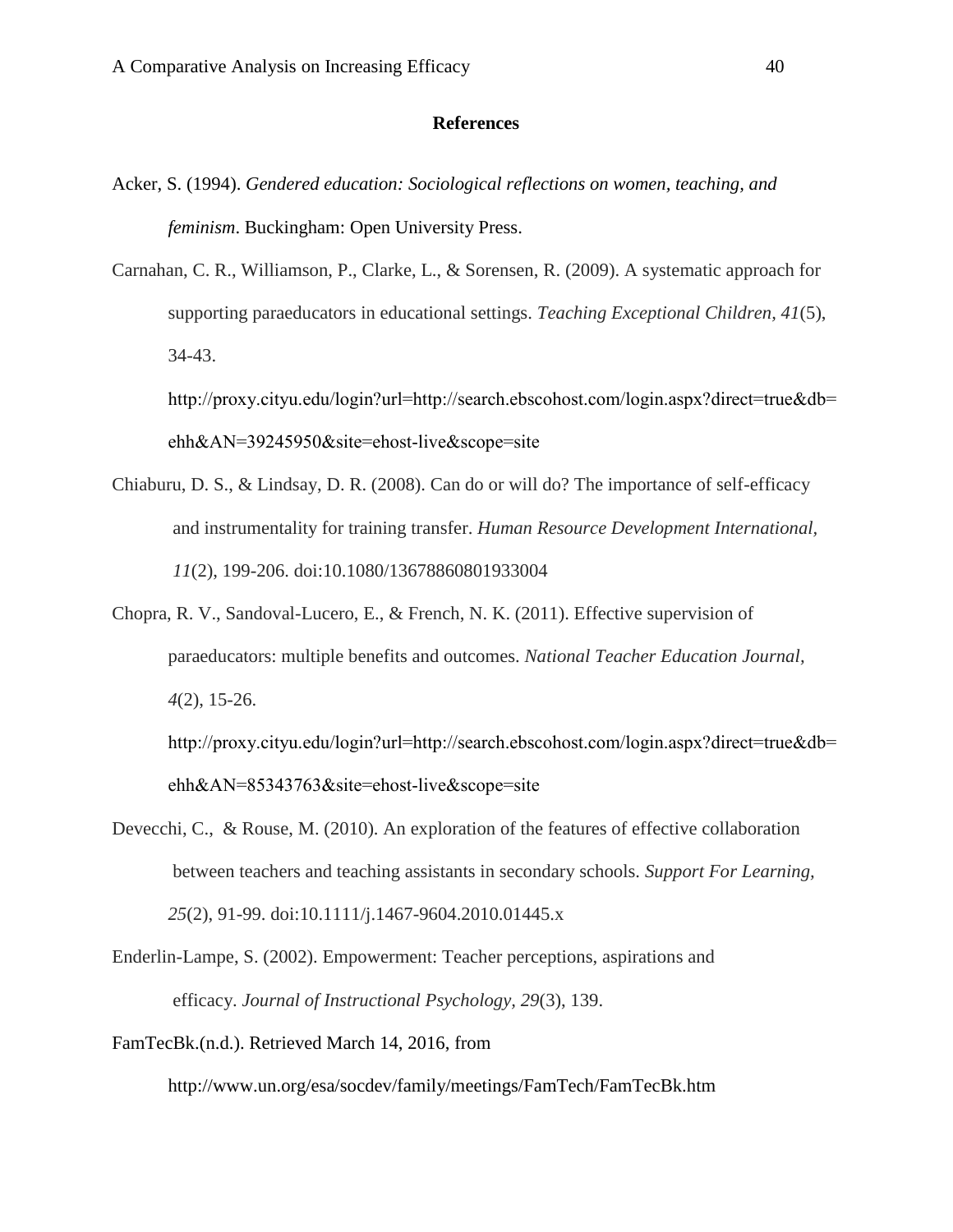- Fullan, M., Cuttress, C., & Kilcher, A. (2005). 8 forces for leaders of change. *Journal Of Staff Development, 26*(4), 54-64. http://proxy.cityu.edu/login?url=http://search.ebscohost.com/login.aspx?direct=true&db= ehh&AN=20217441&site=ehost-live&scope=site
- Fullan, M. (2011). *Change leader: Learning to do what matters most*. San Francisco, CA: Jossey-Bass/Wiley.
- Gabriel, R., & Lester, J. N. (2012). Professional development. *Rethinking Schools, 26*(4), 51-54. http://proxy.cityu.edu/login?url=http://search.ebscohost.com/login.aspx?direct=true&db= ehh&AN=76502107&site=ehost-live&scope=site
- Gebbie, D., Ceglowski, D., Taylor, L., & Miels, J. (2012). The Role of teacher efficacy in strengthening classroom support for preschool children with disabilities who exhibit challenging behaviors. *Early Childhood Education Journal, 40*(1), 35-46. doi:10.1007/s10643-011-0486-5
- Gerschel, L. (2005). The special educational needs coordinator's role in managing teaching assistants: the Greenwich perspective. *Support for Learning, 20*(2), 69-76. doi:10.1111/j.0268-2141.2005.00364.x
- Giangreco, M. F. (2013). Teacher assistant supports in inclusive schools: research, practices and alternatives. *Australasian Journal of Special Education, 37*(2), 93-106. doi:10.1017/jse.2013.1
- Graves, S. (2014). New roles, old stereotypes developing a school workforce in English schools. *School Leadership & Management, 34*(3), 255-268. doi:10.1080/13632434.2013.813456

Higgins, H., & Gulliford, A. (2014). Understanding teaching assistant self-efficacy in role and in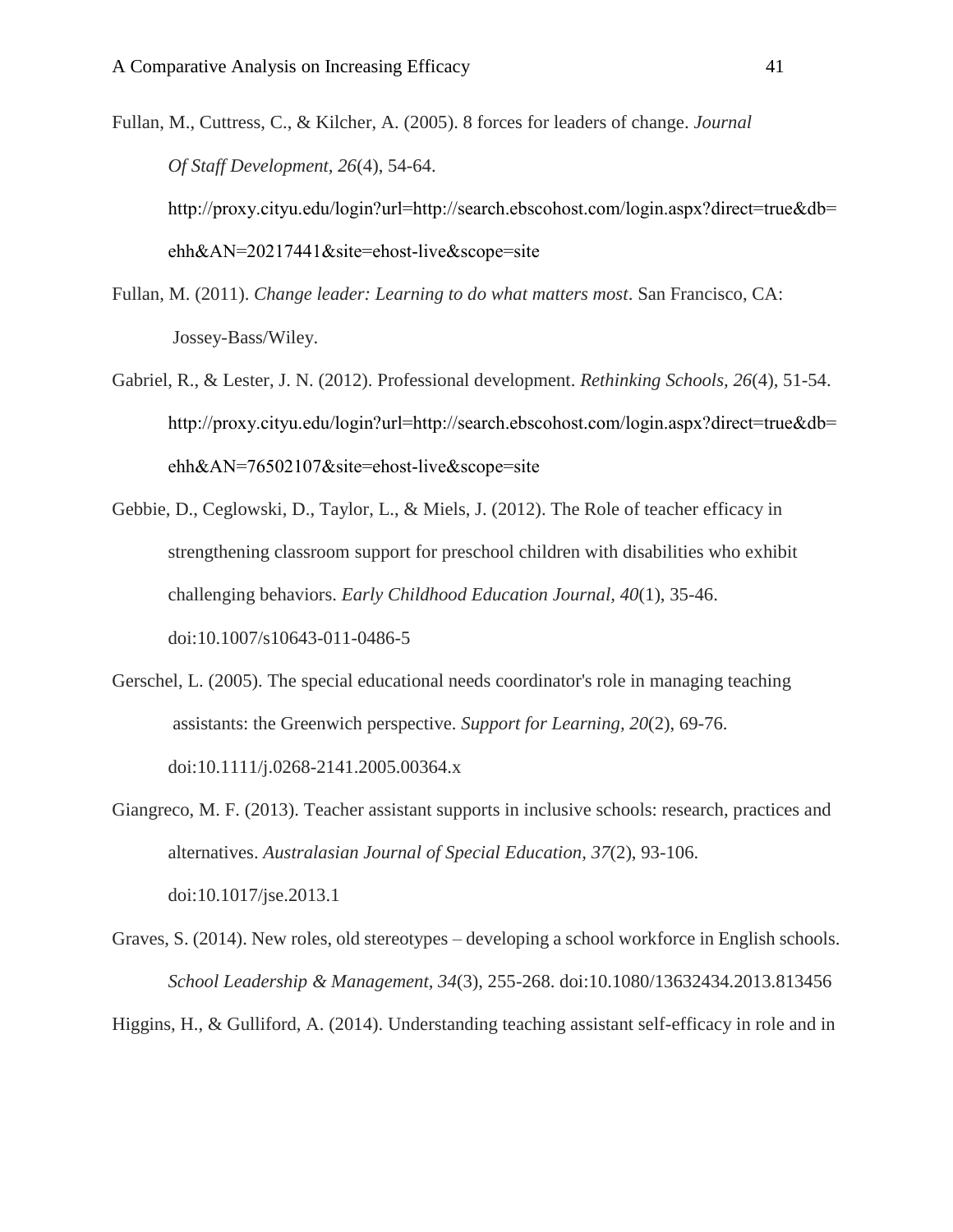training: its susceptibility to influence. *Educational Psychology in Practice, 30*(2), 120- 138. doi:10.1080/02667363.2014.896250

Jerwood, L. (1999). Using special needs assistants effectively. *British Journal of Special Education, 26*(3), 127.

http://proxy.cityu.edu/login?url=http://search.ebscohost.com/login.aspx?direct=true&db= ehh&AN=4407012&site=ehost-live&scope=site

- Kelchtermans, G. (2006). Teacher collaboration and collegiality as workplace conditions. *Zeitschrift Für Pädagogik*, *2*220-237.
- Lewis, S., & McKenzie, A. R. (2009). Knowledge and skills for teachers of students with visual impairments supervising the work of paraeducators. *Journal of Visual Impairment & Blindness, 103*(8), 481-494. Retrieved from http://proxy.cityu.edu/login?url=http://search.ebscohost.com/login.aspx?direct=true&db=

ehh&AN=43985618&site=ehost-live&scope=site

- Liston, A. G., Nevin, A., & Malian, I. (2009). What do paraeducators in inclusive classrooms say about their work? Analysis of national survey data and follow-up interviews in California. *Teaching Exceptional Children Plus, 5*(5), 2-17. Retreived from http://proxy.cityu.edu/login?url=http://search.ebscohost.com/login.aspx?direct=true&db= ehh&AN=42526083&site=ehost-live&scope=site
- Loreman, T., Deppeler, J., & Harvey, D. (2005). *Inclusive education: A practical guide to supporting diversity in the classroom*. London: RoutledgeFalmer.
- McIntosh, K., MacKay, L. D., Andreou, T., Brown, J. A., Mathews, S., Gietz, C., & Bennett, J. L. (2011). Response to intervention in Canada: Definitions, the evidence base, and future directions. *Canadian Journal of School Psychology, 26*(1), 18-43.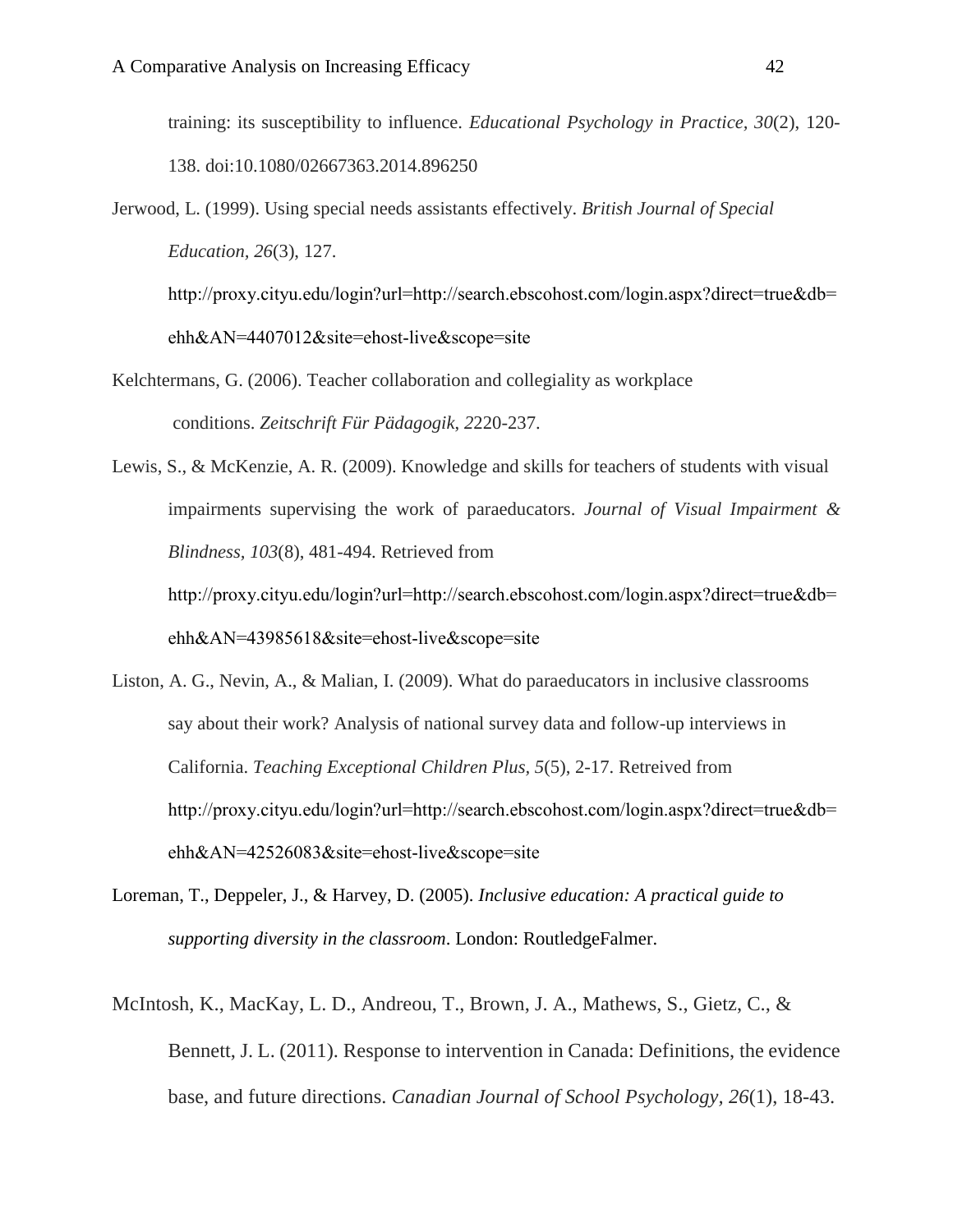doi:10.1177/0829573511400857

- Morgan, J., Ashbaker, B., & Forbush, D. (1998). Strengthening the teaching team: teachers and paraprofessionals learning together. *Support for Learning, 13*(3), 115. http://proxy.cityu.edu/login?url=http://search.ebscohost.com/login.aspx?direct=true&db= ehh&AN=5692987&site=ehost-live&scope=site
- O'Brien, E. (2010). Teachers and Special Needs Assistants in Irish Classrooms: An Evaluation of a Model of Reflective Teamwork. *Reach, 23*(2), 81-94. http://proxy.cityu.edu/login?url=http://search.ebscohost.com/login.aspx?direct=true&db= ehh&AN=48921995&site=ehost-live&scope=site
- Picket, A., Likins, M., & Wallace, T. (2003). The Employment and Preparation of Paraeducators, the State of the Art--2003. *ERIC,* 1-38. Retrieved March 12, 2016, from http://eric.ed.gov/?id=ED474398
- Points from the SENCo–Forum: SENCos and teaching assistants working together. (2003*). British Journal of Special Education, 30*(1), 51. doi:10.1111/1467-8527.00281
- Saddler, H. (2014). Researching the influence of teaching assistants on the learning of pupils identified with special educational needs in mainstream primary schools: exploring social inclusion. *Journal of Research In Special Educational Needs*, *14*(3), 145-152. doi:10.1111/1471-3802.12019
- Silva, A. M., & Herdeiro, R. (2014). The work, perceptions and professional development of teachers. *Teaching Education*, *25*(2), 184-201. doi:10.1080/10476210.2012.759554
- Stead, J., Lloyd, G., Munn, P., Riddell, S., Kane,J. & MacLeod, G. (2007). Supporting our most challenging pupils with our lowest status staff; can additional staff in Scottish schools offer a distinctive kind of help?. *Scottish Educational Review, 39*(2), 186-197.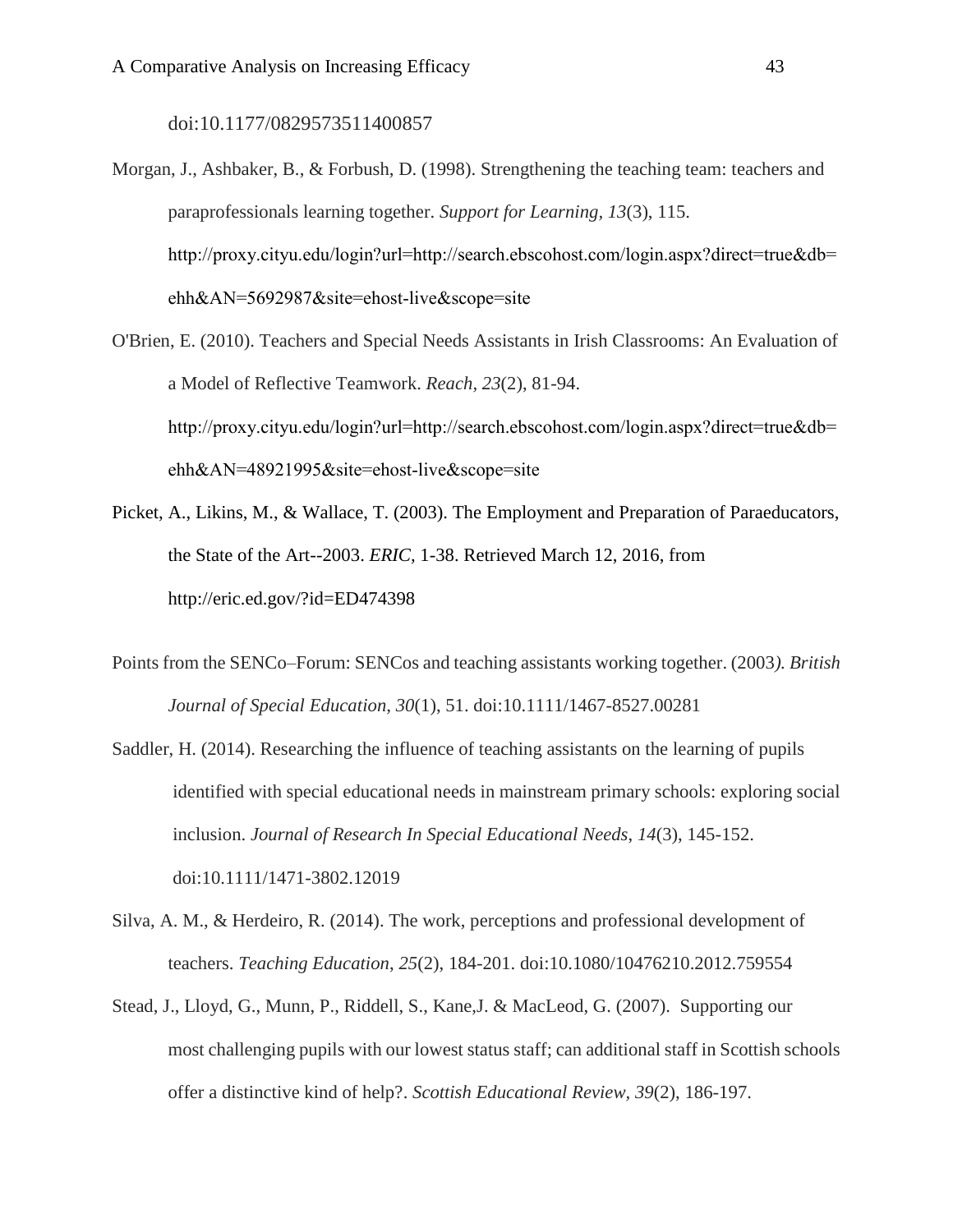Stewart, C. (2014). Transforming Professional Development to Professional Learning. *MPAEA \ Journal of Adult Education, 43*(1), 28-33.

http://proxy.cityu.edu/login?url=http://search.ebscohost.com/login.aspx?direct=true&db=

ehh&AN=96430151&site=ehost-live&scope=site

Sullivan, D. R. (2009a). Spreading the wealth: leadership at all levels*. Exchange (19460406), (188)*, 14-16.

http://proxy.cityu.edu/login?url=http://search.ebscohost.com/login.aspx?direct=true&db= ehh&AN=43226710&site=ehost-live&scope=site

- Sullivan, D. R. (2009b). *Lifting as you climb. Exchange (19460406), (186)*, 6-9. http://proxy.cityu.edu/login?url=http://search.ebscohost.com/login.aspx?direct=true&db= ehh&AN=36875723&site=ehost-live&scope=site
- Sullivan, D.R. (2010). *Learning to Lead: Effective Leadership Skills for Teachers of Young \ Children (2nd ed.).* St. Paul, MN: Redleaf Press.
- Symes, W., & Humphrey, N. (2011). School factors that facilitate or hinder the ability of teaching assistants to effectively support pupils with autism spectrum disorders (ASDs) in mainstream secondary schools. *Journal of Research in Special Educational Needs, 11*(3), 153-161. doi:10.1111/j.1471-3802.2011.01196.x
- Whitaker, T. (2004). Setting the tone. *Leadership*, *33*(3), 20-22.

Wiggins, K. C., & Damore, S. J. (2006). "Survivors" or "Friends"? A framework for assessing effective collaboration. *Teaching Exceptional Children, 38*(5), 49-56. http://proxy.cityu.edu/login?url=http://search.ebscohost.com/login.aspx?direct=true&db= ehh&AN=20920869&site=ehost-live&scope=site

WU, M., & Ya-Hsueh, C. (2014). A factor analysis on teamwork performance -an empirical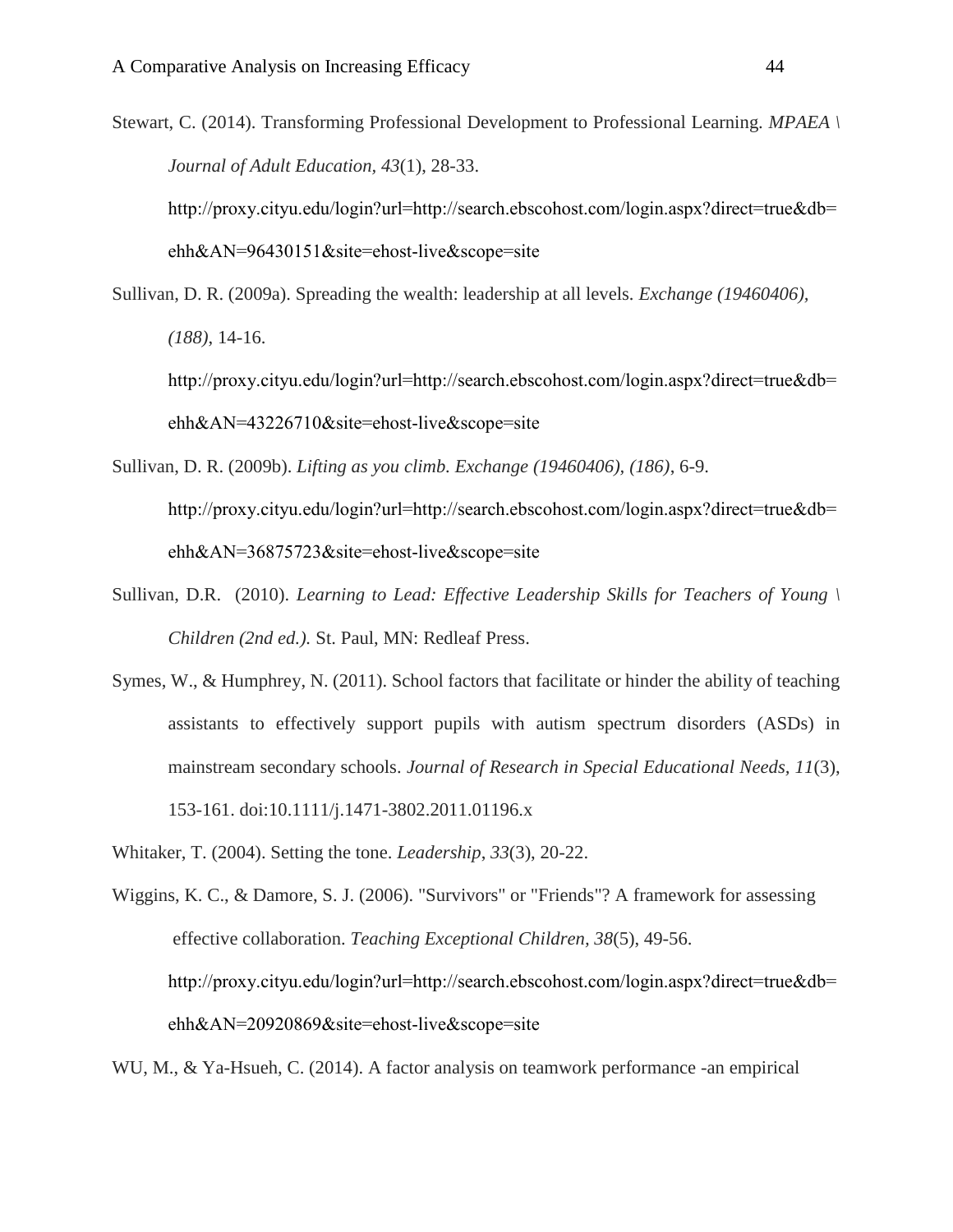study of inter-instituted collaboration. *Eurasian Journal of Educational Research (EJER),* 

*(55)*, 37-54. doi:10.14689/ejer.2014.55.3

The Impact of Employee Engagement on Performance. (2013). *Harvard Business Review,* 1-17.

Wolf Creek Public Schools